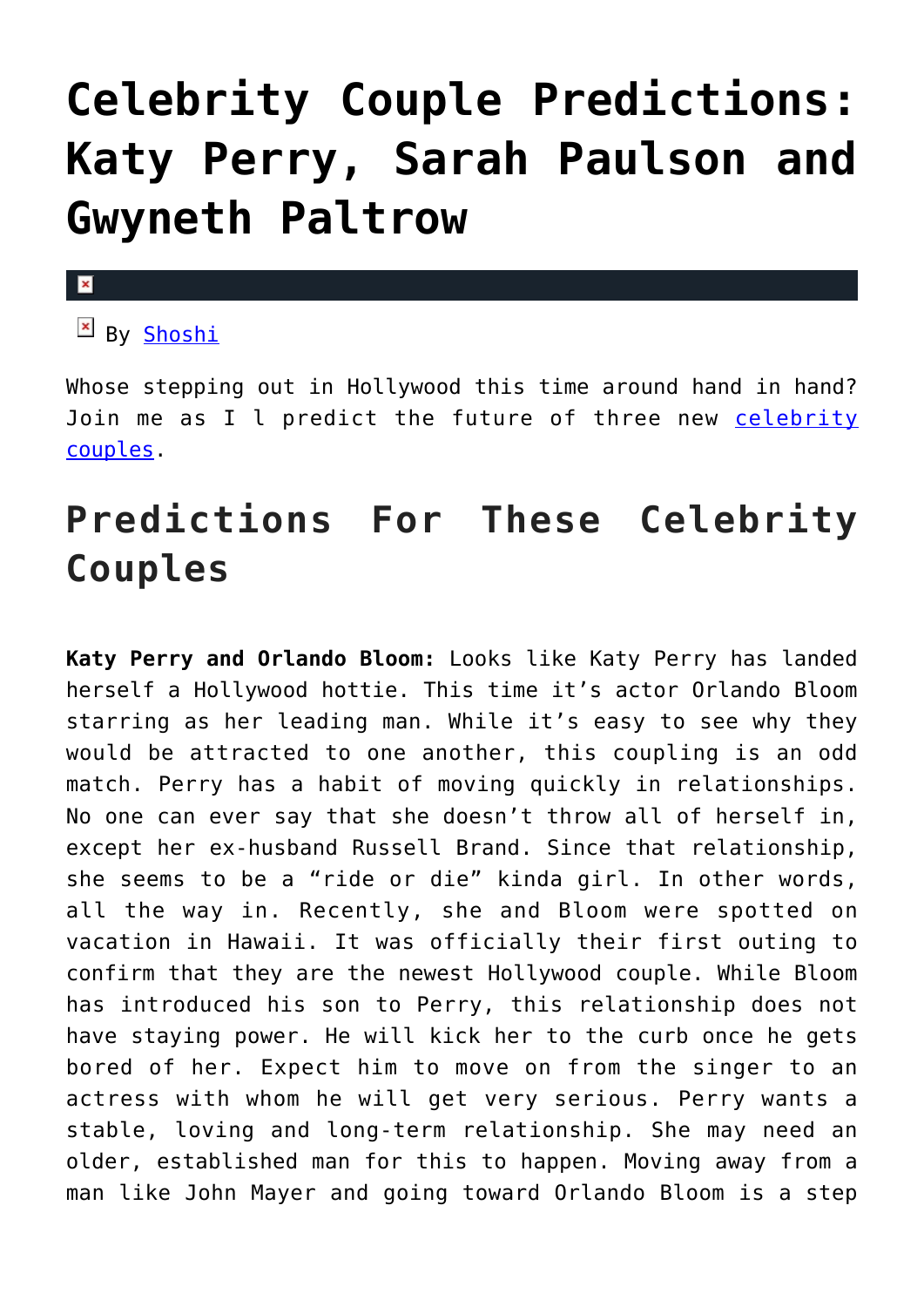in the right direction. She just needs to keep looking to find the love that she wants.

**Related Link:** [Celebrity News: Gwen Stefani Drops New Song](http://cupidspulse.com/106449/gwen-stefani-new-song-misery-gavin-rossdale-blake-shelton/) ['Misery' –Is it About Gavin or Blake?](http://cupidspulse.com/106449/gwen-stefani-new-song-misery-gavin-rossdale-blake-shelton/)

**Sarah Paulson and Holland Taylor:** When Paulson and Taylor announced that they were the latest celebrity couple, it caused quite the stir. There hadn't even been celebrity gossip that they were dating. The lovely ladies had known each other for years before their romance blossomed. Exchanging messages on Twitter is what initiated their first date. Paulson has stated that she is absolutely in love with Taylor and their 31 year age difference isn't an issue. This is not the first time Paulson has dated an older woman. The deep love and respect in their relationship will only continue to grow. I predict that these lovely ladies will get married by the end of the year. This will give Ellen and Portia a run for their money as the hottest lesbian couple in Hollywood.

**Related Link:** [Celebrity News: Ben Higgins Has Found Love on](http://cupidspulse.com/106752/celebrity-news-ben-higgins-the-bachelor/) ['The Bachelor'](http://cupidspulse.com/106752/celebrity-news-ben-higgins-the-bachelor/)

**Gwyneth Paltrow and Brad Falchuk:** While Chris Martin dates around, it looks like Gwyneth Paltrow has the desire to have another celebrity wedding. Could it be to current boyfriend Brad Falchuk? Hold up on the wedding invitations. There is something about this relationship that reads "not quite right." They should end this before it becomes a big 'ole nasty mess. Falchuk is trying to make Paltrow happy by giving into her high maintenance ways. He thinks that she can elevate him while in reality the relationship is taking him further away from who he is. Paltrow is used to getting things her way. This is a dead end. They should move on. Falchuk should call his soon to be ex-wife, maybe she will take him back. Paltrow should date around for a change, have some fun. Maybe she and Ben Affleck could go out together and revisit old times.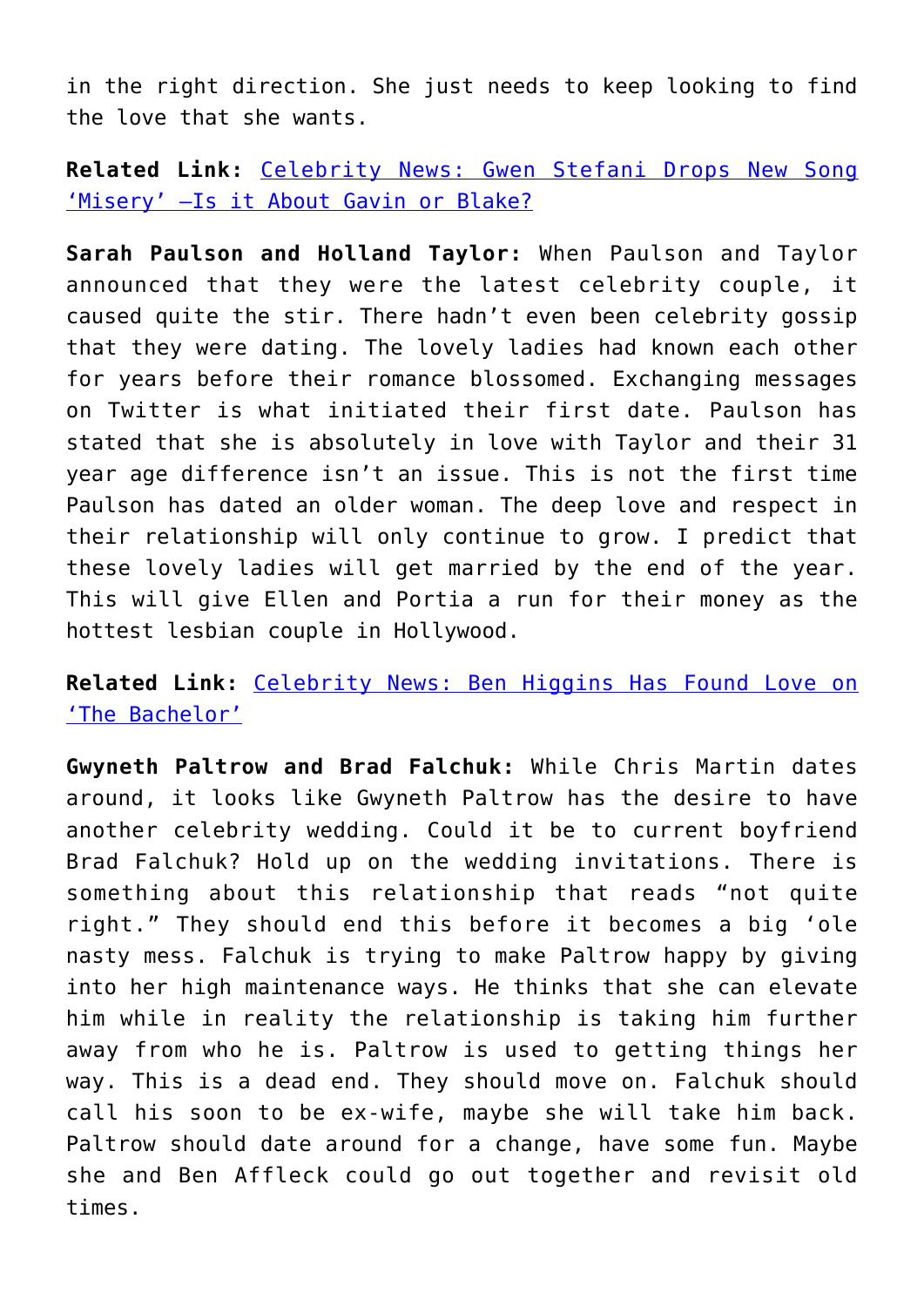**Related Link:** [New Celebrity Couple: Lindsay Lohan is Dating](http://cupidspulse.com/106383/new-celebrity-couple-lindsay-lohan-dating-egor-tarabasov/) [Russian Business Heir Egor Tarabasov](http://cupidspulse.com/106383/new-celebrity-couple-lindsay-lohan-dating-egor-tarabasov/)

*For more information on Shoshi click [here.](http://cupidspulse.com/relationship-dating-experts/yolanda-shoshana-shoshi-lifestyle-provocateur/)*

**What celebrity couples do you want to see predictions for next? Tell us in the comments below!**

# **[Expert Dating Advice On How](https://cupidspulse.com/106720/expert-dating-advice-dating-player/) [To Handle Dating A Player](https://cupidspulse.com/106720/expert-dating-advice-dating-player/)**

 $\pmb{\times}$ 

#### $\pmb{\times}$

On this week's episode of [Single in Stilettos,](http://www.singleinstilettos.com/) founder and matchmaker Suzanne Oshima talks [dating advice](http://cupidspulse.com/dating/date-ideas/) with relationship expert Robert Manni. Speaking from a guy's perspective, Manni provides dating advice on dating a player and how to know if you're looking into the eyes of one.

## **Relationship Expert Talks Dating Advice: How To Handle Dating A Player**

When women think of a player, oftentimes they think they can change them, but Manni says otherwise. "I certainly think anybody can evolve and I don't think that it's the women's responsibility to change a man," he says. "I think you can lead the horse to water but he has to drink. So a man has to want to change and he has to want to change for the right reason. If a women is there to support him in his desire to be the best he can be that's the best case scenario."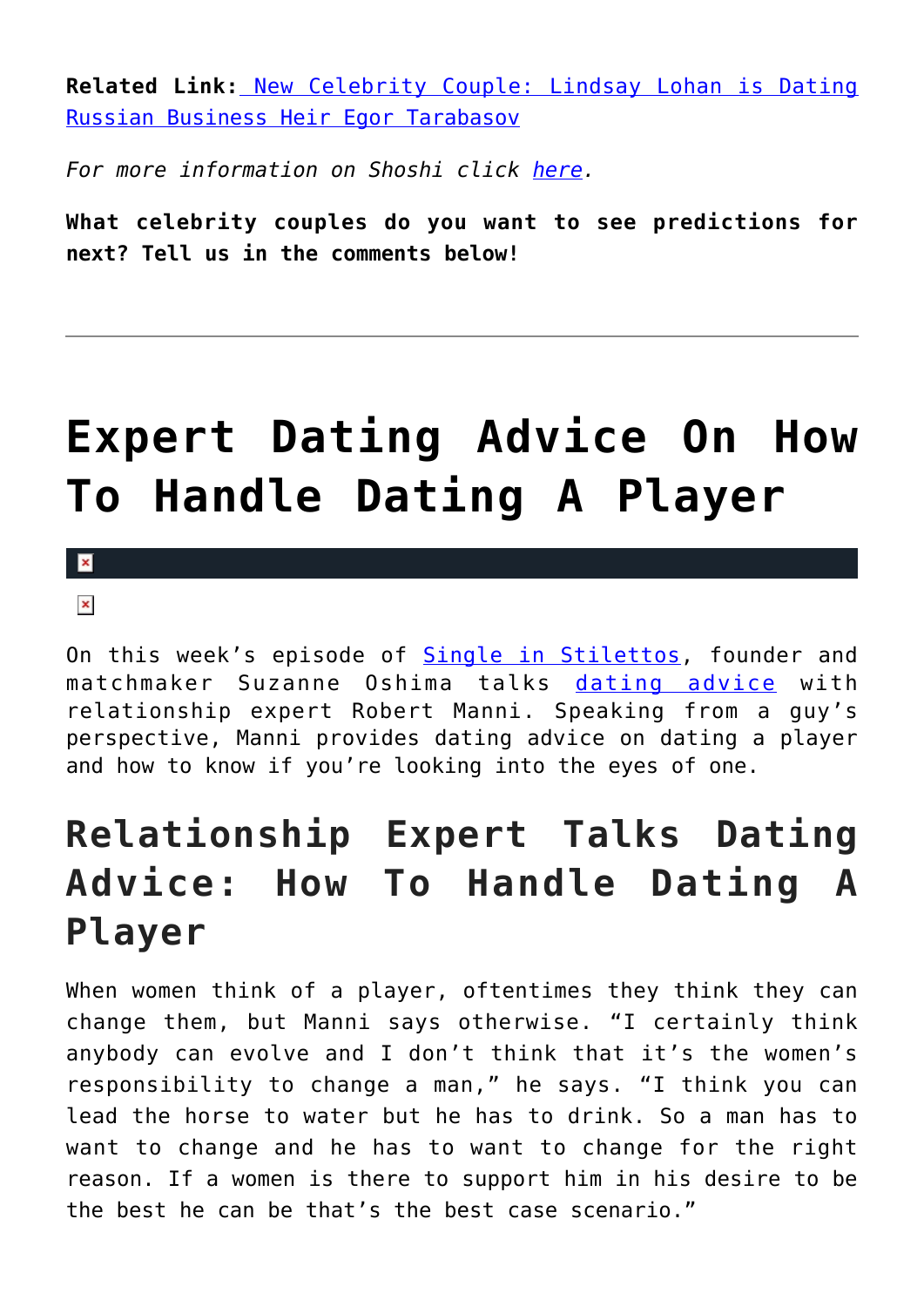**1. Signals of a player.** On your first date, does he have something planned? Does he pick up the check…does he pick up anything other than his phone? Did he ask you out in person or over the phone, as in speaking on the phone? If a majority of your answers are no, chances are this guy is at the plate ready to bat.

**Related Link:** [Celebrity Interview: Blake Cooper Griffin Gives](http://cupidspulse.com/106568/celebrity-interview-blake-cooper-griffin-talks-relationship-advice-dont-be-wreckless-with-other-peoples-hearts/) [Relationship Advice & Says, "Don't be Reckless with Other](http://cupidspulse.com/106568/celebrity-interview-blake-cooper-griffin-talks-relationship-advice-dont-be-wreckless-with-other-peoples-hearts/) [People's Hearts"](http://cupidspulse.com/106568/celebrity-interview-blake-cooper-griffin-talks-relationship-advice-dont-be-wreckless-with-other-peoples-hearts/)

**2. Get to know him better.** As Manni says, "Text only gives you a portion of what that other person is." As a woman, you have to speak up. Tell him you want to talk over the phone, tell him you want to get to know him better. But don't demand it, put the idea on the table in a flirty, playful way. "Regardless of the situation when a man and woman first meet each other they have to take the time and prioritize the need to learn about the other person," Manni says.

**Related Link:** [Expert Dating Advice: What is Love and How Do I](http://cupidspulse.com/106257/expert-dating-advice-divorce-support-center-what-is-love/) [Find It?](http://cupidspulse.com/106257/expert-dating-advice-divorce-support-center-what-is-love/)

**3. Be yourself.** When competing against the model types and the classic womanizers, the only way to stand out for men and women alike is to be your authentic self and to be confident in who you are.

**Related Link:** [Dating Advice: Moving Your Relationship From](http://cupidspulse.com/105412/dating-advice-joshua-pompey-online-relationships/) [Online to Face-to-Face](http://cupidspulse.com/105412/dating-advice-joshua-pompey-online-relationships/)

Providing guys with a guide to love in his book, Manni now offers women his best dating tip from the man's perspective: "The things that every guy seeks in women is somebody who understands him and is supportive of what their ambition, goal, or dream is. And if you can make the man feel that you believe in them they will be putty in your hands."

*For more relationship advice videos and additional information*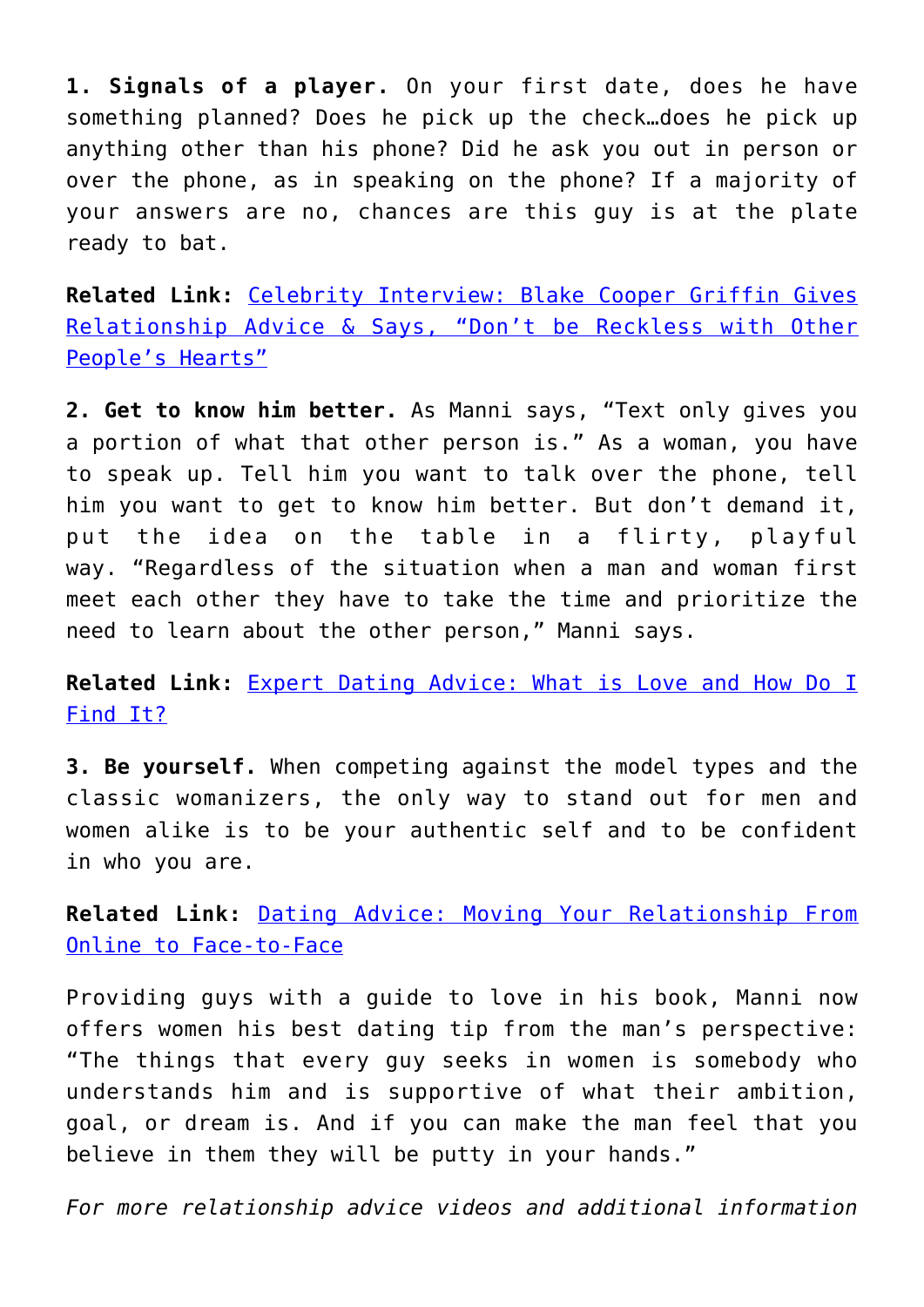*Single in Stilettos show, click [here](http://cupidspulse.com/single-in-stilettos-shows/).*

*For more videos from CupidsPulse.com, check out our [YouTube](https://www.youtube.com/watch?v=3-5zn0Vbqk4) [channel](https://www.youtube.com/watch?v=3-5zn0Vbqk4).*

**Have advice on dating a player? Share in the comments below!**

# **[Relationship Advice: Keep](https://cupidspulse.com/106223/expert-relationship-advice-home-work/) [Your Relationship Strong When](https://cupidspulse.com/106223/expert-relationship-advice-home-work/) [You Share Home and a](https://cupidspulse.com/106223/expert-relationship-advice-home-work/) [Workplace](https://cupidspulse.com/106223/expert-relationship-advice-home-work/)**

#### $\overline{\mathbf{x}}$

By Lori Zaslow and Jennifer Zucher for [Project](http://www.projectsoulmate.com/) [Soulmate](http://www.projectsoulmate.com/) with contributing writer Emily Stovall

Starting your own business is hard and it can be even harder when you don't have the full support of your spouse behind you. But what if you could have them beside you? The most cost effective way to start your own business is to start it at home, rather than renting or buying an outside office space. Not only will you save financially, you'll also save stress in managing your free time, as you will be able to spend days with your family at home. However, this can be positive or negative. The problem with having your workplace and your living space as one is that sometimes it can be difficult to separate work from play. You can work so much that the hardships from your job start rolling over into your family and personal life and you start taking your frustration out on those you love and having relationship problems. On the other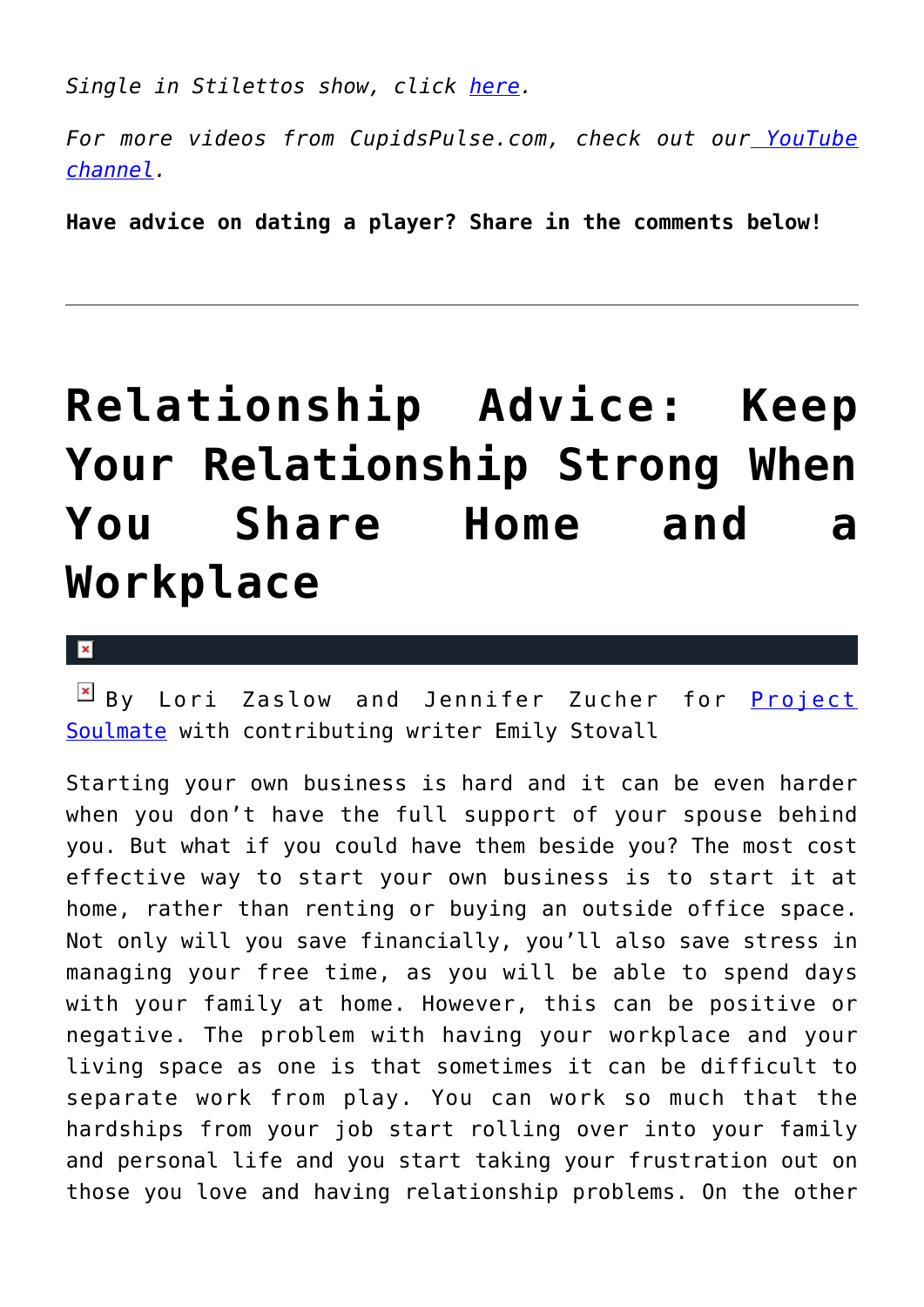hand, you could focus so much on your family that you fall behind with work. Both scenarios can be damaging to the health of your job and your family. The overall goal is to have a stable job, while maintaining healthy relationships and with a little [relationship advice](http://cupidspulse.com/relationship-experts/) you can accomplish both!

## **Relationship Advice: Keeping Your Relationship Strong**

The most important thing is to designate a location in your home that is strictly for work. This doesn't mean that you can't occasionally bring your laptop into the living room to do some last minute work, but it means that the majority of the time you keep business in this specified office area. This helps to literally separate home life from business, as the two will be physically separated. Now that the where has been identified, the next important thing is to determine the when by setting aside specific hours each day that you plan to focus on work. Likely it would be similar to what your hours would be in a typical workplace such as "9-5 Monday-Friday." If your company flourishes most on the weekends, then select specific hours on the weekend that you will designate for work. Make sure that your spouse and your children are aware of these hours so that they know not to bother you at those times. If you do not make these assigned work hours clear to your spouse or family, it could potentially cause arguments if they were to interrupt your work, causing frustration.

**Related Link:** [Celebrity Couple News: Chrissy Teigen & John](http://cupidspulse.com/106140/celebrity-couple-news-chrissy-teigen-john-legend-romantic-photo/) [Legend Share Romantic Snuggly Photo](http://cupidspulse.com/106140/celebrity-couple-news-chrissy-teigen-john-legend-romantic-photo/)

Establishing a place and specific time to focus on your work are only the beginning. To maintain a healthy balance of work and play while maintaining a home business, you must dedicate time to focus on your spouse and/or children. For example, every Friday night can be "date night" with your spouse and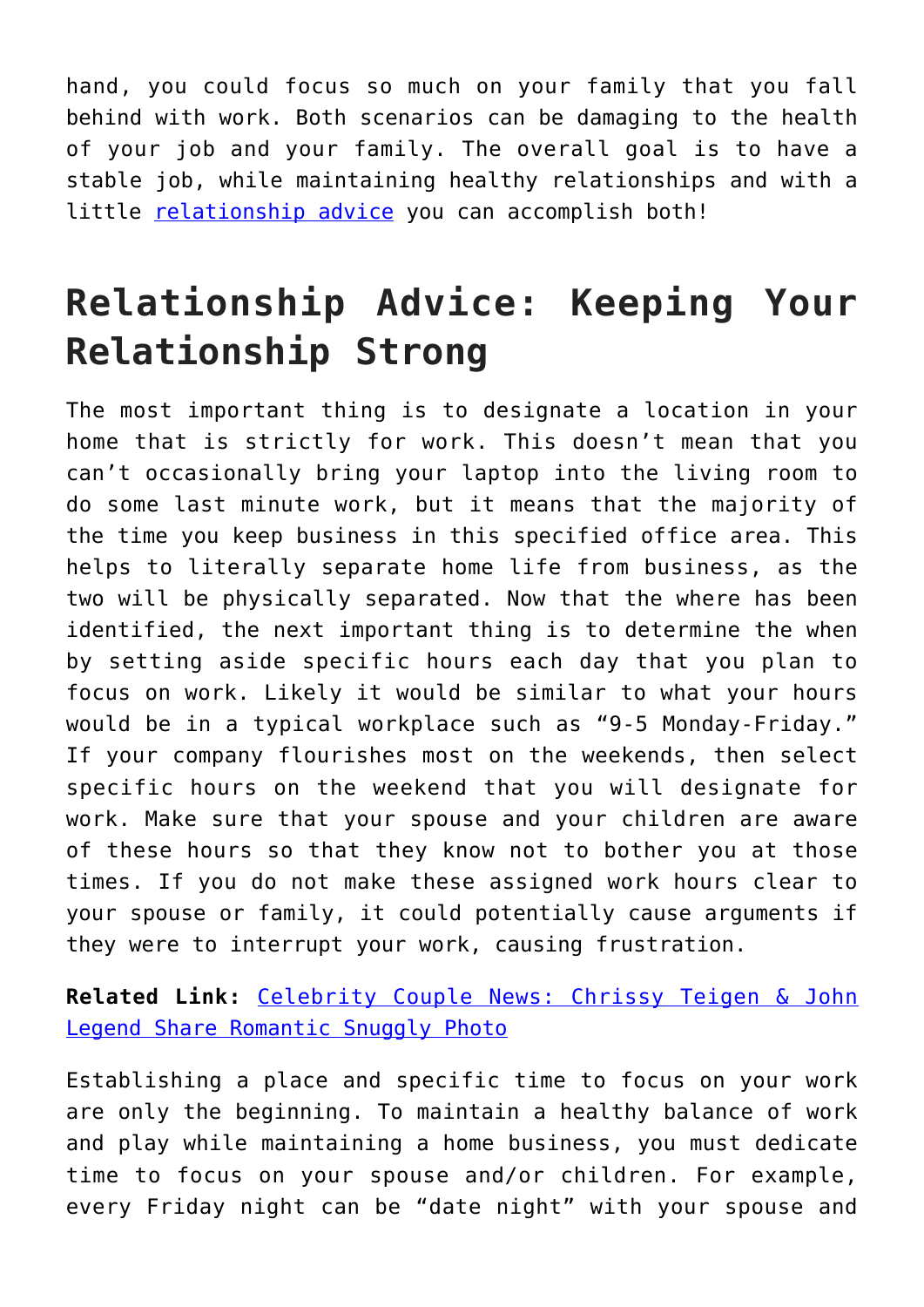Saturday's from 12-5 can be set aside to do something fun with your kids such as an aquarium visit. Most importantly, during this quality time, keep all conversations away from work. Don't bring it up at all. In fact, set your phone to "Do Not Disturb" if you feel like you'd be tempted. Making sure to avoid any conversation about work is super important because your husband/wife, boyfriend/girlfriend, or children need to know that you are not only focused on work, but that you are also 100% focused on them, too!

**Related Link:** [Celebrity Interview: Newlweds: The First Year's](http://cupidspulse.com/105011/celebrity-interview-newlyweds-the-first-year-tara-radcliffe-rob-radcliffe-celebrity-relationship/) [Stars Talk Love & Celebrity Relationship Strugg](http://cupidspulse.com/105011/celebrity-interview-newlyweds-the-first-year-tara-radcliffe-rob-radcliffe-celebrity-relationship/)**[les](http://cupidspulse.com/105011/celebrity-interview-newlyweds-the-first-year-tara-radcliffe-rob-radcliffe-celebrity-relationship/)**

A healthy work-life balance poses a challenge when you work from home, but it is not impossible. Remembering these simple, helpful dating tips from **Project Soulmate's** own **[relationship experts](http://www.projectsoulmate.com/success-stories/)** can keep your business afloat and your relationships thriving. Dedicating specific times and moments to each important aspect of your life (work, spouse, children, and me-time) is crucial. As long as you are patient, have a knack for organization, and follow this relationship advice, a strong relationship while working from home will be no problem! Just remember that your spouse is there to support you, and would definitely rather be helping you than arguing with you.

**Related Link:** [Relationship Advice: Is Long Distance Worth It?](http://cupidspulse.com/105767/relationship-advice-long-distance/)

*Relationship experts Lori Zaslow and Jennifer Zucher are BRAVO TV's* Love Brokers *and founders of [Project Soulmate](http://cupidspulse.com/relationship-dating-experts/lori-zaslow-jennifer-zucher-project-soulmate/), a high-end New York-based matchmaking company.*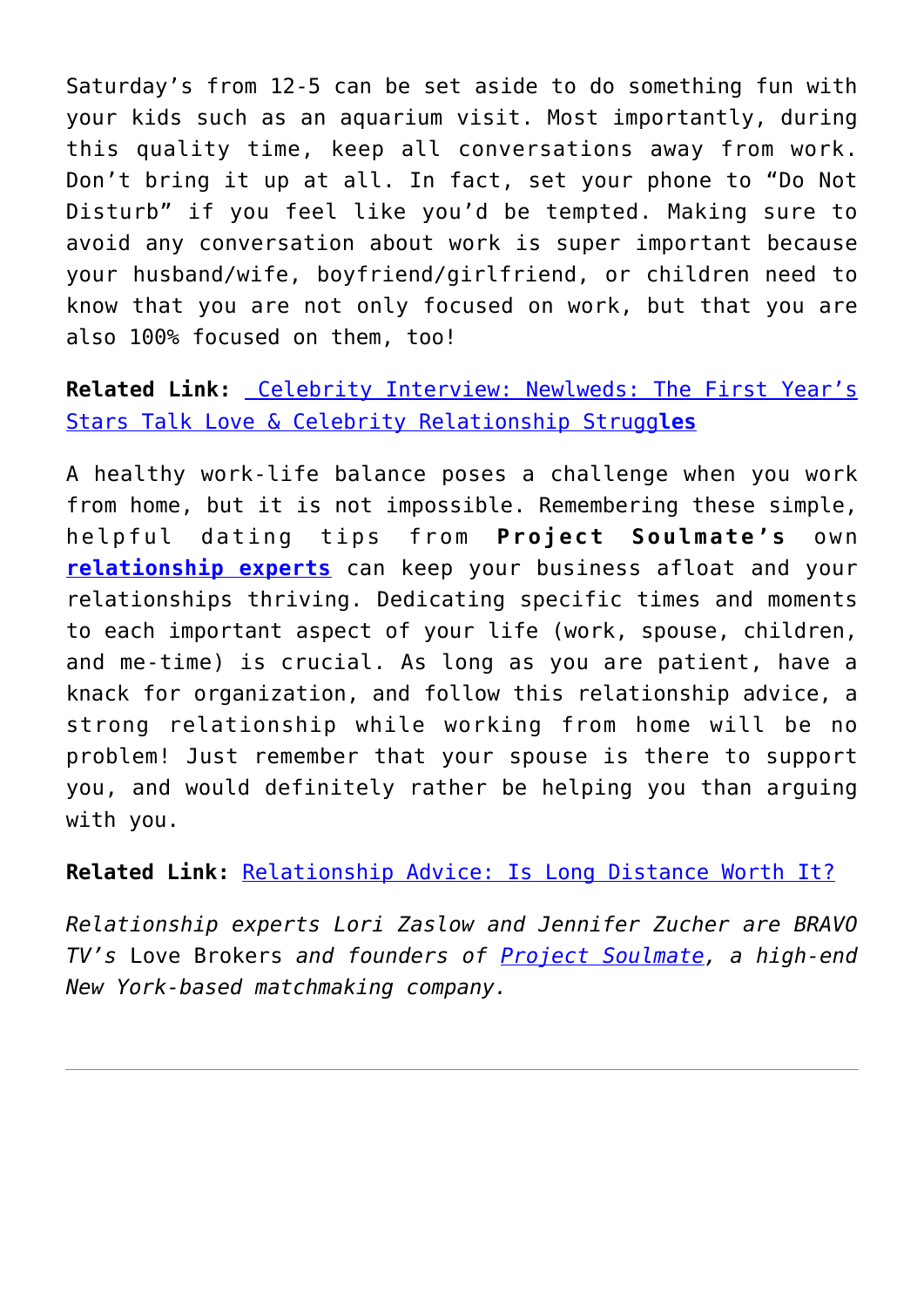## **[Expert Dating Advice: What is](https://cupidspulse.com/106257/expert-dating-advice-divorce-support-center-what-is-love/) [Love & How Do I Find It?](https://cupidspulse.com/106257/expert-dating-advice-divorce-support-center-what-is-love/)**

#### $\pmb{\times}$

By Debbie Ceresa for [Divorce Support Center](http://www.divorcesupportcenter.com/)

Have you ever wondered how [Tom Hanks and Rita Wilson](http://www.celebromance.com/15-of-hollywoods-happiest-celebrity-couples/3/) make their celebrity marriage work? How about [Sarah Michelle Gellar](http://www.celebromance.com/15-of-hollywoods-happiest-celebrity-couples/) [and Freddie Prinze Jr.](http://www.celebromance.com/15-of-hollywoods-happiest-celebrity-couples/)? You're not alone. Most singles wonder if they should wait for that magical attraction to happen. In our quest to solve this mystery, we often turn to expert [dating advice.](http://cupidspulse.com/relationship-experts/) We Google. We write, and we do research. However, the question remains: **What is love?** The question was even the hottest search phrase on Google in 2014.

Musicians have also ventured into love's mystery. John Lennon and Paul McCartney attempted to provide us with an answer with "All We Need Is Love." The lyrics say, "Love is everything." However, we are still searching for the answer to this elusive question. Is it because, if you don't have love, you have nothing? The prospect of nothing is a little scary.

**Related Link:** [Dating Advice: Love the Way You Search for Love](http://cupidspulse.com/105682/dating-advice-love-the-way-you-search-for-love-with-online-dating/) [with Online Dating](http://cupidspulse.com/105682/dating-advice-love-the-way-you-search-for-love-with-online-dating/)

The ancient Greek philosophers broke down the word *love* into six categories: *Philia*, the deep bond between family and close friends; *Ludus*, the playful affection when flirting or joking around; *Pragma,* mature love found with couples who have been together a long time; *Eros*, our sexual desire and passion; *Agape*, one's love for humanity; and lastly, *Philautia*, the love we have for ourselves. You're lucky if you have all six. Some of us may only have one or two.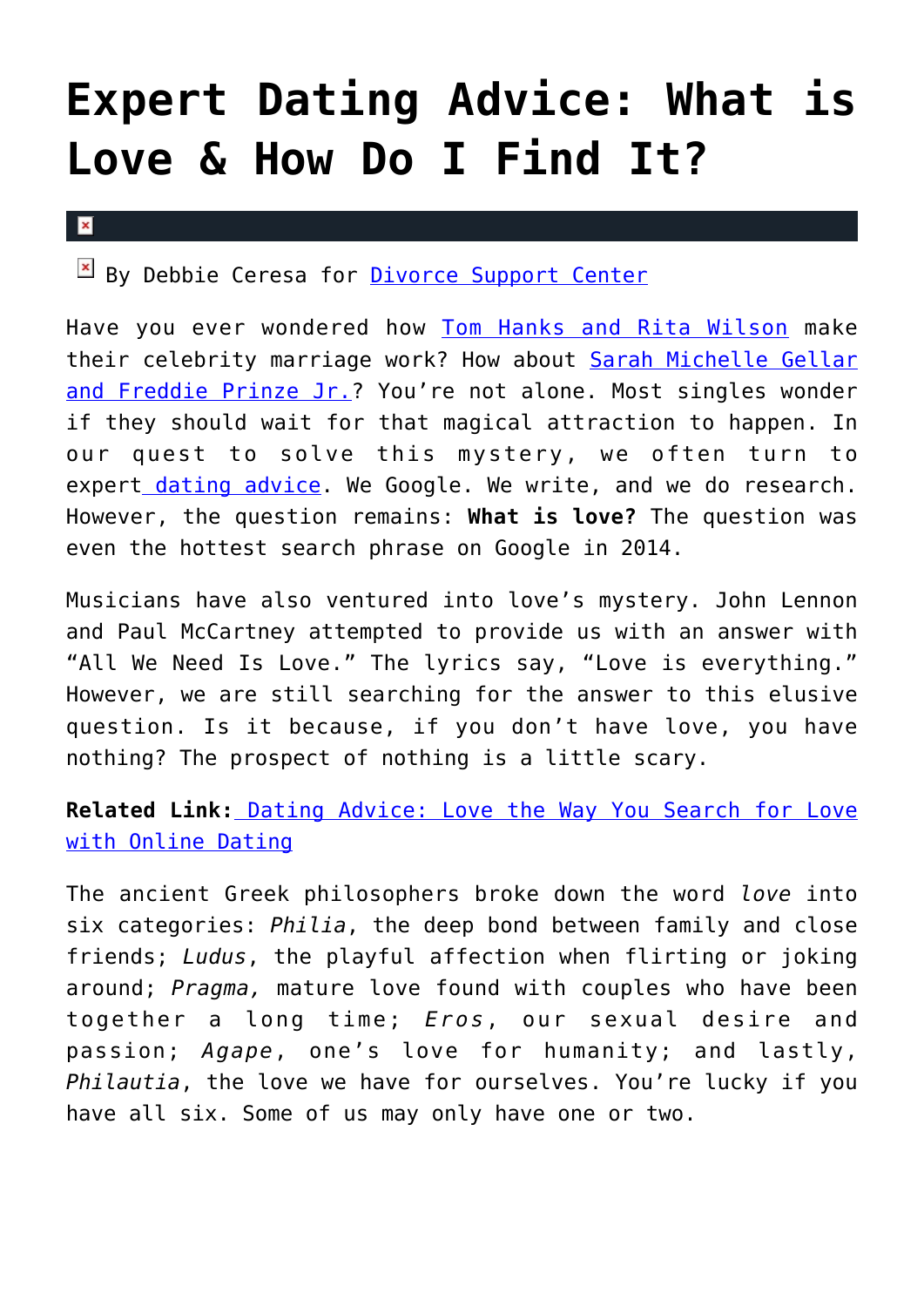## **But maybe, just maybe, we're looking for love in all the wrong places. Let's go back to the basics and take some dating advice from the experts.**

According to [Dr. Brené Brown,](http://brenebrown.com/) a relationship expert and research professor at the University of Houston, "Love is that intangible connection between two people that feels exceptionally good." She further states that the strength and depth of this connection is determined by the self-acceptance, openness, and honesty of the two individuals and how exposed each is willing to be.

**Related Link:** [Expert Dating Advice: The Help You Need to Find](http://cupidspulse.com/105262/expert-dating-advice-iris-benrubi-help-you-need-to-find-love/) [Love](http://cupidspulse.com/105262/expert-dating-advice-iris-benrubi-help-you-need-to-find-love/)

Although not logical, love is both easy and mysterious. Couples who have been together for years often confess that they aren't really in love with each other. Don't feel hopeless! You're not on this quest alone.

A love map that gets you from one stage to the next doesn't exist, but there are two important questions to ask yourself.

**1. What are you looking for?** Once you understand your desired qualities, make a checklist.

**2. What do you think your future partner would want from you?** Always keep in mind that no one is perfect. Recognize your imperfections and understand your future lover may have a few flaws too.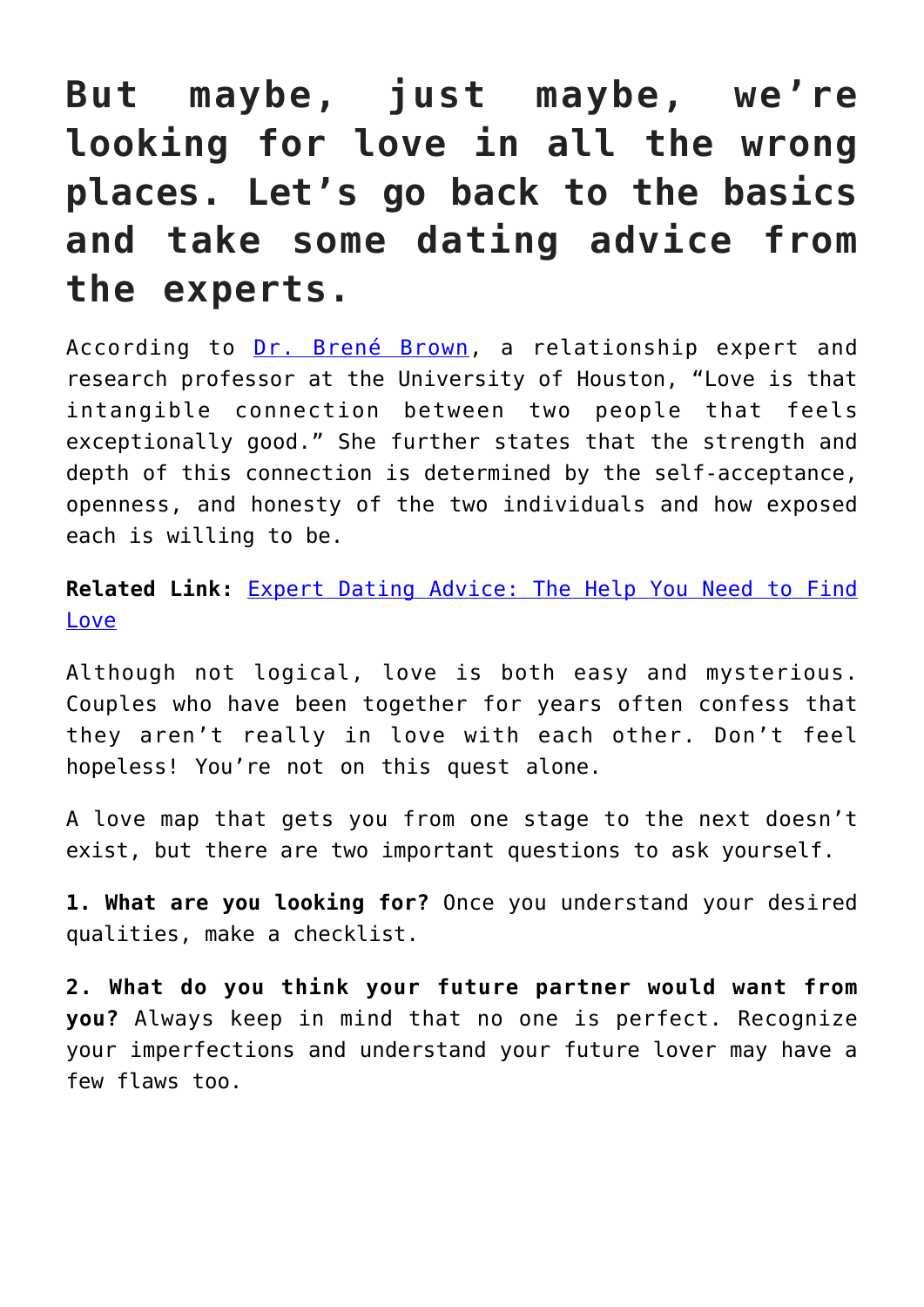### **Once you've answered these two questions, follow my love advice below to find The One.**

**1. Love yourself first:** You are the only *you* in the universe. Work on being the best you that you can be by taking care of your mind, body, and spirit. Do you have characteristics about yourself that you dislike? You're not alone — we all have them. Our disliked imperfections become our trigger buttons. How we deal with our buttons is the answer. Now is the time to start accepting your imperfections and reminding yourself that no one is perfect. Taking this first courageous step will help lead you to discovering your own special qualities. Loving your whole self will lead to loving another.

**Related Link:** [Dating Advice: 4 Signs He's About to Say 'I Love](http://cupidspulse.com/105383/dating-advice-signs-say-i-love-you/) [You'](http://cupidspulse.com/105383/dating-advice-signs-say-i-love-you/)

**2. Let your hair down:** Openness is a key ingredient to have in your relationships. We have different types of love in our life: sexual, mature, family, friends, and self. Think about some of the people in your life who you are close with — maybe your partner or a friend — someone who has seen you at your very best and worst. They've seen you laugh and cry, be strong and weak. They were given permission by you to see the real deal. The totally exposed you is comfortable sharing yourself with a shared connection. Once you feel comfortable, you have the connection. And then, you have love.

*Debbie is a Certified Grief Recovery Specialist® and the author to the #1 bestselling memoir* A Beautiful View*, available on amazon.com.* A Beautiful View *documents her journey through her husband's battle with cancer, which ultimately ended with his death. She has experienced grief firsthand and is well equipped to aid others in the recovery process, whether with death or divorce. For more information*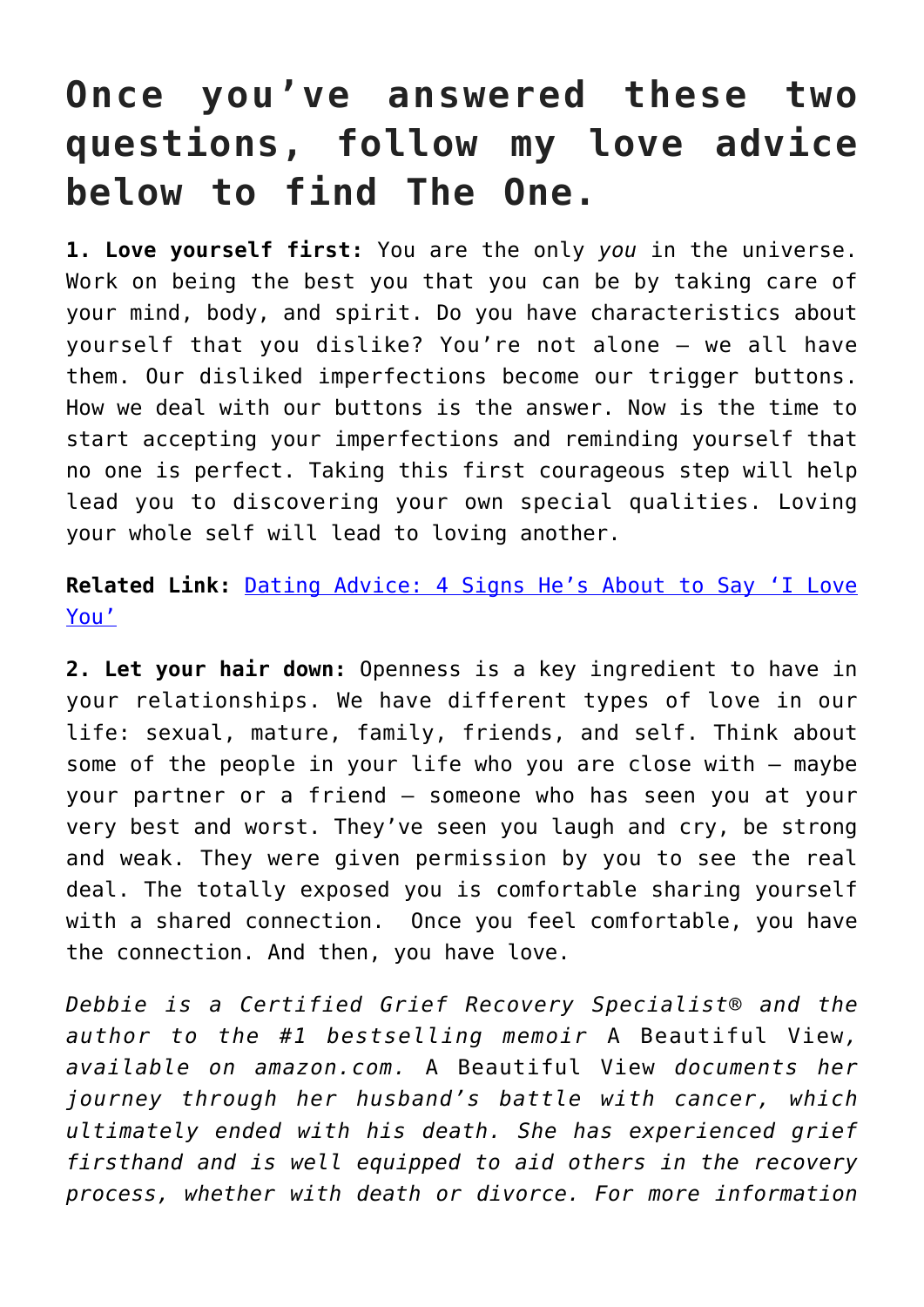*about Debbie and how to recover from your loss, please visit [debbieceresa.com](http://www.debbieceresa.com/).*

*For more information about and articles by our Divorce Support Center relationship experts, click* [here](http://cupidspulse.com/relationship-dating-experts/hope-after-divorce-relationship-experts/)*.*

## **[Dating Advice: How To Flirt](https://cupidspulse.com/106163/expert-dating-advice-flirting-single-in-stilettos/) [With A Little Touch](https://cupidspulse.com/106163/expert-dating-advice-flirting-single-in-stilettos/)**

 $\pmb{\times}$ 

 $\pmb{\times}$ 

In this week's [Single in Stilettos](http://www.singleinstilettos.com/) episode, founder and matchmaker Suzanne Oshima talks [dating advice](http://cupidspulse.com/dating/date-ideas/) with Patty Contenta, founder of Sensuality Secrets, about how to get sensual with a little touch. Professional ballroom dancer turned relationship expert, Contenta adapted her smooth moves from the dance floor to the playground of dating to turn heads and even get an encore in the form of a date. "I was this really sultry, mysterious, alluring woman and I wondered if I could be this in everyday life and if that would help me in my dating scenario," Contenta says.

### **Relationship Experts Talk Dating Advice On Flirting**

**1. Touch any item on him you enjoy. It can be his watch, tie, even the lapels on his jacket, Contenta says. Acknowledge these things and compliment them. Perhaps even get him to share the story behind these items. But touching rather than simply asking will leave an imprint.**

**Related Link**: [Expert Dating Advice on How to Flirt With Men](http://cupidspulse.com/105096/expert-dating-advice-how-to-flirt-with-men/)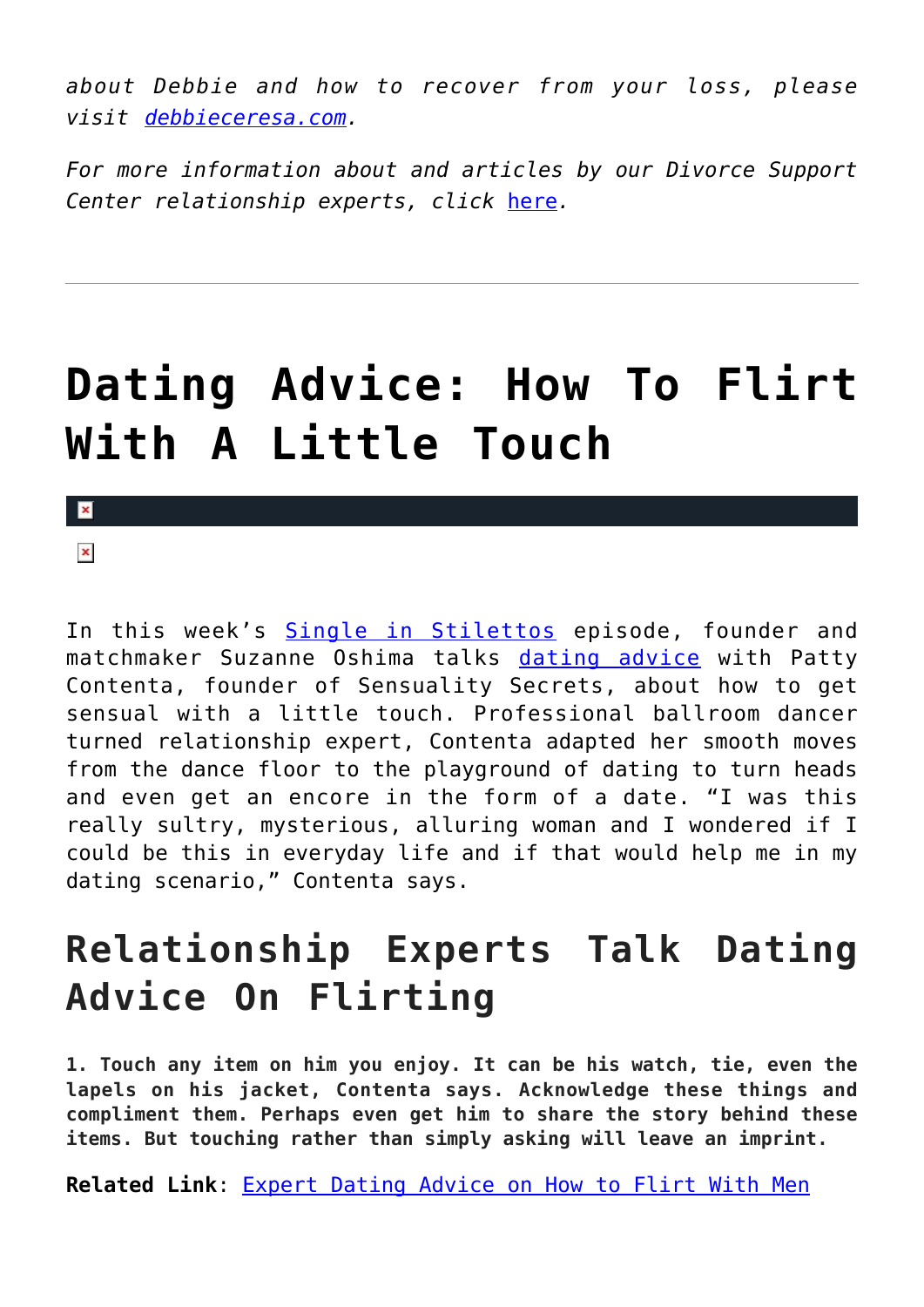**2. Touch his extremities.** A great dating tip from Contenta: Extremities are a safe zone. His shoulder, arm, wrist, hand. The simple physical connection between your hands can calm him, make him feel comfortable, and it shows that you appreciate him and what he has to say.

**Related Link:** [Expert Dating Advice: Mastering the Nonverbal](http://cupidspulse.com/105162/expert-dating-advice-nonverbal-cues-flirting/) [Cues of Flirting](http://cupidspulse.com/105162/expert-dating-advice-nonverbal-cues-flirting/)

**3. Touch his lower back.** Touching a guy's lower back as you walk by is a great way to make him remember you. Contenta shares the dating advice that the higher back is safer than the lower, but this touch will come naturally as the chemistry develops.

**Related Link:** [Kris Jenner Gives Her Best Dating Advice](http://cupidspulse.com/105025/kris-jenner-best-dating-advice/)

For her best piece of dating and relationship advice, Contenta says: Eye contact, smiling, self touch. "I'm here, I'm present, I'm in my feminine, and I'm with you," she adds.

*For more relationship advice videos and additional information Single in Stilettos show, click [here](http://cupidspulse.com/single-in-stilettos-shows/).*

*For more videos from CupidsPulse.com, check out our [YouTube](https://www.youtube.com/watch?v=3-5zn0Vbqk4) [channel](https://www.youtube.com/watch?v=3-5zn0Vbqk4).*

**Have a tip on how to flirt with a little touch? Share your experience in the comments below!**

## **[Relationship Advice: Is Long](https://cupidspulse.com/105767/relationship-advice-long-distance/)**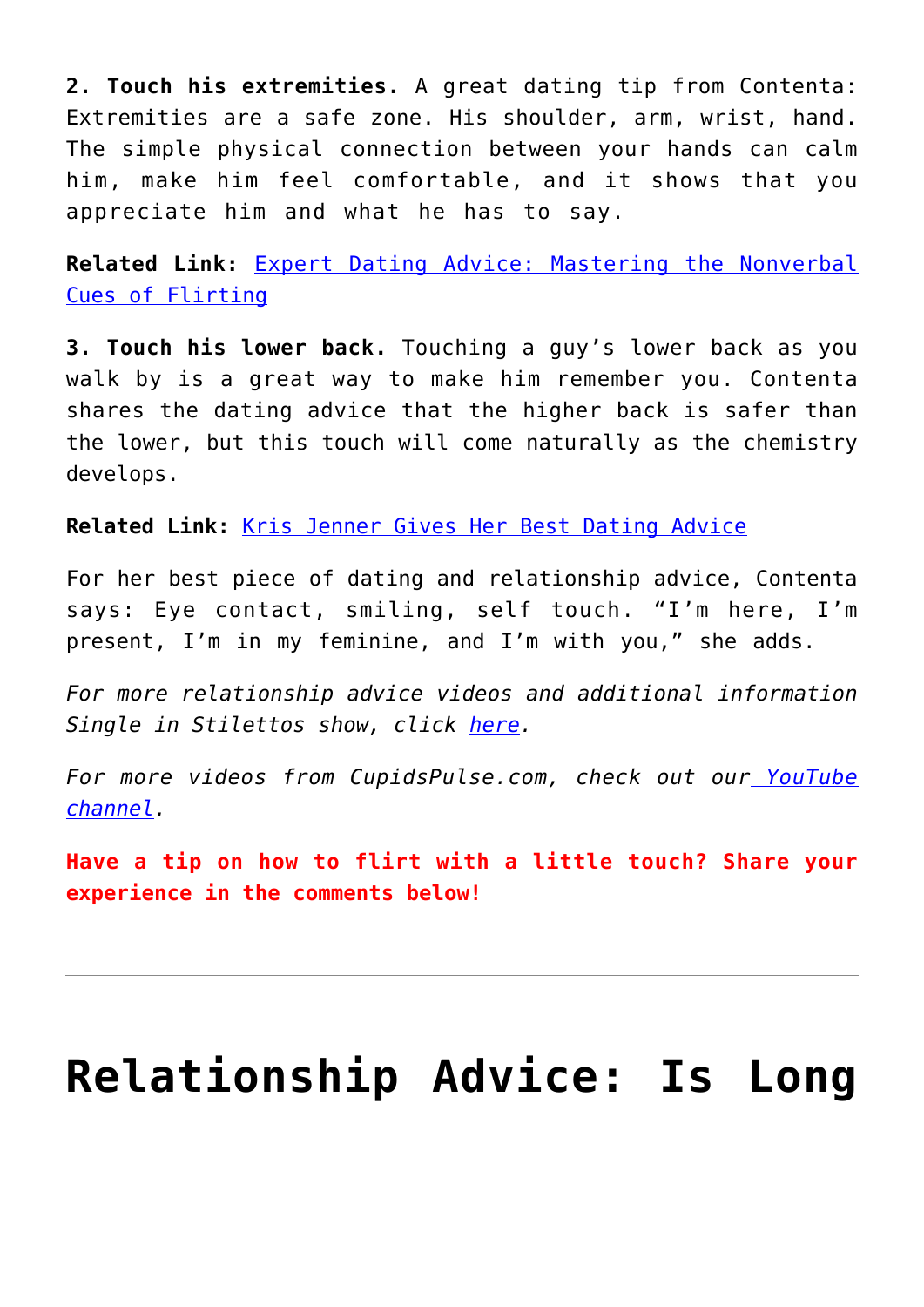## **[Distance Worth It?](https://cupidspulse.com/105767/relationship-advice-long-distance/)**

#### **x**

### By [David Wygant](http://cupidspulse.com/relationship-dating-experts/david-wygant-dating-coach/)

A long distance relationship is probably the biggest challenge that you could ever try to face. I travel a lot. I've been all around the world. I've met some amazing, beautiful women, and I really wish that I had been able to connect with them and see them on a regular basis. I tried long distance and even though I'm a relationship expert, it has never really worked for me. It's not that it's impossible, it's just not very realistic. And I'm going to explain why with some [relationship](http://cupidspulse.com/relationship-experts/) [advice](http://cupidspulse.com/relationship-experts/).

### **Relationship Expert Gives Relationship Advice On Long Distance**

Long distance relationships take so much work. It is a constant battle to truly stay connected to someone. Alright, granted, in today's society we text and communicate with one another incessantly. You can actually communicate with somebody non-stop throughout the entire day. In a long distance relationship this can give you a feeling of connecting with someone, a feeling of getting to know them. But a relationship is a day-to-day grind, and I don't mean grind in a negative way. It's a day-to-day exploration of getting to know one another in everyday situations. Even when we do communicate with someone over a long distance, it's usually through texting or social media. We hardly ever even use the phone anymore. In order to avoid relationship problems, there needs to be communication on a scale that's difficult to get other than seeing someone face-to-face.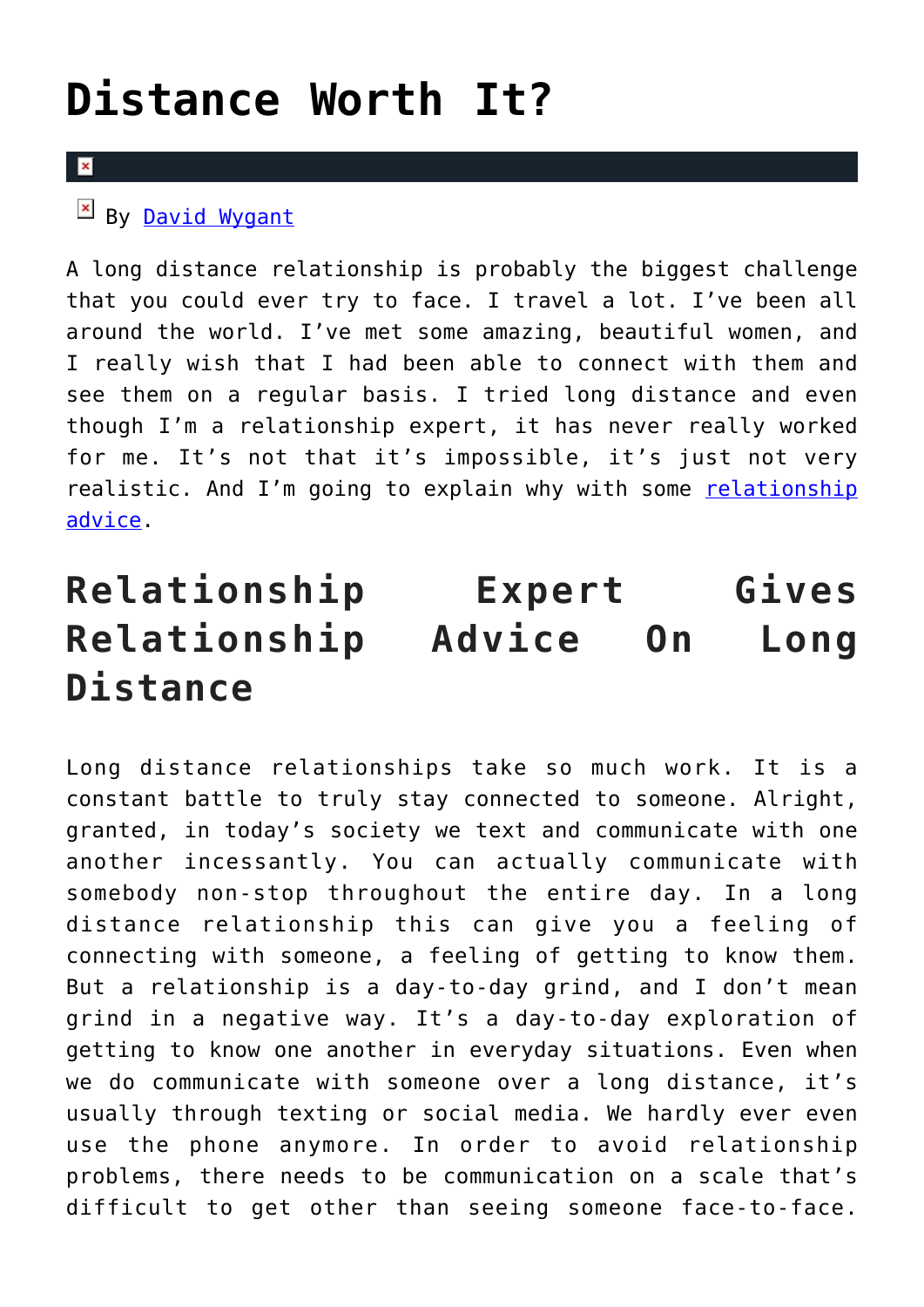There's things we just can't learn about them, as individuals, any other way.

**Related Link:** [Expert Dating Advice: When It's Time To Say The](http://cupidspulse.com/104522/expert-dating-advice-when-its-time-to-say-the-l-word/) [L Word](http://cupidspulse.com/104522/expert-dating-advice-when-its-time-to-say-the-l-word/)

For instance, how does this person act when they're with their kids? Or *your* kids? What are they like after a stressful day of work? How are they when they're super busy? Do they have time for you? What are they like when they interact with their friends, their family? Long distance relationships are all about creating an illusion of closeness. You set up a time to meet one another. You spend a weekend together and you're on the best behavior possible. They come and visit you the following month. You're still on your best behavior possible. Everything is exciting in a long distance relationship because you're not seeing each other on a regular basis, so the sex is always off the charts. The things you do are always fun. But, it's like being in an artificial relationship; everything is fun all the time but not really in touch with reality. Everything is great, but you're missing the day-to-day grind, the reality of knowing someone in a real way.

### **Related Link:** [Relationship Advice: 10 Holiday Date Ideas For](http://cupidspulse.com/102864/relationship-advice-holiday-date-ideas-long-time-couples/) [Long Time Couples](http://cupidspulse.com/102864/relationship-advice-holiday-date-ideas-long-time-couples/)

Long distance relationships will only work if the two of you have an end goal. My relationship advice: The relationship needs purpose. The relationship will eventually need the dayto-day grind. You will both need to decide whether or not it is worth moving away from the illusion that the distance can create. The two of you will have to decide to be flexible enough so that you can close that distance and be together in a set amount of time. For some people this will never be realistic. For instance, if both of you are single parents, you're not going to move your kids anywhere. So, a long distance relationship would be pretty unreasonable. Some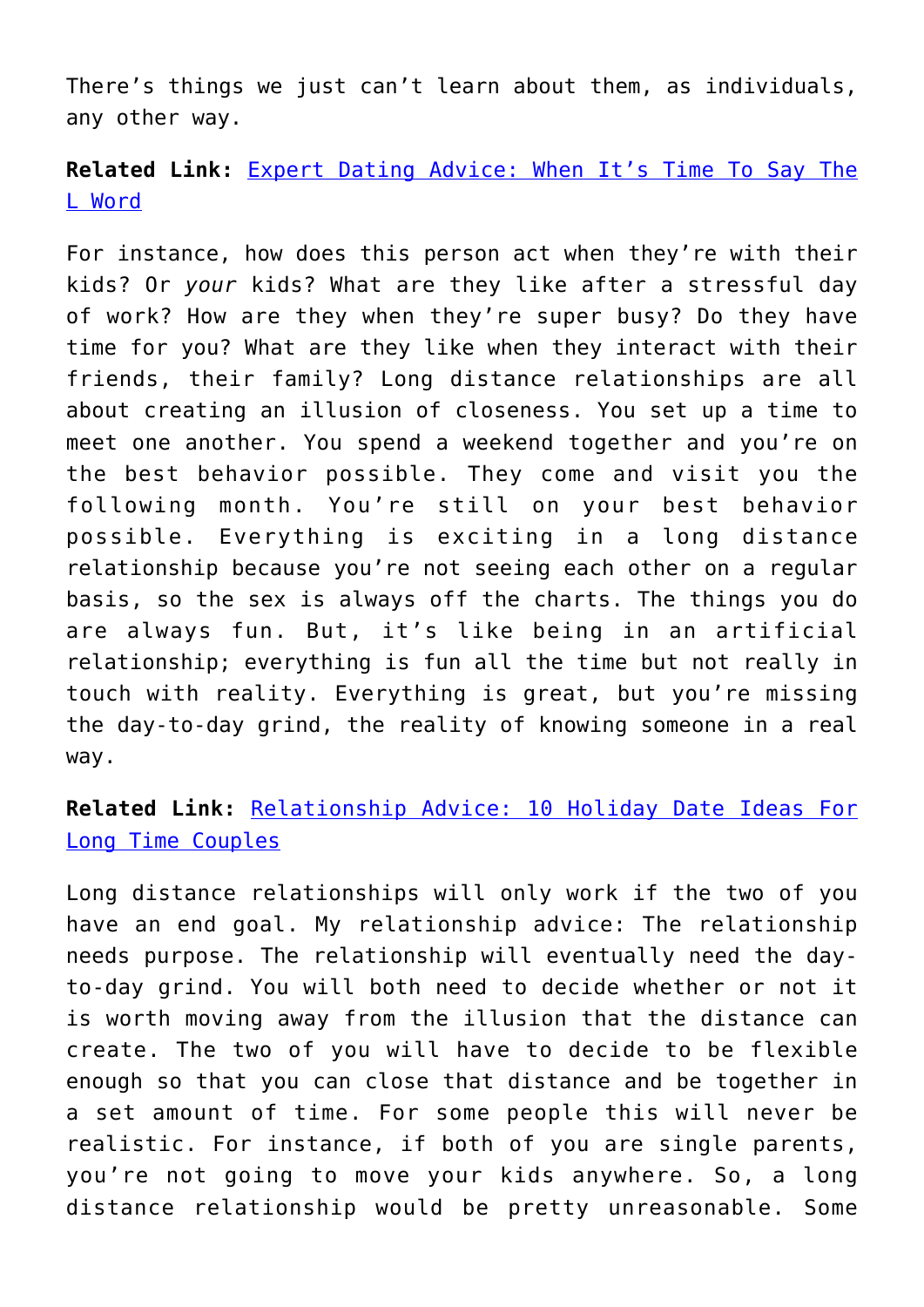people can make this kind of relationship work. If your relationship is made up of two people who are willing to be mobile, two people who are able to go and explore the world, then a long distance relationship has hope. As long as you determine when one of you will spend real, significant amounts of time with the other person. That could even be a month living together, being with that person, and getting to know them on a daily basis.

**Related Link:** [Relationship Expert Discusses How To Know When](http://cupidspulse.com/99656/relationship-expert-david-wygant-when-its-time-to-breakup/) [It's Time To Call It Quits](http://cupidspulse.com/99656/relationship-expert-david-wygant-when-its-time-to-breakup/)

This also means having an end goal that you're willing to go and move to another state, or willing to go and move to the city where your partner lives. Love can come from anywhere in this world. Love can come from anywhere on this whole planet. But, my dating tip is that you've got to be able to follow the very distinct guidelines to make it work. When you do that, you actually have a chance. You have a chance to be able to love.

*David Wygant is an internationally-renowned dating and relationship expert, author of the book* Naked, *and speaker. Through his boot camps, personal coaching, and his [website,](http://www.davidwygant.com/) his love advice has transformed the relationships and love of hundreds of thousands of people from every corner of the globe.* 

*For more expert relationship advice from David, click [here.](http://cupidspulse.com/relationship-dating-experts/david-wygant-dating-coach/)* 

# **[Expert Dating Advice: Signs](https://cupidspulse.com/105670/expert-dating-advice-tinzley-bradford-signs-hes-not-interested-in-you/)**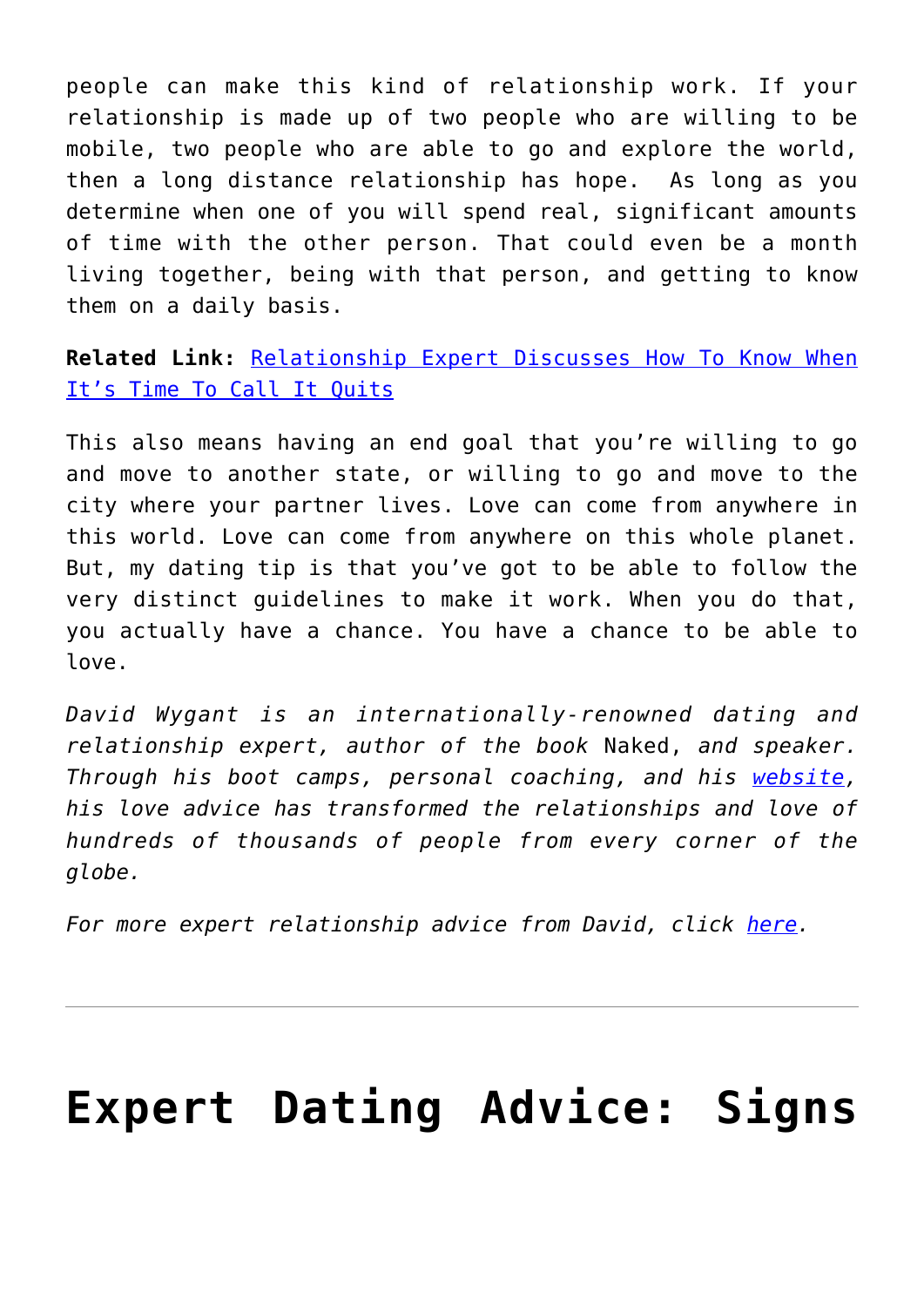## **[That He's Not Interested in](https://cupidspulse.com/105670/expert-dating-advice-tinzley-bradford-signs-hes-not-interested-in-you/) [You](https://cupidspulse.com/105670/expert-dating-advice-tinzley-bradford-signs-hes-not-interested-in-you/)**

 $\mathbf{x}$ 

 $\pmb{\times}$ 

On this week's [Single in Stilettos](http://www.singleinstilettos.com) relationship advice video, founder and matchmaker Suzanne Oshima talks to dating expert Tinzley Bradford about signs that he's not interested in you. Don't miss their expert [dating advice](http://cupidspulse.com/dating/date-ideas/)!

## **Is He Interested in You? Use This Dating Advice to Find Out**

Here are three signs that he's just not into you:

**1. He doesn't call, text, or hang out with you:** It's simple: He'll pursue you if he likes you. "If you're dating a man and he's interested in you, you don't have to keep begging him," Bradford says. Oshima also encourages you to be wary of guys who disappear after a night together; they're just using you as a "filler."

**Related Link:** [Expert Dating Advice: How to Be a Smarter Dater](http://cupidspulse.com/104442/expert-dating-advice-how-to-be-a-smarter-dater/)

**2. He uses a dry, dull tone:** There's no engagement when you're talking. He may even be short with you. "There's going to be laughter… There's going to be fun times," the dating expert says of someone who's interested in you. And if he's on his phone while you're together? That's another red flag!

**Related Link:** [Relationship Advice on Finding True Love](http://cupidspulse.com/101777/relationship-advice-finding-true-relationships-and-love/)

**3. You haven't met his family or friends:** Be careful if the relationship is one-sided. "You don't know anything about him…because he hasn't told you anything about him," Bradford explains. If he likes you, he'll bring you into his world.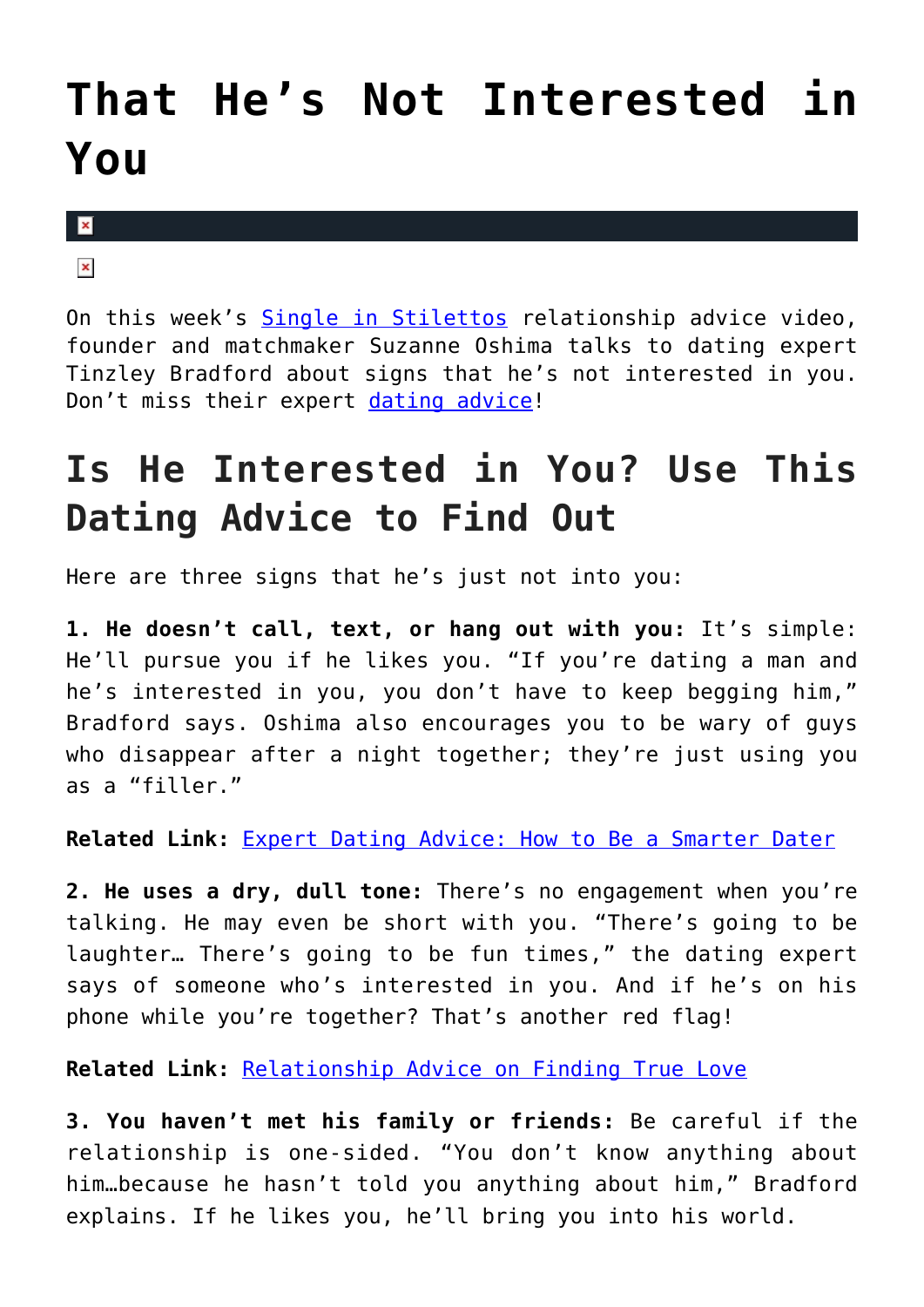*For more relationship advice videos and additional information Single in Stilettos show, click [here](http://cupidspulse.com/single-in-stilettos-shows/).*

*For more videos from CupidsPulse.com, check out our [YouTube](https://www.youtube.com/watch?v=3-5zn0Vbqk4) [channel](https://www.youtube.com/watch?v=3-5zn0Vbqk4).*

**How do you know if he's interested in you?Tell us in the comments below!**

## **[Dating Advice: Moving Your](https://cupidspulse.com/105412/dating-advice-joshua-pompey-online-relationships/) [Relationship From Online To](https://cupidspulse.com/105412/dating-advice-joshua-pompey-online-relationships/) [Face-to-Face](https://cupidspulse.com/105412/dating-advice-joshua-pompey-online-relationships/)**

#### $\mathbf x$

By [Joshua Pompey](http://cupidspulse.com/relationship-dating-experts/joshua-pompey/)

So you've managed to exchange numbers with a seemingly amazing guy online. The hard part is over right? Think again. This is where your journey actually begins. The truth is, the highest quality men online have a lot of options. In fact, last week I received 97 total contacts on Match alone! If you want to make sure a great guy sticks around, you need to make the transition from the online world to a face-to-face encounter as smooth as possible. It all starts with the text message…and perhaps some [dating advice.](http://cupidspulse.com/dating/date-ideas/)

### **Dating Advice On Transitioning From Online To First Date**

**1. Texting should not be limited to making plans.** The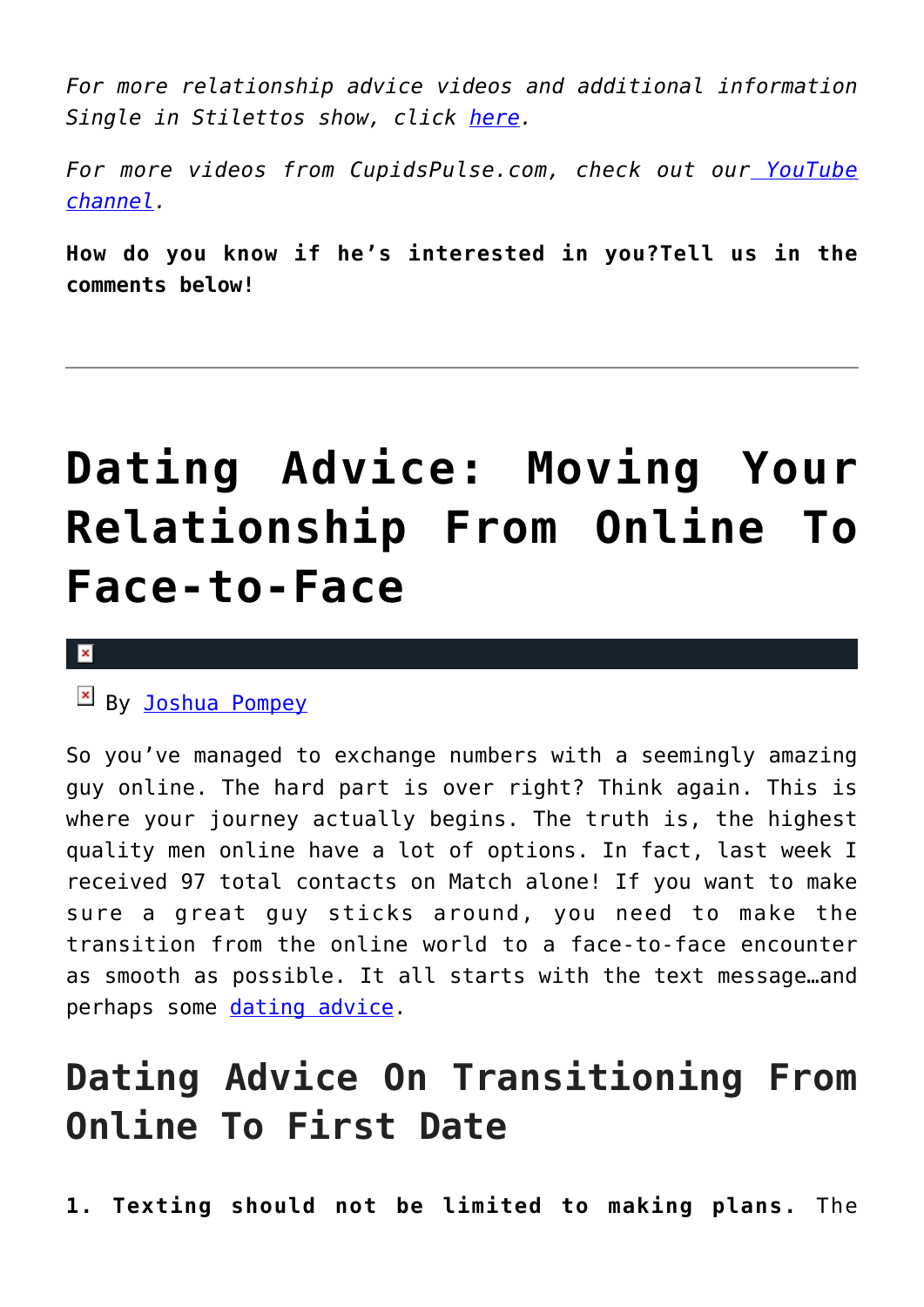dangerous part about online dating is that other women will still be coming after your man while you are trying to win him over. It's your job to make him forget about his other options and focus completely on you. My dating advice is to avoid making small talk and don't act disengaged with your conversations. Texting is your opportunity to cement a man's attraction to you with fun, playful, and light-hearted conversations, so that by the time the first date rolls around, he will feel as if he has known you forever.

**2. Don't let more than three days go by without communication.** Suppose your first date is a week away. If you go five days without contact, you will feel like complete strangers by the time you meet. Awkward first dates don't result in second dates. Avoid this by shooting your date a random text every couple of days just to keep the pre-date relationship going. Take this fun relationship advice seriously.

**Related Link:** [Dating Advice Q&A: How Harmless is Sending](http://cupidspulse.com/102471/dating-advice-qa-how-harmless-is-sending-pictures-via-text/) [Pictures Via Text?](http://cupidspulse.com/102471/dating-advice-qa-how-harmless-is-sending-pictures-via-text/)

**3. If you want a man to take you seriously, take him seriously.** Too many women treat the first meeting as a complete afterthought. Don't squeeze a date in at the nearest possible bar, between your 5 o'clock meeting and 7 o'clock spin class, or come straight from work looking slightly run down in business attire. I understand that we live in a busy world, but if you want to be remembered, give your date a reason to remember you. Try to coordinate a fun meeting location and put in a little effort.

**Related Link:** [Expert Dating Advice: 5 Surefire Signs He's Into](http://cupidspulse.com/90170/expert-dating-advice-signs-hes-into-you-or-not/) [You…or Not](http://cupidspulse.com/90170/expert-dating-advice-signs-hes-into-you-or-not/)

**4. Send a text a few minutes before the date.** Build up some fun and excitement before the date to avoid an awkward introduction. For example, 5 minutes before arriving, I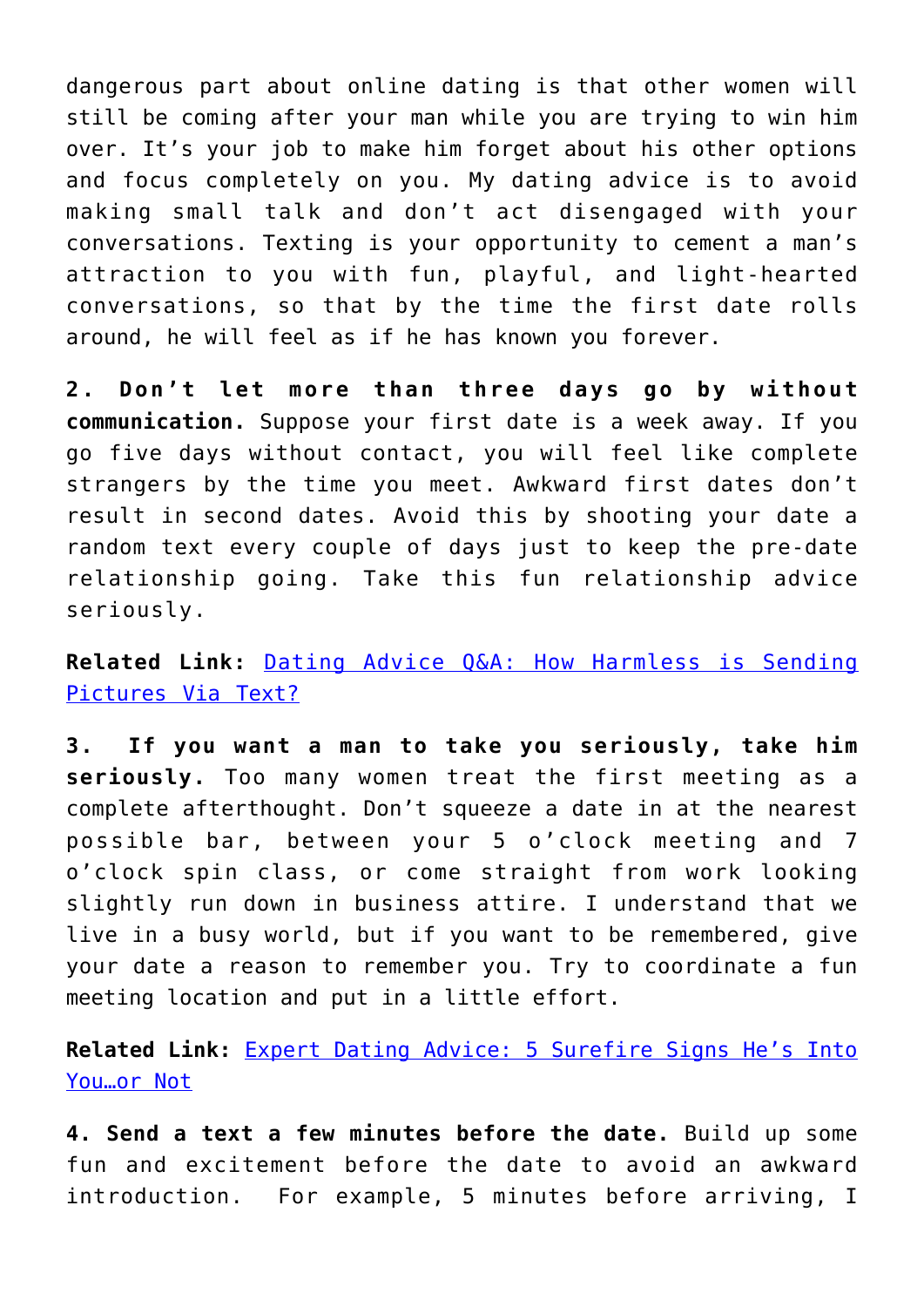sometimes text a joke such as, "Okay I didn't want to tell you this but, I'm really 5'1 and 280 pounds. That won't be a problem right? ;P…" As a relationship expert, I know a text like this will ease the tension, and will provide some fun dating story segues for when you arrive.

**Related Link:** [Dating Advice Q&A: Is it Appropriate to Play](http://cupidspulse.com/85215/dating-advice-texting-suzanne-oshima-paige-wyatt-robert-manni/) [Hard to Get Via Texting?](http://cupidspulse.com/85215/dating-advice-texting-suzanne-oshima-paige-wyatt-robert-manni/)

**5. This is a date, not a business meeting.** Nothing is more frustrating for a man than receiving a firm hand shake upon meeting. This comes across as ice cold and immediately squashes the romantic feel of a date. Dating tip: A small little hug, and dare I say, a kiss on the cheek won't give you cooties. If you wind up not liking the person, I assure you, these actions won't be something you regret one day!

*Want more information from Joshua Pompey? Visit [his website](http://jpompey.com/Ladies) to sign up for free online dating profile writing information, or read this [article](http://www.nemvip.com/how-to-attract-men-online) to learn the top five reasons women fail to attract quality men online. Check back for more dating 101 tips from the relationship expert!*

## **[Dating Advice Q&A: Is It Ever](https://cupidspulse.com/105358/dating-advice-is-it-ever-okay-to-go-through-your-partners-phone/) [Okay To Go Through Your](https://cupidspulse.com/105358/dating-advice-is-it-ever-okay-to-go-through-your-partners-phone/) [Partner's Phone?](https://cupidspulse.com/105358/dating-advice-is-it-ever-okay-to-go-through-your-partners-phone/)**

*Question from Carrie F.: My boyfriend and I have been dating for over a year, and lately, I've been worried that he's talking to an ex behind my back. Is it okay if I look for*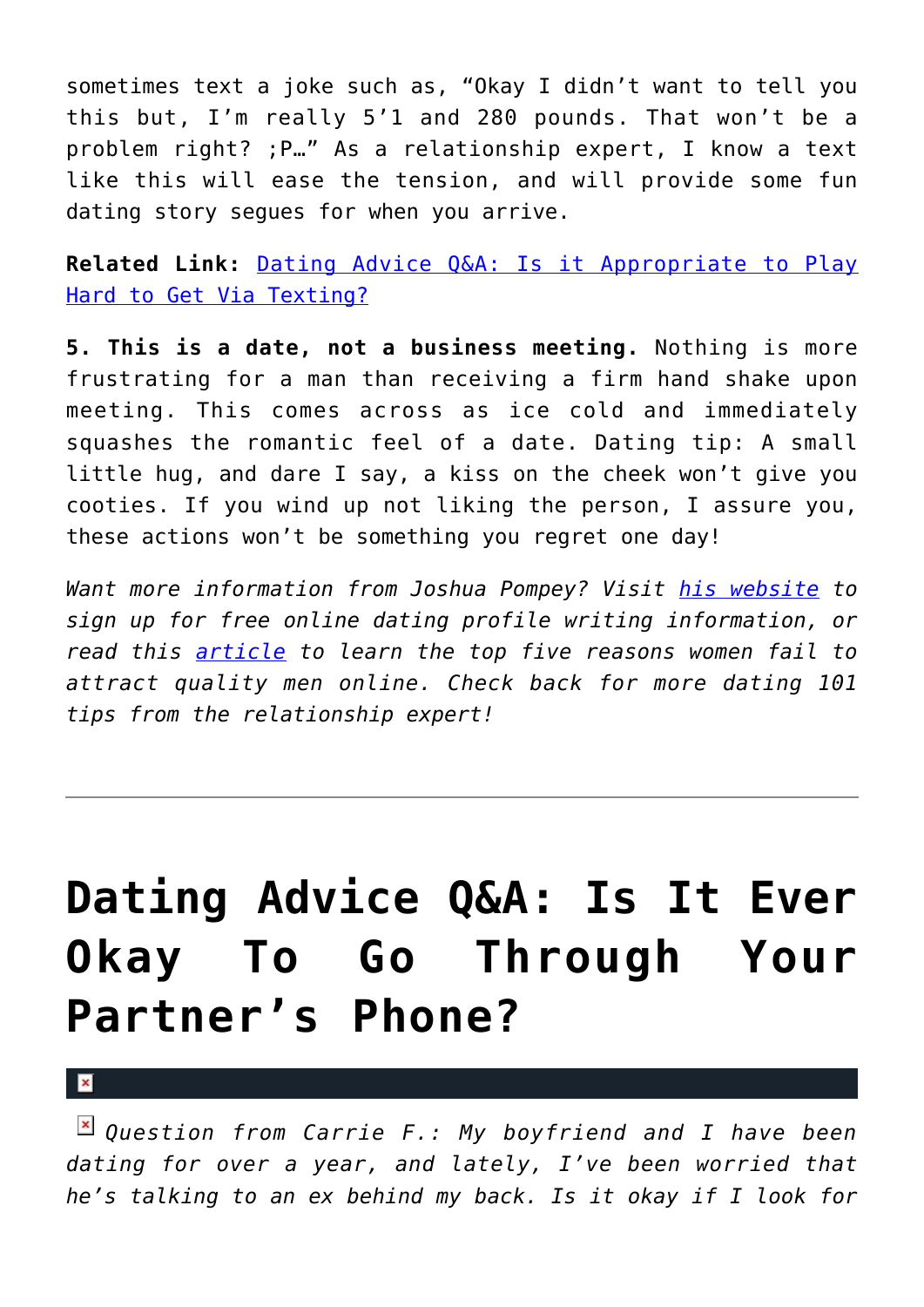*proof on his phone before I confront him? I don't want to say anything to him unless I'm 100 percent sure.*

If you're looking for [dating advice](http://cupidspulse.com/dating/date-ideas/) about whether or not it's *ever* okay to go through your partner's phone, keep reading to find out what our relationship experts advise!

### **Dating Advice About Going Through His Phone**

[Suzanne K. Oshima, Matchmaker:](http://www.dreambachelor.com/) While no one wants to find out that their boyfriend is still talking to his ex, a sure-fire way to kill your relationship is with your insecurity. If you think he's still talking to his ex, ask him in a curious and non-confrontational way. Then, watch his reaction. If he doesn't have anything to hide, he may mention that he keeps in touch with her in a non-romantic way. If there *is* something going on, he'll probably get defensive and try to cover things up. Either way, if you want the relationship to last, it's important to be able to trust each other and have open communication.

**Related Link:** [Relationship Experts Q&A: Does Social Media](http://cupidspulse.com/100298/relationship-experts-social-media-false-intimacy/) [Stalking Create False Intimacy?](http://cupidspulse.com/100298/relationship-experts-social-media-false-intimacy/)

[Paige Wyatt, Reality TV Star](https://www.facebook.com/Paige-American-Guns-282001538494385/): After a year of dating, you and your partner should be able to communicate truthfully and openly, so if you're feeling uncomfortable about him keeping in touch with his ex, talk to him. Snooping in his phone might make it worse, as he may get defensive and angry, which will put you both in a bad spot. If you don't feel comfortable speaking with him, it's time to reevaluate the relationship and see if it's worth the confrontation.

**Related Link:** [Relationship Advice: 5 Ways to Know Your Partner](http://cupidspulse.com/99429/relationship-advice-know-your-partner-lying/) [is Lying to You](http://cupidspulse.com/99429/relationship-advice-know-your-partner-lying/)

[Robert Manni, Guy's Guy](http://www.robertmanni.com/): The answer is no. Successful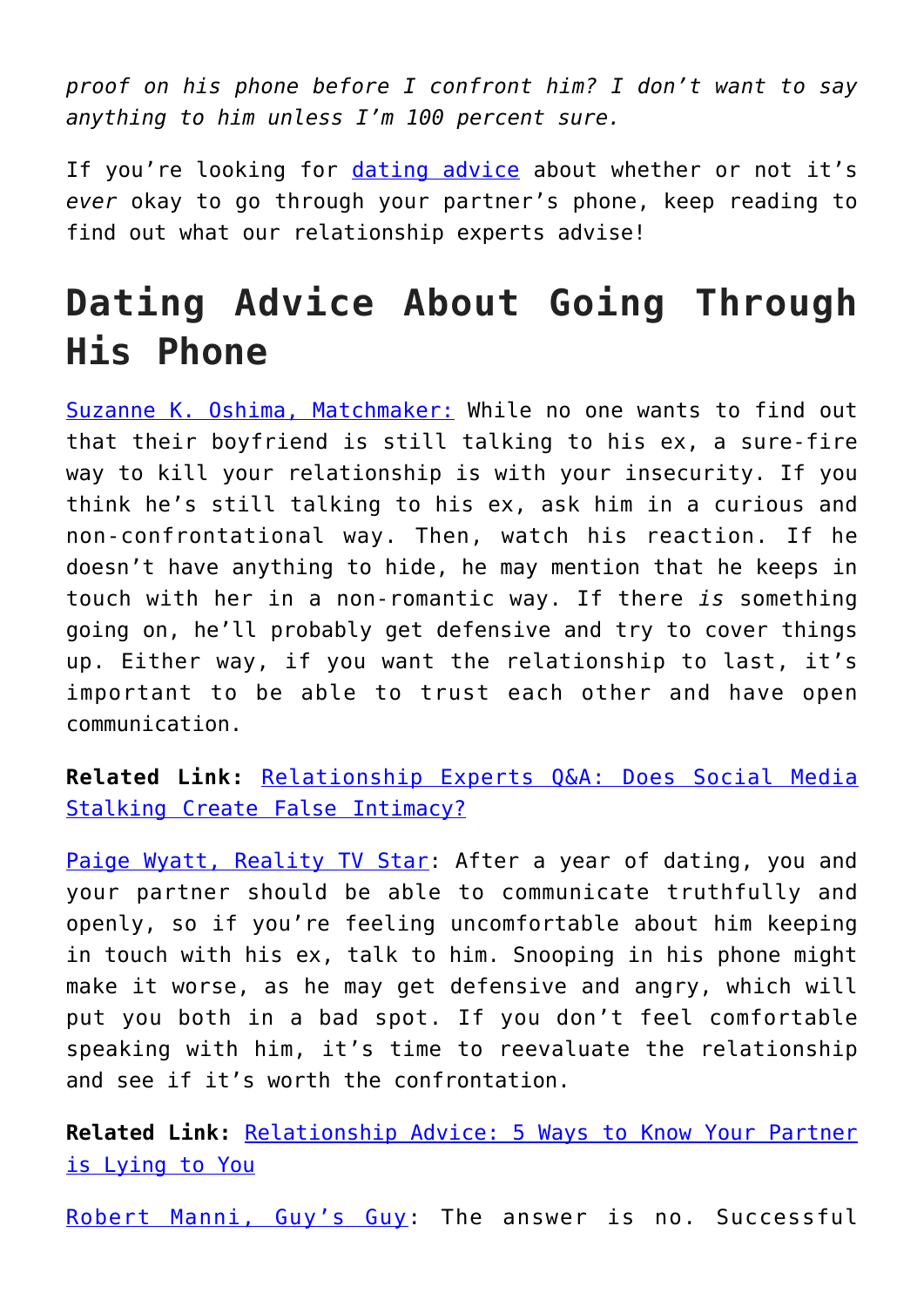relationships are built on trust, honesty, and clear communication. Snooping in a partner's phone is a breach of trust on your part. I doubt you would approve of his perusing your personal correspondence behind your back! If for some reason you're concerned that your guy is still in touch with his ex, just ask him. You will get a response. Then, you can decide if what he says is acceptable or if a deeper conversation about your relationship and expectations from one another is necessary. Above all, approach the process from a position of respect for your partner, your relationship, and, most importantly, yourself.

*To find out more about our three dating and technology gurus, click [here.](http://cupidspulse.com/relationship-dating-experts/oshima-wyatt-manni-technology-experts/)*

*If you have any questions you would like answered by our relationship experts, please e-mail them to cupid@cupidspulse.com.*

**What's your best piece of dating advice when it comes to going through your partner's phone? Share in the comments below!**

## **[Relationship Advice: 8](https://cupidspulse.com/105307/relationship-advice-amy-osmond-cook-older-couples-can-keep-the-romance-alive/) [Creative Ways That Older](https://cupidspulse.com/105307/relationship-advice-amy-osmond-cook-older-couples-can-keep-the-romance-alive/) [Couples Can Keep the Romance](https://cupidspulse.com/105307/relationship-advice-amy-osmond-cook-older-couples-can-keep-the-romance-alive/) [Alive](https://cupidspulse.com/105307/relationship-advice-amy-osmond-cook-older-couples-can-keep-the-romance-alive/)**

By Amy Osmond Cook for [Divorce Support Center](http://www.divorcesupportcenter.com/)

Despite what the tabloids may say, not all celebrity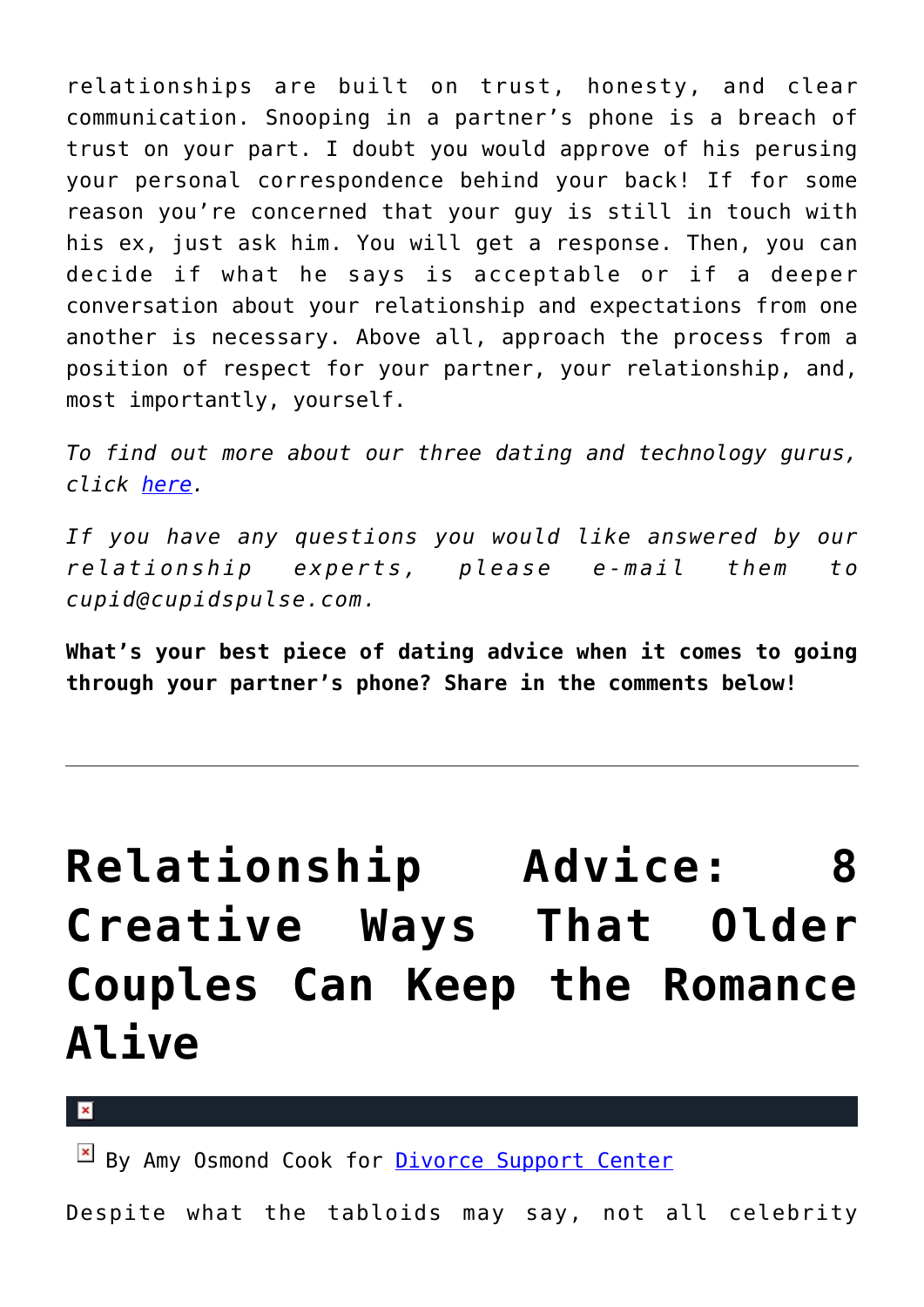relationships go down in flames. Joanne Woodward and Paul Newman were happily married for 50 years; Michael J. Fox and Tracy Pollan found lasting love; and Tom Hanks and Rita Wilson are still going strong. It may take a little extra effort to keep the love alive through the years, especially if you and your significant other have forgotten how to connect or are stuck in the same routine. But with some [relationship](http://cupidspulse.com/relationship-experts/) [advice](http://cupidspulse.com/relationship-experts/), the passion is sure to ignite again!

### **Consider the relationship advice below to add a little spice to your love life:**

**1. Get back to the basics:** As an experienced couple, you know what makes your love tick. It could be surprise kisses, breakfast in bed, watching the sunset together, or enjoying old movies. The relationship advice that I encourage you to consider is to think back to the little things that made your partnership exciting over the years. Even holding hands or taking the time to express specific things you love about one another can make a big difference.

Leslie Stubenvoll, director of social services at [Palm Terrace](http://palmterracecares.com/) [Healthcare and Rehab](http://palmterracecares.com/) in Laguna Woods, CA, said, "The couples that shine the brightest are the ones that make the effort to hold hands, be extra nurturing, and pay attention to the other's needs." Sometimes, the most romantic thing you can do is give simple reminders and signals that they're on your mind.

**2. Go on a walk together:** Quality time is a must when it comes to romance. Walking is the perfect way to spend quality time, share meaningful conversation, and even do some of that handholding! You'll have the opportunity to reconnect, get some exercise and fresh air, and take a break from your usual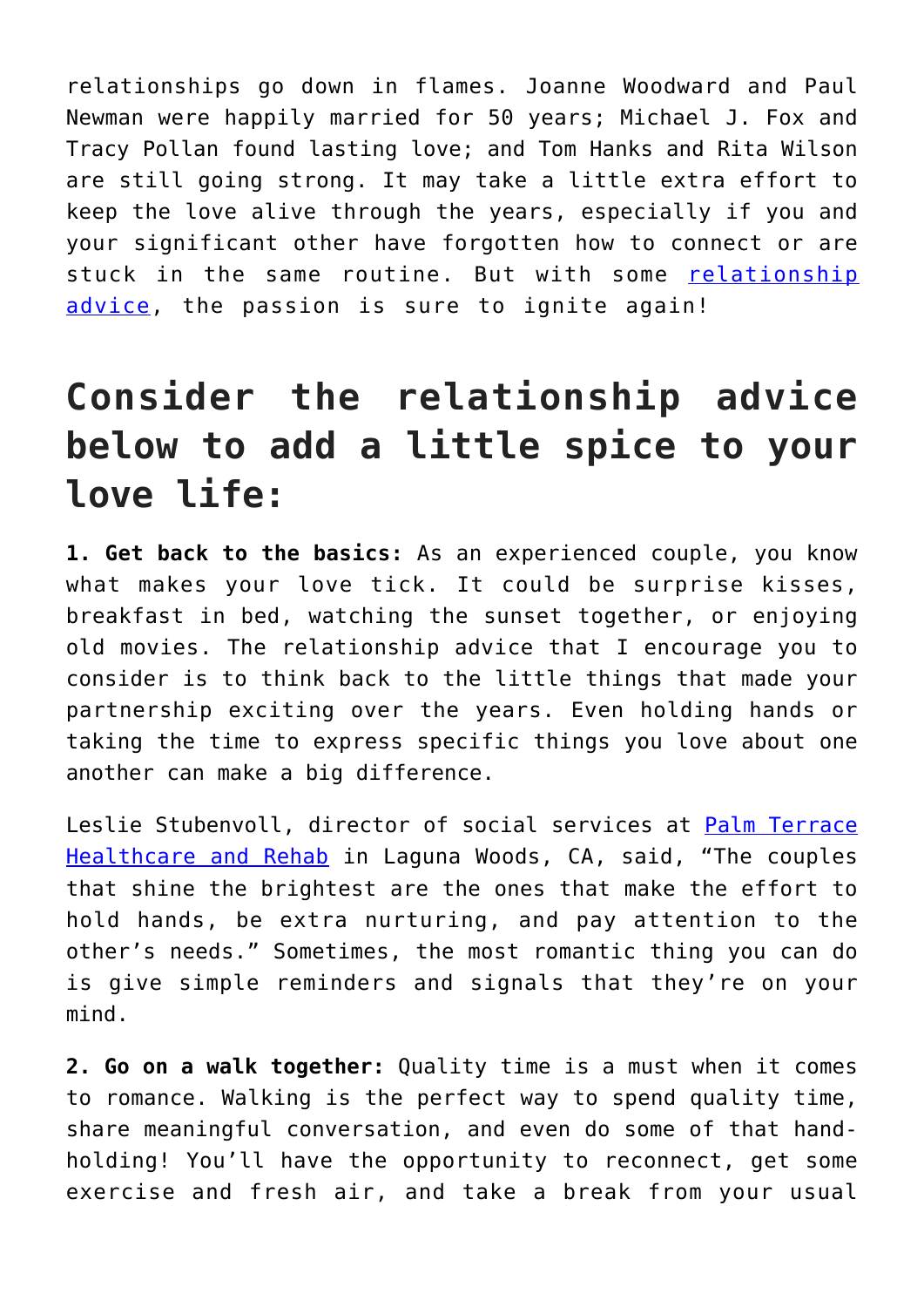routine.

**Related Link:** [Enjoy a Secret Sunset on Your Next Date Night](http://cupidspulse.com/84587/enjoy-a-secret-sunset-on-next-date-night/)

**3. Plan a photoshoot:** Over the years, you've probably taken many family photos with kids, grandkids, and a wide range of color-coordinated outfits. Try doing a photo shoot of just the two of you. Dress up in your favorite clothes, drive to your favorite spot around town or in nature, and have your photos professionally taken. Not only will this be a fun way to spend time together, but it'll also give you romantic photographs to hang up around your home. Not to mention, during the photo shoot, you'll be reminded of how her eyes sparkle or how his smile makes your heart skip a beat!

**4. Take a road trip:** Your favorite tunes, good food, new sights, and the endless road add up to one great date idea. A road trip could be just the trick you need to rekindle your romance. Try adding a little excitement by making the destination unknown or researching a bed and breakfast where you two can spend the night.

**5. Go on a scavenger hunt:** This romantic idea is a fun twist on a road trip. Map out all the places that are significant to your relationship, including favorite restaurants, places you love to walk, or locations of good memories. You can design it as a scavenger hunt with the final location being somewhere new to both of you. By the end of the day, you'll both be reminded of the history that's made your relationship strong.

**6. Focus on intimacy:** Some couples struggle with intimacy as they grow older. A [healthier](https://www.psychologytoday.com/blog/fulfillment-any-age/201304/what-s-your-sexual-life-expectancy) sex life between you and your partner could be the key to your romance struggles. If your relationship is lacking in this department, trade in a date night for a weekend getaway. For an even simpler idea, light some candles to set the mood. Intimacy is essential to connecting as a couple and can often be a romantic experience for both parties.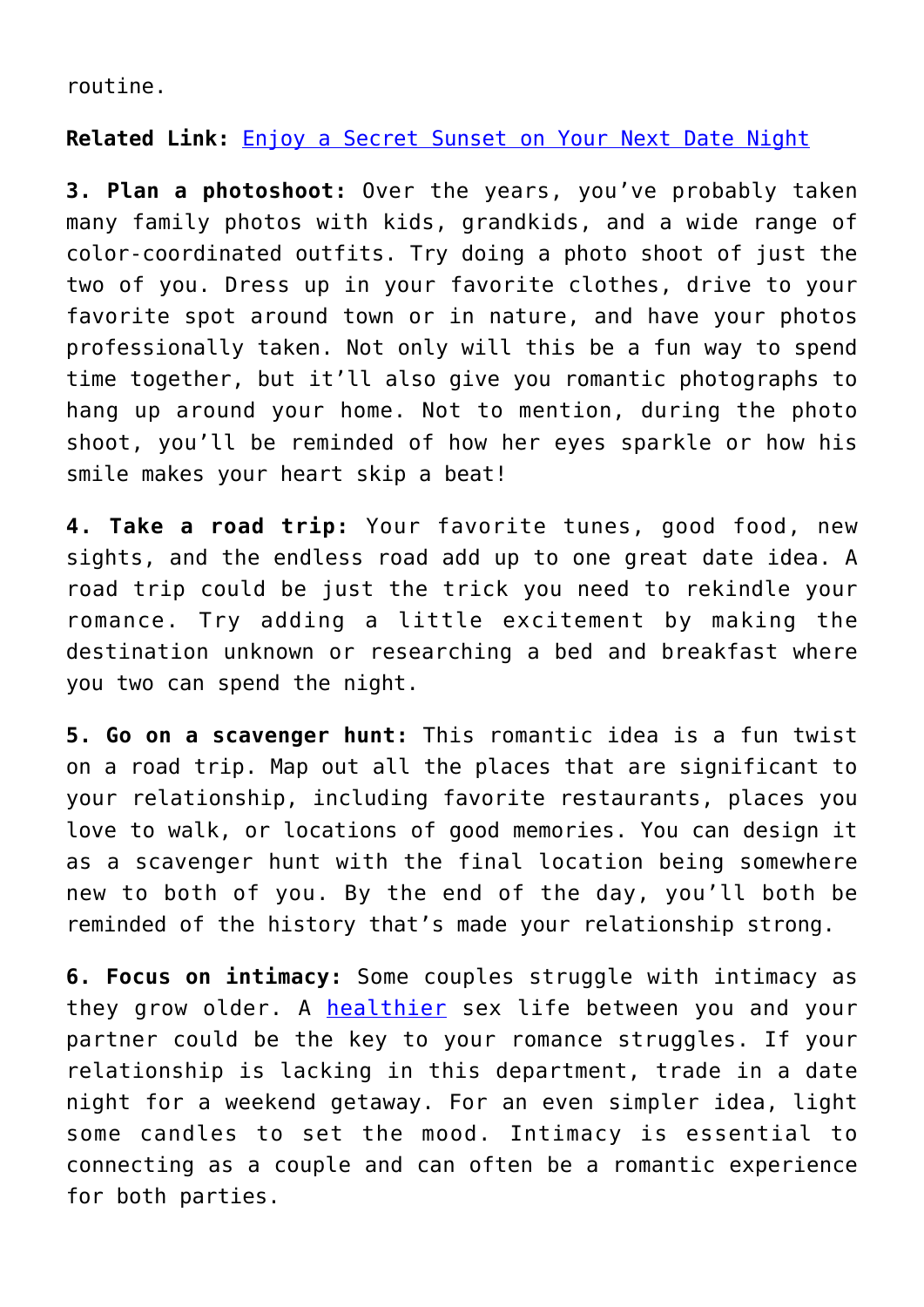**Related Link:** [Date Idea: Enroll in a New Class](http://cupidspulse.com/23047/weekend-date-idea-enroll-in-a-new-class-with-your-partner/)

**7. Explore new hobbies:** Learning something new is a great way to bond and make exciting memories with your loved one. Take up golfing or attend an art class. The two of you will have something new to share while spending meaningful time with each other. This kind of experience can help shake up the routine and reignite the romance.

**8. Learn about your love language:** Sometimes, the best way to increase romance is to learn how you and your partner want to be loved. One of my favorite books is *[The 5 Love Languages](http://www.5lovelanguages.com/)*. The book outlines the five possible ways most people want to receive and give love. Understanding how your partner wants to be loved, whether it's through acts of service or words of affirmation, will help you connect and feel the love on a deeper level.

It's never too late to turn up the heat in your love life. Try out some of these tips, and the flame of your romance will be reignited!

*For more information about and articles by our Hope After Divorce relationship experts, click [here.](http://cupidspulse.com/relationship-dating-experts/hope-after-divorce-relationship-experts/)*

**How do you and your sweetheart keep the romance alive? Comment below!**

# **[Expert Dating Advice: The](https://cupidspulse.com/105262/expert-dating-advice-iris-benrubi-help-you-need-to-find-love/) [Help You Need to Find Love](https://cupidspulse.com/105262/expert-dating-advice-iris-benrubi-help-you-need-to-find-love/)**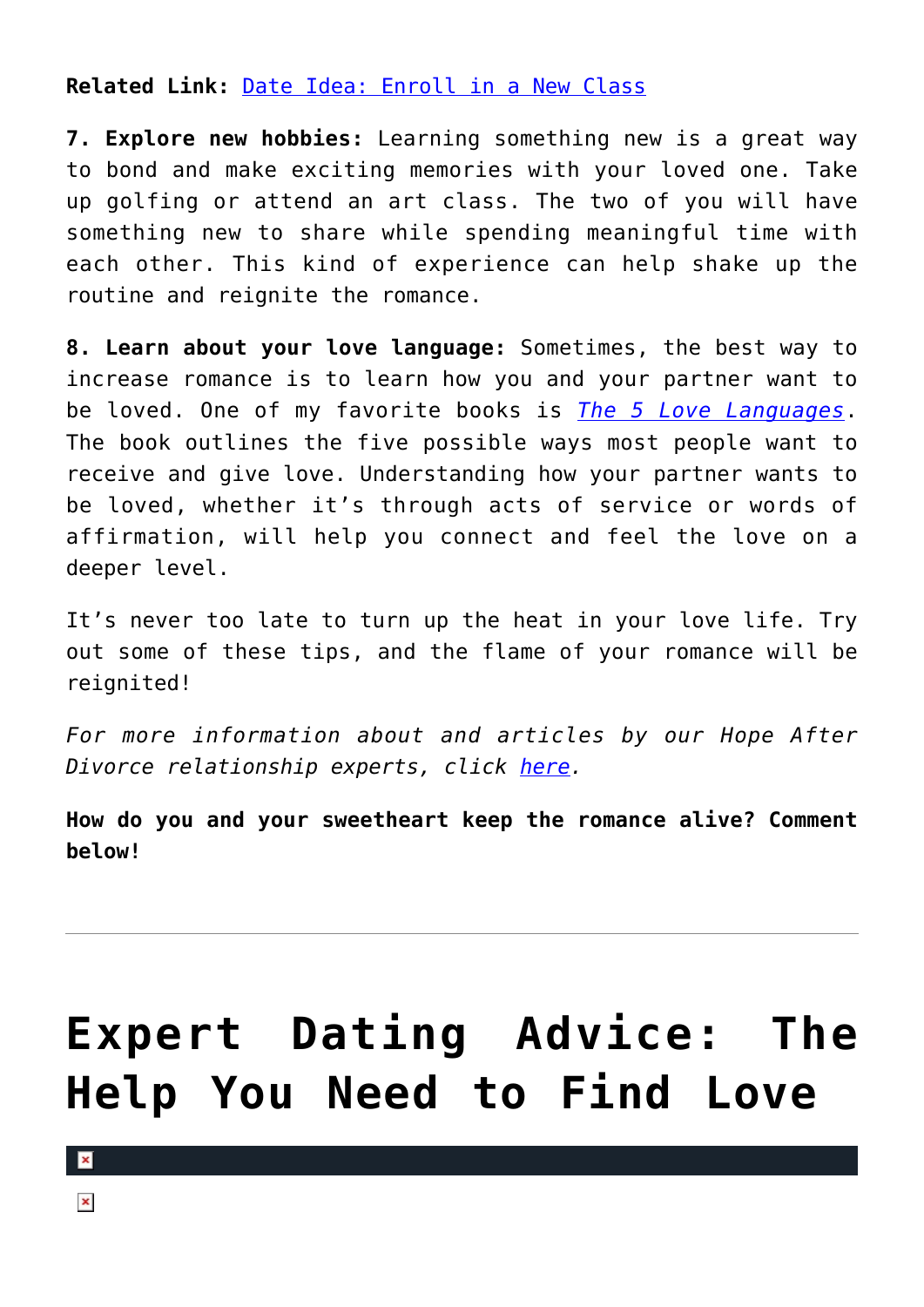On this week's episode of the [Single in Stilettos](http://www.singleinstilettos.com) show, founder of the [dating advice](http://cupidspulse.com/dating/date-ideas/) site and matchmaker Susanne Oshima chats with intimacy and relationship coach Iris Benrubi to discuss why, even though you're doing everything you can to find love, it's just not working.

### **Dating Advice to Help You Find Love**

As a counseling psychologist, Benrubi set out on a mission to help others become emotionally intimate with themselves, which in turn allows them to foster more deeply connected relationships. In the video above, she shares her three best pieces of dating advice to help you find The One:

**1. Do what you love:** By going out and doing what you love, you might just meet someone who loves doing the same thing. "If you can actually learn to go out there and do things that you love and have a great life and be open to meeting a man in those situations, not only will you attract a healthier man, but you'll also attract a man with the same qualities you have," the dating expert explains. In doing so, you'll appear to be a whole and satisfied woman, which will attract a fulfilled man. A guy doesn't want to feel responsible for your happiness; instead, he wants to be the one who enhances it. Or as Benrubi says, "He wants to be the icing on the cake, but he doesn't want to be the cake."

#### **Related Link:** [Kris Jenner Gives Her Best Dating Advice](http://cupidspulse.com/105025/kris-jenner-best-dating-advice/)

**2. Notice how you communicate with a man:** Complaining? *Again*? If he hasn't already tuned you out, he's going to — and then, your relationship may become a thing of the past. Men don't want to listen to complaints; they want to feel valued in their relationship. Focus on what he does well and make it known to him that he is succeeding with you. "If you want a good man to hang around, you want to let him know he's making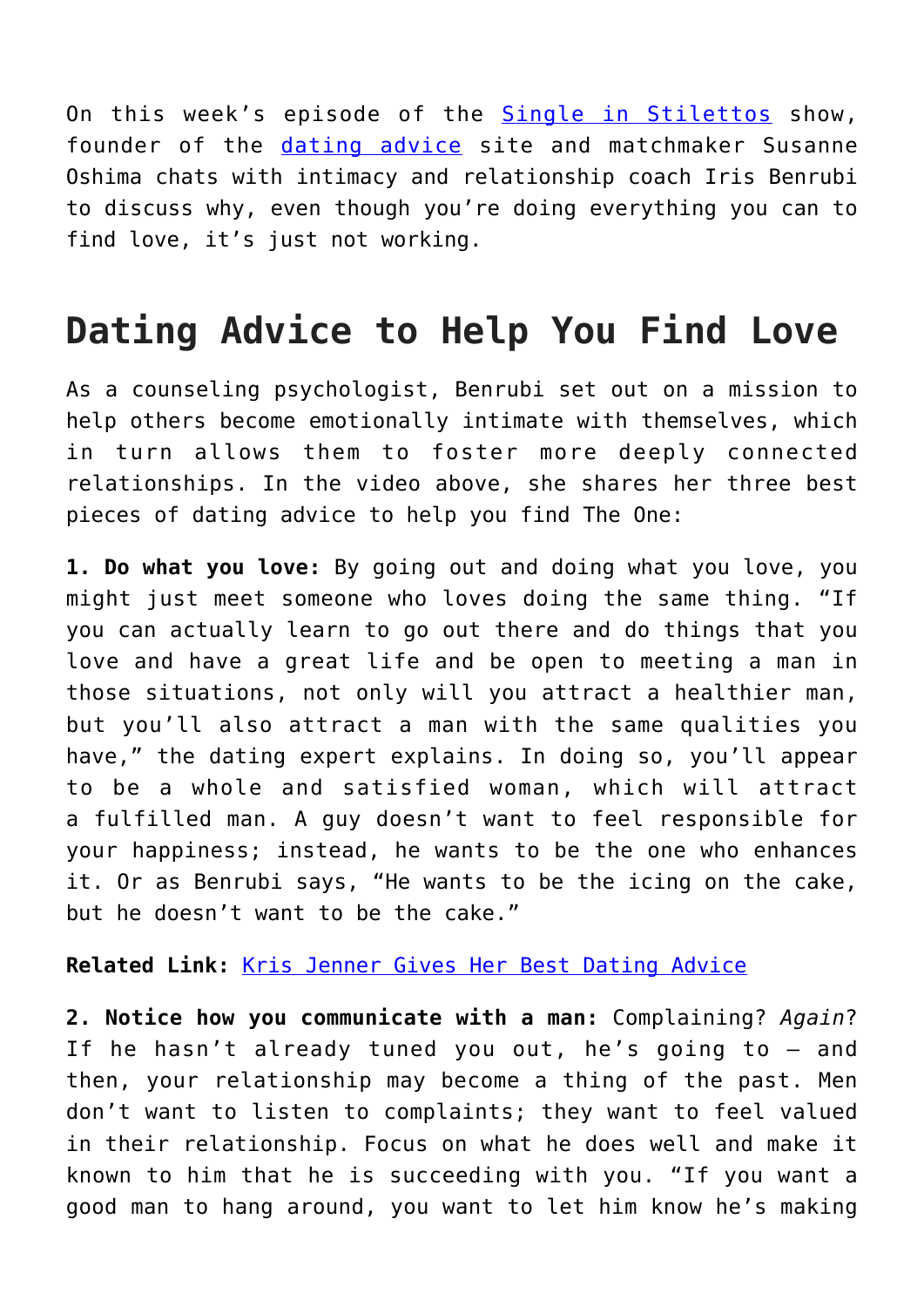a difference to the quality of your life," Benrubi shares.

**Related Link:** [Expert Dating Advice on How To Flirt With Men](http://cupidspulse.com/105096/expert-dating-advice-how-to-flirt-with-men/)

**3. Get in touch with your feminine side:** A woman needs to let down her masculine walls to allow a potential partner, the bearer of masculinity, to step in and contribute to her life. The dating expert explains that single women often become *too* self-sufficient, taking on both masculine and feminine roles. As a woman in a relationship, allow the masculine behaviors to be passed on to your special someone. Ask him to help you lift that heavy box or change that light bulb — he'll get fulfillment, and you get to watch!

*For more relationship advice videos and additional information Single in Stilettos show, click [here](http://cupidspulse.com/single-in-stilettos-shows/).*

*For more videos from CupidsPulse.com, check out our [YouTube](https://www.youtube.com/watch?v=3-5zn0Vbqk4) [channel](https://www.youtube.com/watch?v=3-5zn0Vbqk4).*

**What's your best dating advice for finding love? Tell us in the comments below!**

# **[Expert Dating Advice:](https://cupidspulse.com/105162/expert-dating-advice-nonverbal-cues-flirting/) [Mastering the Nonverbal Cues](https://cupidspulse.com/105162/expert-dating-advice-nonverbal-cues-flirting/) [of Flirting](https://cupidspulse.com/105162/expert-dating-advice-nonverbal-cues-flirting/)**

 $\pmb{\times}$ 

 $\mathbb{F}$  By Jared Sais

I have written a lot of articles over the years offering [dating advice](http://cupidspulse.com/dating/date-ideas/), but perhaps none as special as this. This is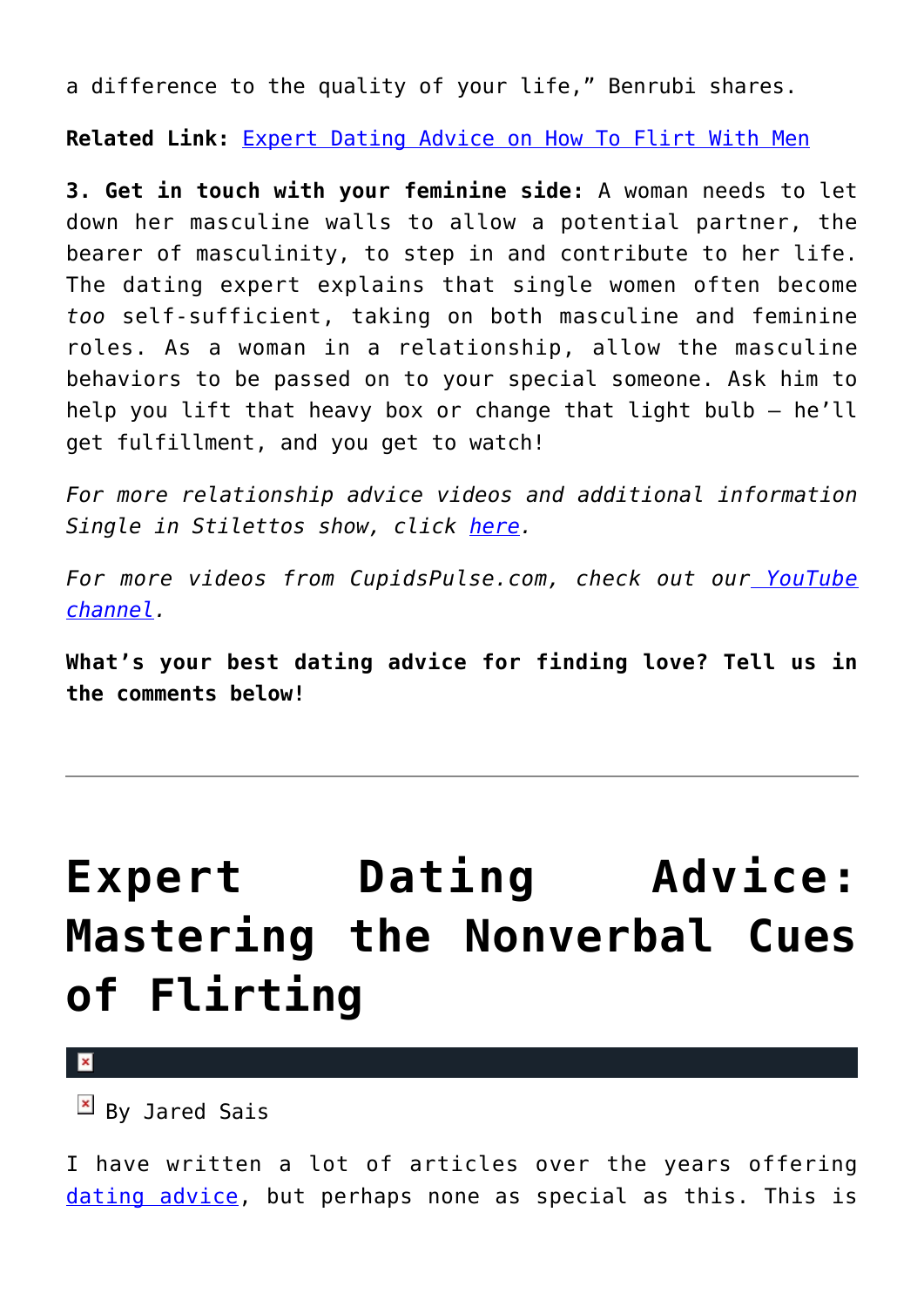what my new book (still in the works) is all about. I won't give away all the secrets I have, you'll have to read the book to get them yourself, but I will give you a few nonverbal cues to be on the look-out for and tips on how you can master them yourself. The truth is, if you were to perfect these flirting cues, you just might have lines of people waiting to get to know you. Some of these cues may seem overly simplistic, you may even say "oh come on, give me something I don't know." Yes, you may know how to smile, but for how long? Do you show teeth or not? Is your head tilted to the side or down? What are you doing with your hands as you smile? Are you looking at the person you're smiling at? Did you just smile for too long? Does that make it creepy now? This, I must teach you.

### **Expert Dating Advice: Nonverbal Cues of Flirting**

If I asked what the first way people greet one other is, you may say with a wave, a smile or a handshake. Would you be surprised to learn that all of these are wrong? Maybe you'll be the first few to know that it is via eye contact. You may know that eye contact is important, but how long do you look for? Are you looking into the eyes, lips and or body? Not so easy, is it? Yet, it is so important. Eye contact is the first thing I observe that will tell me if two people will be a strong match. People will gaze into each other's eyes and not even consciously know. I know the exact amount of time that looking into someone's eyes means uninterested or extreme attraction. What would you do with this gift? I have helped a countless number of clients find true love, I have used it to find true love myself, and now I am using this gift of dating advice to write a book to help the masses. You can read my other posts about relationship and dating advice on CupidsPulse that tell you how to smile, how to spot a real versus fake smile, or how to give good eye contact, so I'll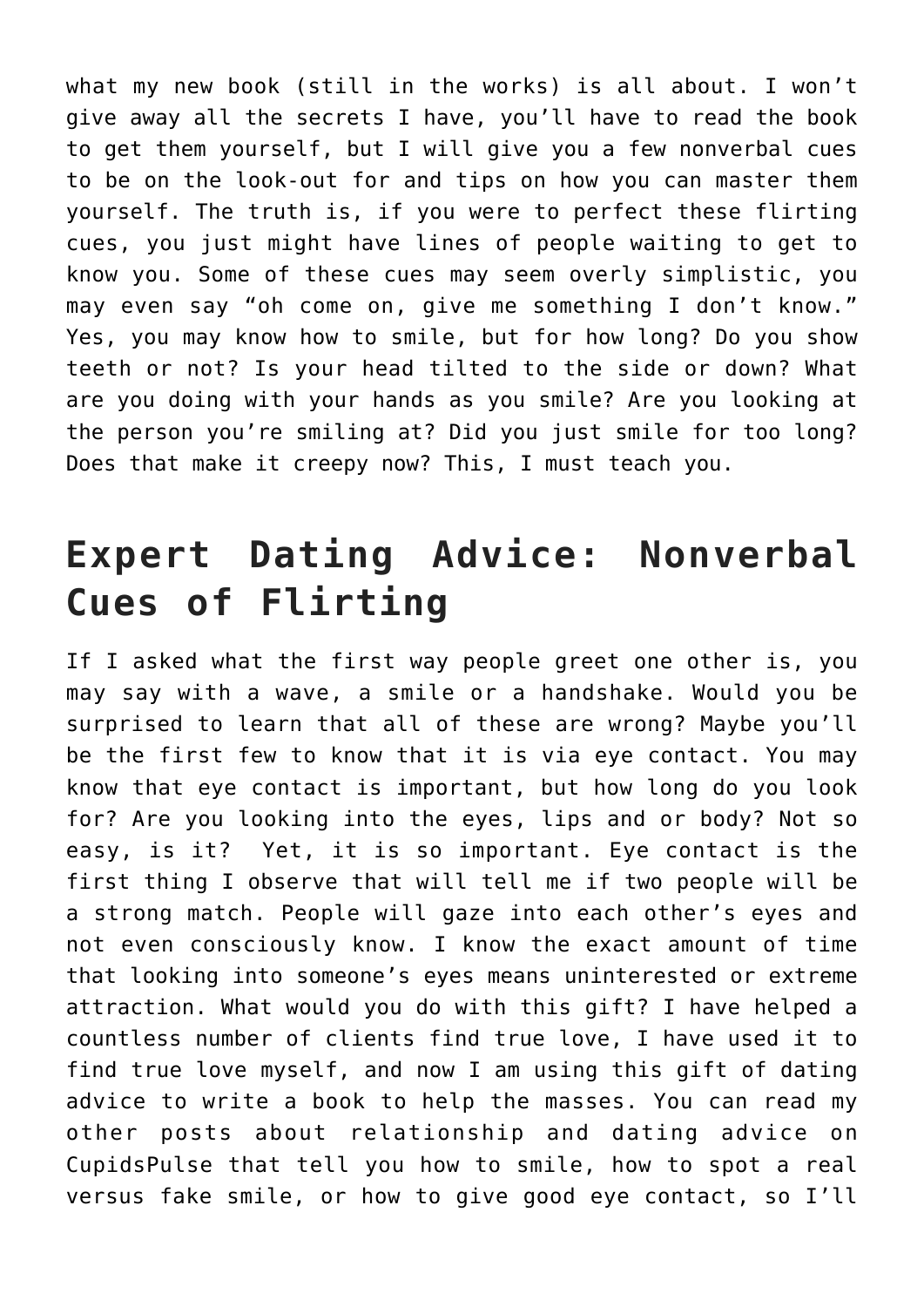skip these things.

**Related Link:** [Dating Expert Gives Five Body Language Cues to](http://cupidspulse.com/93540/dating-expert-body-language-cues-on-first-date/) [Look For on a First Date](http://cupidspulse.com/93540/dating-expert-body-language-cues-on-first-date/)

**1. Lick lips/attention to your mouth**. You have to understand that there are nonverbal cues that will trigger reactions from us. We stand no chance to this trigger. Putting attention to your mouth, such as a lick, a bite or nipping at a straw will trigger a response from the person you are targeting. Think of it like this, if I were to ask you "how are you" you would probably say "good, and you?" Now, you may not be good but that's what you say in response to that question; it's an automatic response. So by drawing attention to your mouth, you are creating an automatic response, triggering your target to approach you and start a conversation. If you want attention from that special someone, make your lips the focal point.

**Related Link:** [Expert Dating Advice on How to Flirt with Men](http://cupidspulse.com/105096/expert-dating-advice-how-to-flirt-with-men/)

**2. The trifecta.** Slightly tilt your head down (chin closer to your chest), look up at your target and perform a slight smile. The smile should be closed mouth when the head is down, but when you pick your head up you can open your mouth to show teeth. If you are a woman, you can pull your hair back or tuck it behind your ear. This is a three step nonverbal cue that will bedazzle your person of interest. It sends a strong message that you're interested and are willing to have a conversation. It should not look creepy or forced, so before you go out, try it out. I tell my clients to practice this nonverbal trifecta in the mirror and to break up the trifecta into steps, then mash it all together. This can be quick, lasting a few seconds in time.

**Related Link:** [Body Language to Create Instant Attraction](http://cupidspulse.com/101353/dating-advice-body-language-create-instant-attraction/)

**3. Separate from group.** Almost no man will approach a big group of women and rarely in America does the woman approach the man. As the woman you need to separate from the pack and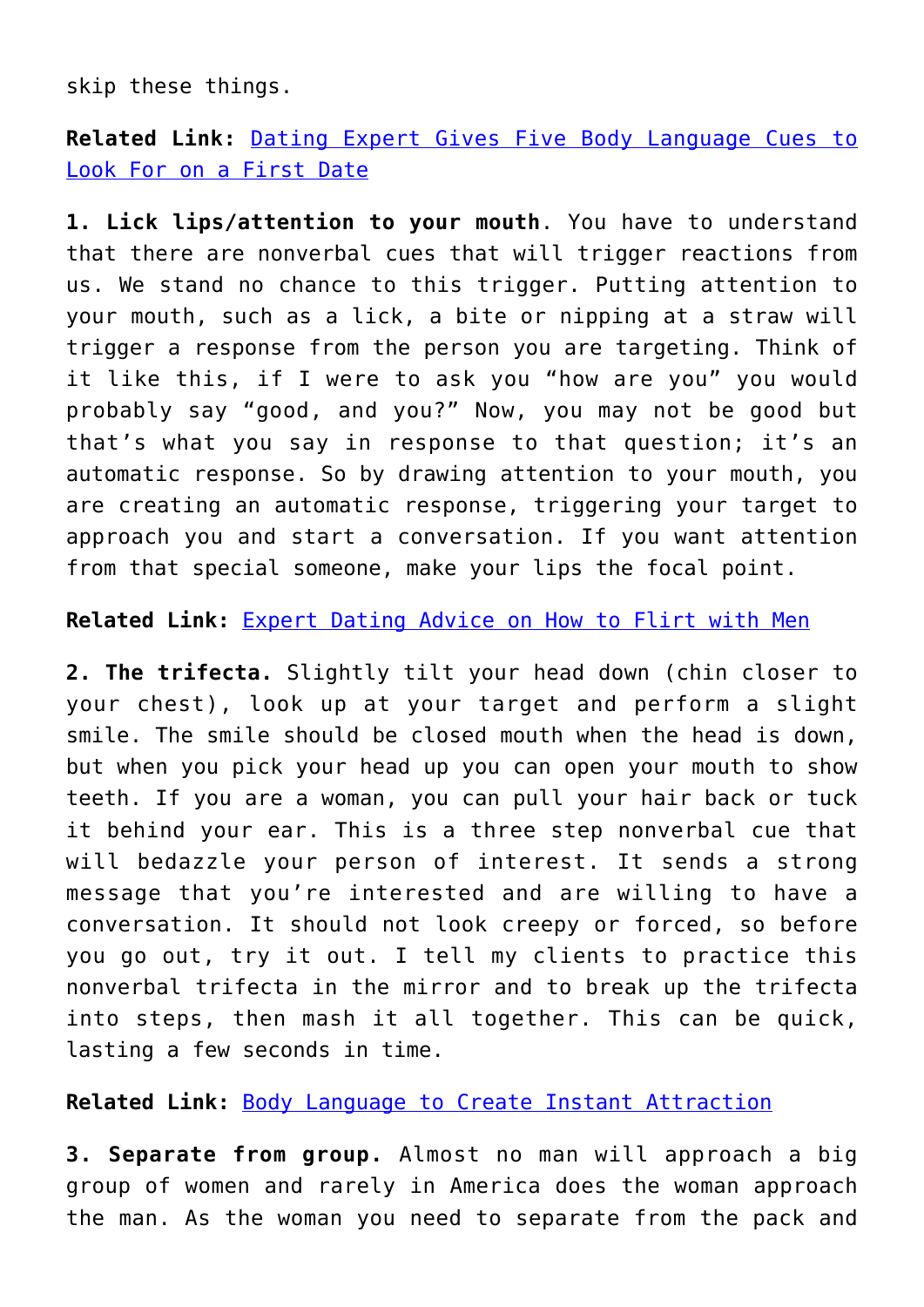make yourself approachable. Also, you may want to leave behind your wing-woman/wing-man if that person is the "mother hen." The mother hen tends to be a bit over-protective; men don't need a background check when first approaching you, don't let "mother hen" send him away from you. Instead, go alone to the bar and get a drink or take a friend who is fun and can create conversation to help the flow of your first meeting.

If you can perfect these dating tips from a dating expert, you will see just how quickly people will approach you. Have fun.

*[Jared Sais](http://cupidspulse.com/experts/jared-sais/) is the co-author of the website [The Non-Verbal](http://www.thenonverbalgame.com/) [Game,](http://www.thenonverbalgame.com/) where you can find free downloadable content. He is a dating expert in non-verbal communication, who specializes in body language, micro-expressions, and lie deception as they relate to relationships and love.*

# **[Expert Dating Advice On How](https://cupidspulse.com/105096/expert-dating-advice-how-to-flirt-with-men/) [To Flirt With Men](https://cupidspulse.com/105096/expert-dating-advice-how-to-flirt-with-men/)**

 $\mathbf{x}$ 

 $\pmb{\times}$ 

In this week's episode of [Single in Stilettos,](http://www.singleinstilettos.com/) founder of the [dating advice](http://cupidspulse.com/dating/date-ideas/) site and matchmaker Suzanne Oshima sat down with dating and flirting expert, Tracey Steinberg to share tips on how to flirt with men.

## **Dating Advice On Flirting With Men**

Civil litigation attorney turned dating expert, Steinberg knows a thing or two about men, love and how to get him to fall in love by the power of flirting. "Flirting is one of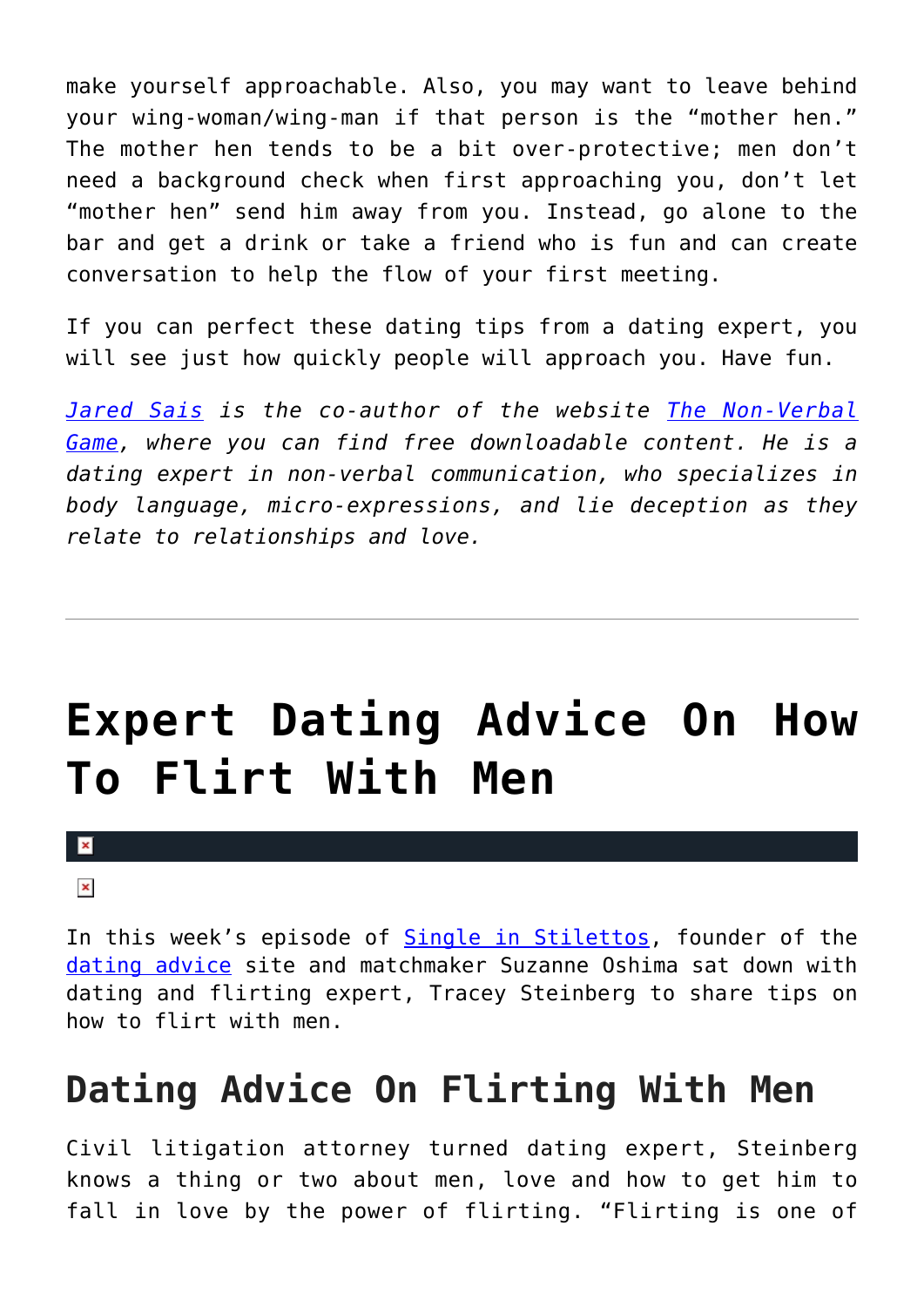life's greatest pleasures and if you're missing out on it that's a shame," Steinberg says. "As women it's our right to flirt, let's not give that up." Below are a few of her tips on how to flirt with men!

**1. Eye contact.** Flirting is about nonverbal language and your inner voice shines through your eyes. Show him you're interested in him by making strong eye contact, while keeping the spoken conversation light and fun.

**Related Link:** [Dating Expert Gives Five Body Language Cues to](http://cupidspulse.com/93540/dating-expert-body-language-cues-on-first-date/) [Look for on a First Date](http://cupidspulse.com/93540/dating-expert-body-language-cues-on-first-date/)

**2. Complement freely**. Confident men love to be around women who make them feel confident and who support what makes them so confident. A great piece of dating advice: men love being complimented just as much as women. Steinberg said men swoon over compliments about features like their biceps, because they work out routinely waiting for a cute girl to notice.

**Related Link:** [Expert Dating Advice About Dating Traps to Avoid](http://cupidspulse.com/104918/expert-dating-advice-david-steele-dating-traps-to-avoid/)

**3. Align yourself with his passions**. If you're talking about what he loves, he's going to love talking to you. Maybe the conversation will continue to a second date at a fancy restaurant (we like the way Steinberg thinks!). If you find yourself wanting to have this conversation, but getting lost in it, be honest and have him teach you a thing or two. He'll love it.

**4. Let him feel confident that you're interested**. The relationship expert said even the most confident men fear rejection. If you really want that date with him, make it clear to him that you would go on a date with him. Men need to be built up just like women do.

**Related Link:** [Relationship Advice: 10 Emotional Stages of](http://cupidspulse.com/104694/relationship-advice-10-emotional-stages-of-being-in-a-new-relationship/) [Being in a New Relationship](http://cupidspulse.com/104694/relationship-advice-10-emotional-stages-of-being-in-a-new-relationship/)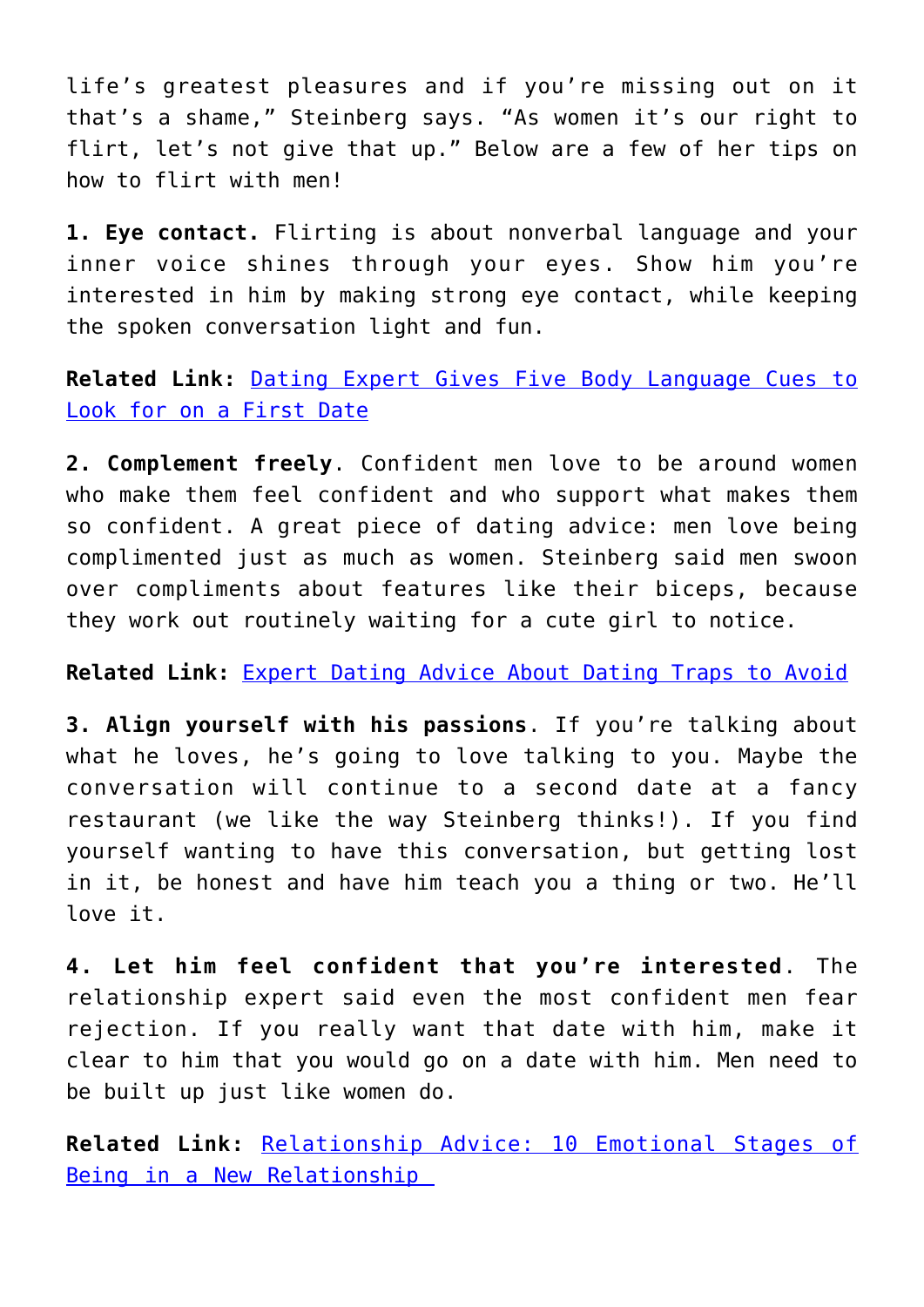**5. Light conversation**. This is not your therapist you're talking to, in fact he's hardly more than a stranger: do not spill your problems out on the table. Keep the conversation light and silly; keep up the enthusiasm and talk about things that make you feel confident. And never forget to be the authentic woman you are!

These dating tips should help you land your first date with your new, big-biceped guy and once you do put Steinberg's best piece of dating and relationship advice to work: "Treat him like royalty."

*For more relationship advice videos and additional information Single in Stilettos show, click [here](http://www.singleinstilettos.com/).*

*For more videos from CupidsPulse.com, check out our [YouTube](https://www.youtube.com/watch?v=3-5zn0Vbqk4) [channel](https://www.youtube.com/watch?v=3-5zn0Vbqk4).*

**What's your best piece of advice for how to flirt with men? Share with us in the comments below!** 

# **[Celebrity Couple Predictions:](https://cupidspulse.com/104852/celebrity-couple-predictions-rob-kardashian-miley-cyrus-keisha-knight-pulliam/) [Rob Kardashian, Miley Cyrus](https://cupidspulse.com/104852/celebrity-couple-predictions-rob-kardashian-miley-cyrus-keisha-knight-pulliam/) [and Keisha Knight Pulliam](https://cupidspulse.com/104852/celebrity-couple-predictions-rob-kardashian-miley-cyrus-keisha-knight-pulliam/)**

 $\pmb{\times}$ 

By [Shoshi](https://about.me/yolandashoshana)

Join me as I look into the crystal ball of relationships and love. Below, I predict the future of three new [celebrity](http://cupidspulse.com/celebrity-relationships/long-term-relationships-flings/) [couples](http://cupidspulse.com/celebrity-relationships/long-term-relationships-flings/).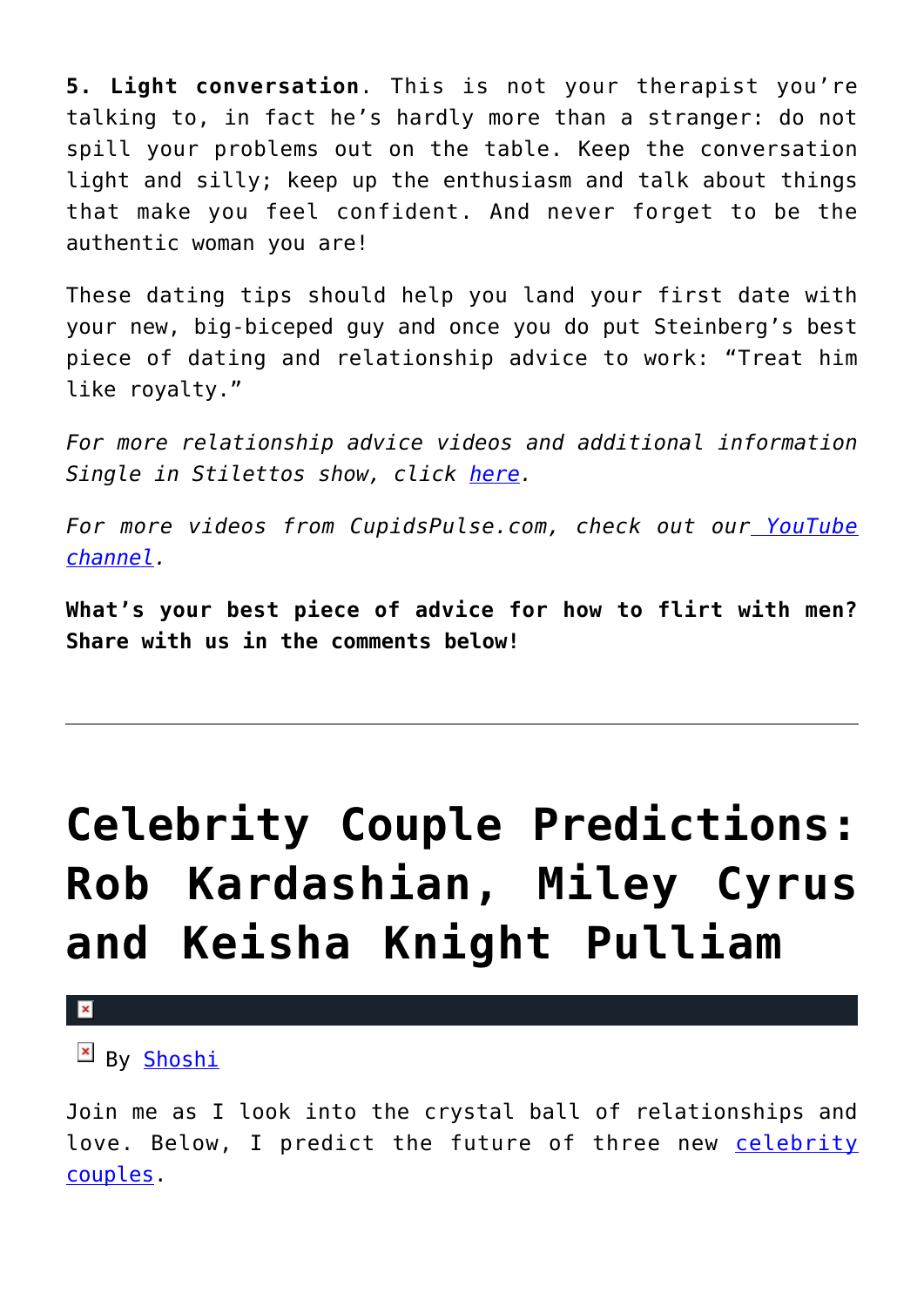## **Shoshi's Predictions for these Celebrity Couples**

**Robert Kardashian and Blac Chyna**: It's always amazing when two people who are a hot mess get together in the name of love. Then again, can we really call Rob and Blac Chyna a celebrity couple? If memory serves me correctly, a few months ago, Blac Chyna was in love with the rapper Future. Her love was so deep, she had his name tattooed on her hand. Now with the celebrity news that Blac Chyna and Kardashian might be together? There's something about this relationship that makes me give it a side eye. I just don't see this as the real deal. It appears to be all for show. Blac Chyna is desperate for attention and this is the best way for her to get it. It's a shame that Kardashian has seemed to just let himself go. He just doesn't care about anything at all. Kardashian needs love and affection from somewhere since his family does not seem to be giving him any at all. Looks like Blac Chyna is the only one filling the void. This relationship will be just as dysfunctional as all of the Kardashian relationships. It will run its course, because Blac Chyna's heart has the attention span of a high school student.

### **Related Link:** [Celebrity Couple News: Rob Kardashian Resurfaces](http://cupidspulse.com/104545/celebrity-couple-news-rob-kardashian-resurfaces-blac-chyna/) [with Beard and Blac Chyna](http://cupidspulse.com/104545/celebrity-couple-news-rob-kardashian-resurfaces-blac-chyna/)

**Miley Ray Cyrus and Liam Hemsworth**: It's now safe to say that Cyrus and Hemsworth have quietly gotten back together. Cyrus has put her engagement ring back on. Wouldn't you? Don't look for an invitation to this celebrity wedding just yet. They have a habit of breaking up and getting back together. My crystal ball says they are on a trial basis. Basically, giving it another go round to see if they can make their relationship work. Hemsworth probably did cheat on Cyrus the last time they were together. When someone cheats it's a sign that something is wrong in a relationship. It looks like both parties are acknowledging their part in the breakup. If they can repair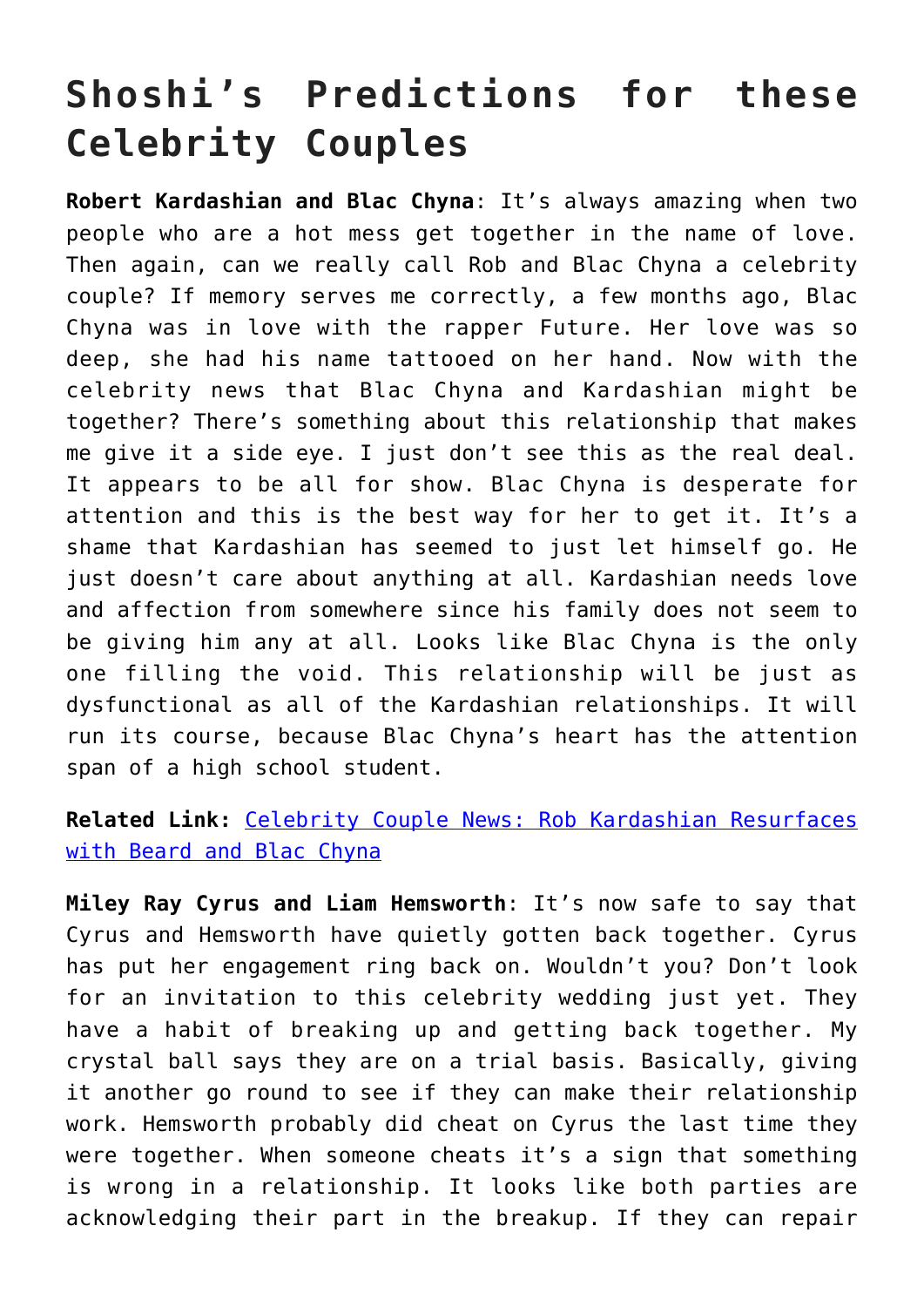what was broken, there's an opportunity for them to be one of the hottest couples in Hollywood. We just may see a much tamer Miley Ray. Time for her to keep that tongue in her mouth. One of two things will happen, either they will get married or they will end their relationship for good this time.

**Related Link:** [Celebrity Couple Rumors: Is Miley Cyrus Engaged](http://cupidspulse.com/104366/celebrity-couple-miley-cyrus-liam-hemsworth-engagement-rumors/) [to Liam Hemsworth?](http://cupidspulse.com/104366/celebrity-couple-miley-cyrus-liam-hemsworth-engagement-rumors/)

**Keisha Knight Pulliam and Ed Hartwell**: Keisha Knight Pulliam best known as Rudy on *The Cosby Show* announced that she was engaged in December. Less than a month later, she announced on her podcast "Kandidly Keisha" that she married Ed Hartwell, a retired NFL player on New Year's Eve. This came as a surprise to a majority of her fans since no one knew that she had broken up with Big Tigger, who she had dated for three years. Right now this couple is doing just fine. Will they be together for the long haul? That's questionable. Most people don't think this marriage will last. They will have a baby or two and some projects together. I see trouble in their marriage around the third year. If they can get through that, they should be fine.

**Related Link:** [Relationship Advice: Love the Second Time Around](http://cupidspulse.com/104460/relationship-advice-love-second-time-around/)

*For more information on Shoshi click [here.](http://cupidspulse.com/relationship-dating-experts/yolanda-shoshana-shoshi-lifestyle-provocateur/)*

**What celebrity couples do you want to see predictions for next? Tell us in the comments below!**

# **[Expert Dating Advice About](https://cupidspulse.com/104918/expert-dating-advice-david-steele-dating-traps-to-avoid/)**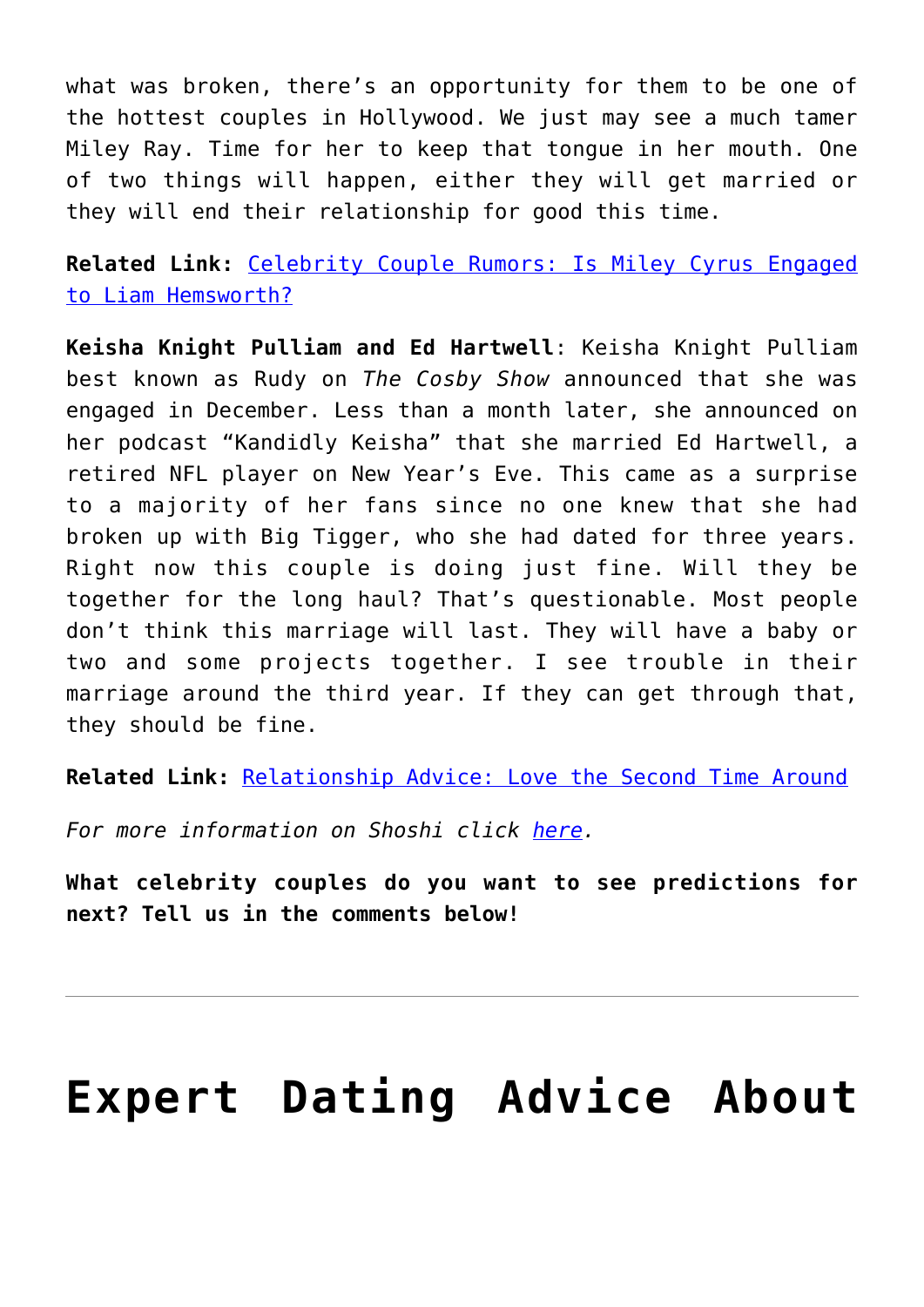## **[Dating Traps to Avoid](https://cupidspulse.com/104918/expert-dating-advice-david-steele-dating-traps-to-avoid/)**

#### $\overline{\mathbf{x}}$

 $\pmb{\times}$ 

On the latest episode of the **[Single in Stilettos](http://www.singleinstilettos.com)** show, matchmaker and dating coach Suzanne Oshima talked [dating](http://cupidspulse.com/dating/date-ideas/) [advice](http://cupidspulse.com/dating/date-ideas/) with David Steele, a marriage and family therapist, relationship coach and founder of the Relationship Coaching Institute. Through his experience professionally and personally, Steele had an epiphany: "Singles become couples, that's absolutely where we need to start."

## **Dating Advice On The Worst Dating Traps**

**The Scarcity Trap:** The fear that there is not someone out there for you often takes the reins and drives you into an undesirable relationship and love. You then settle and find yourself in a state of greater unhappiness than before. Fear, desperation, and the need to survive in the dating world all set in. "We believe we have to settle for less or be all alone, that what we really want is not out there," he explains. Steele's expert dating advice is that what's in your mind is destined to become reality, and it may not be the destiny you're after.

**Related Link:** [Dating Experts Give Dating Advice to Attract a](http://cupidspulse.com/104627/dating-experts-relationship-advice-attract-high-quality-men/) [High Quality Man](http://cupidspulse.com/104627/dating-experts-relationship-advice-attract-high-quality-men/)

**The Attraction Trap:** The dating expert says that we may be attached to a lot of things: our favorite clothes, ice cream –especially after a relationship rough patch, I might add and people. However, that does not necessarily mean we love them. Oftentimes, we mistake attraction and chemistry as love. "We tend to interpret these strong feelings as love — it's meant to be — because we're feeling it so strongly, so we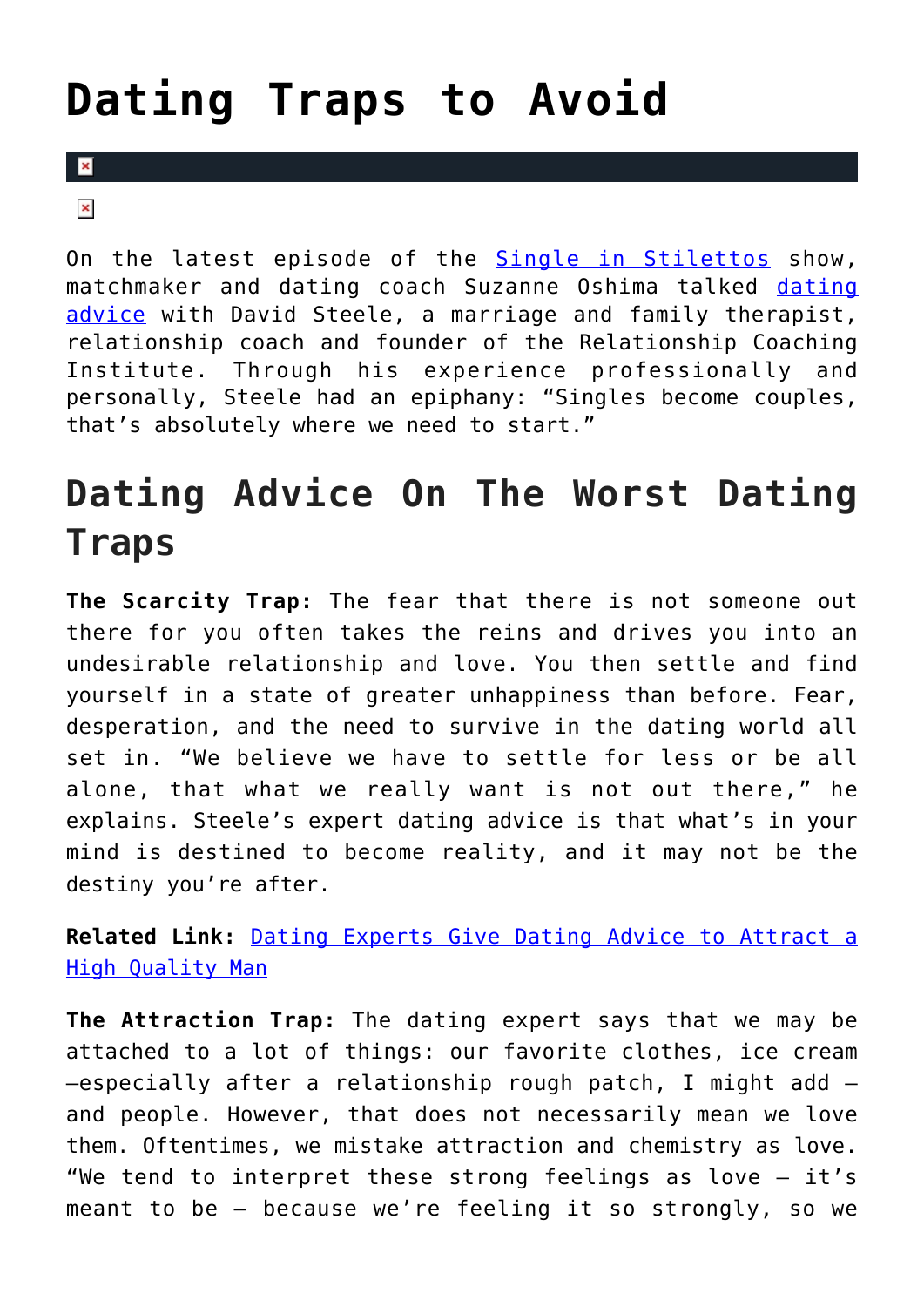really have to balance our heads with our hearts," Steele says. When dating, we need to be clear about who we are, what we want, and what we need.

### **Related Link:** [Dating Advice: 7 Guys You're Probably Not Going](http://cupidspulse.com/103802/dating-advice-guys-not-to-marry/) [to Marry](http://cupidspulse.com/103802/dating-advice-guys-not-to-marry/)

**The Rescue Trap:** 'I Need a Hero' may have been a hit, but entering the dating realm with that mantra will be a fail almost every time, as per Steele's relationship advice. When we are unhappy or struggling, we often think that a relationship or another person will solve all of our woes, yet this is the wrong reason to choose a relationship. "If we're not happy, we're going to attract more unhappiness in our life," Steele says. "Success breeds success, and misery loves company."

**Related Link:** [Expert Dating Advice: Top 4 Places to Meet Mr.](http://cupidspulse.com/101994/expert-dating-advice-top-place-to-meet-mr-right-duana-welch/) **[Right](http://cupidspulse.com/101994/expert-dating-advice-top-place-to-meet-mr-right-duana-welch/)** 

On a very real note, relationship expert Steele adds, "A relationship won't solve all your problems. It won't cure your depression. It won't make you happy all by itself. You're just basically going to get more of what you already have that you don't want." And this is why you must find your own happiness before looking for it in others!

*For more relationship advice videos and additional information Single in Stilettos show, click [here](http://www.singleinstilettos.com/).*

*For more videos from CupidsPulse.com, check out our [YouTube](https://www.youtube.com/watch?v=3-5zn0Vbqk4) [channel](https://www.youtube.com/watch?v=3-5zn0Vbqk4).*

**What's your best piece of love advice for avoiding dating traps? Share with us in the comments below!**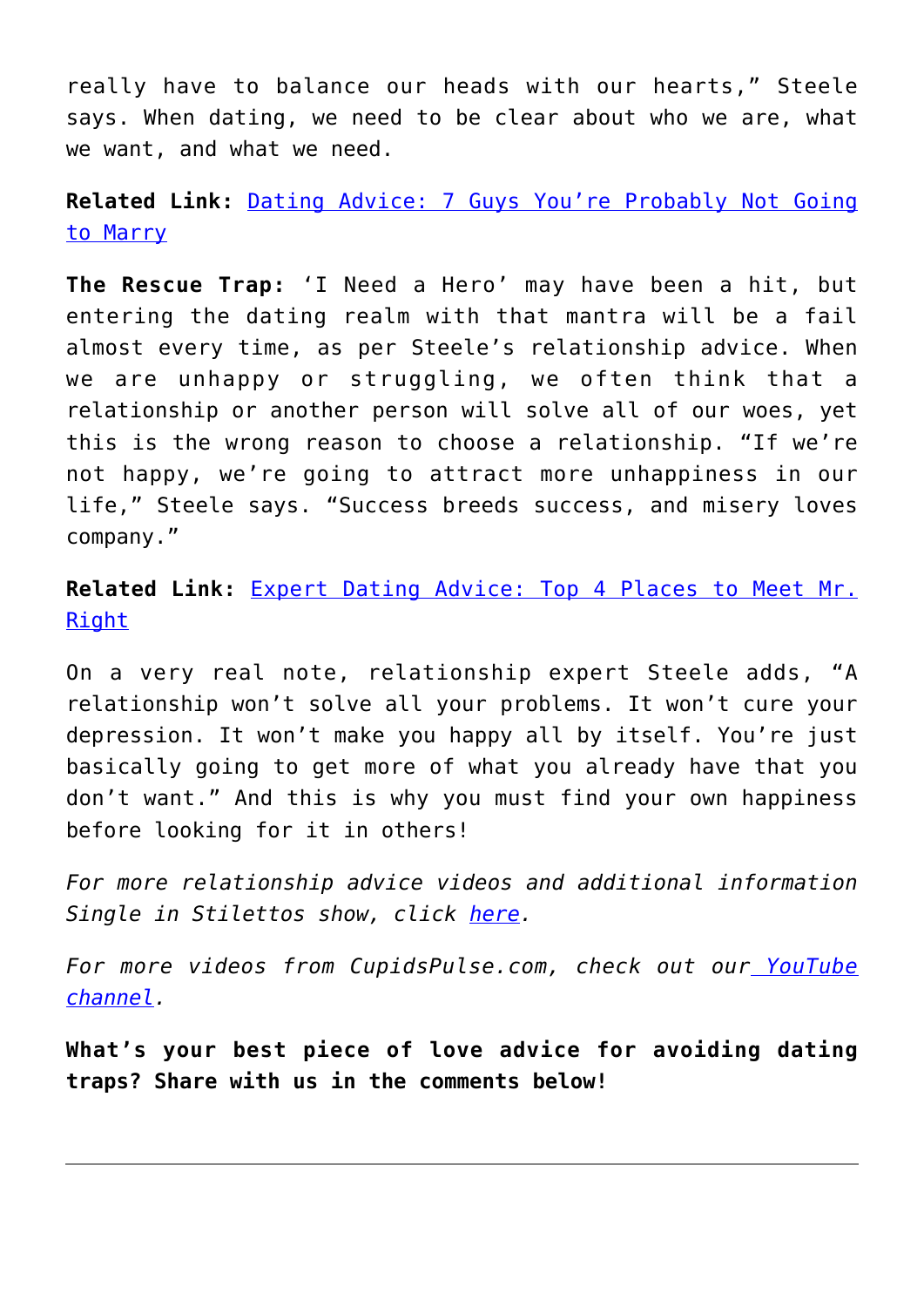# **[Relationship Advice: How to](https://cupidspulse.com/104856/relationship-advice-how-to-make-this-valentines-day-special-for-your-loved-one/) [Make This Valentine's Day](https://cupidspulse.com/104856/relationship-advice-how-to-make-this-valentines-day-special-for-your-loved-one/) [Special for Your Loved One](https://cupidspulse.com/104856/relationship-advice-how-to-make-this-valentines-day-special-for-your-loved-one/)**

#### $\mathbf x$

By Amy Osmond Cook for [Divorce Support Center](http://www.divorcesupportcenter.com/)

In 1653, a Mughal emperor shared with the world a token of his tragic yet enduring love for his favorite wife Muntaz Mahal, who died during childbirth. Today, the emperor and his wife have all but blended into the annals of ancient history, but the symbol of his love remains as the gleaming white marble 42-acre structure known as the [Taj Mahal.](http://tajmahal.com/1/history/taj-mahal-history.htm) While most public expressions of affection don't end up being a timeless wonder, many of today's celebrities make their mark in different and extravagant ways. As a relationship expert, I wanted to give you some unique ideas to celebrate Valentine's Day. Here's some [relationship advice](http://cupidspulse.com/relationship-experts/) on how to say "I love you" to the special person in your life, like these celebrity couples.

### **Relationship Advice: Making Valentine's Day Special Like The Hollywood Stars**

**1. Share a little bit of nature.** I'm not talking about cut flowers or baskets of posies. With a little bit of creativity, you can find a bit of nature that symbolizes the unique relationship and love you share. For example, [Angelina Jolie](http://www.people.com/article/angelina-jolie-brad-pitt-handwritten-love-letters-unbroken-fury) purchased an olive tree to give to her husband, Brad Pitt. Angie may have spent \$18,500 on this olive tree, but you can find something just as special but much more affordable. Aloe Vera plants, palms, fruit trees, and flowering plants are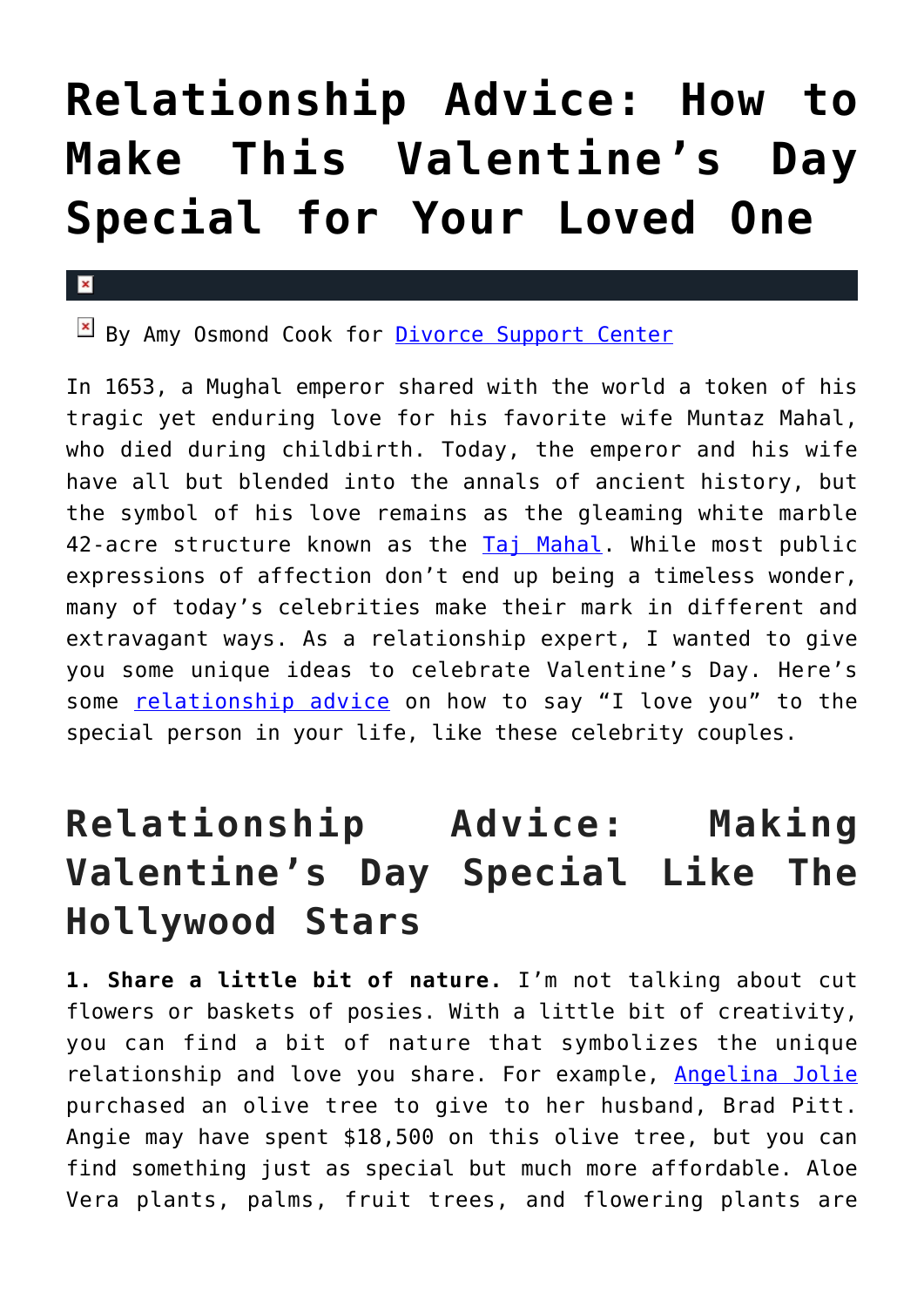excellent alternatives to cut flowers. Also, some companies manufacture innovative bouquets made out of alternative materials that last forever and offer unique scents. [Ecoflower.com](http://ecoflower.com/) designs arrangements using environmentally friendly and recycled materials like wood, paper, recycled jewelry among other things, and they will provide any scent you like such as raspberry, musk or lemon.

**Related Link**: [Celebrity Couples and Their Most Extravagant](http://cupidspulse.com/104587/celebrity-couples-and-their-most-extravagant-valentines-day-gifts/) [Valentine's Day Gifts](http://cupidspulse.com/104587/celebrity-couples-and-their-most-extravagant-valentines-day-gifts/)

**2. Share a wardrobe indulgence.** For [Jessica Simpson](http://www.usmagazine.com/celebrity-news/news/jessica-simpson-gushes-about-husband-eric-johnson-with-cute-photos-2014217), that meant getting a \$15,000 Birkin bag from her husband, Eric Johnson. For the rest of us, receiving a smart jacket, a silk scarf, a sparkling bracelet, or snazzy boots can generate the same feeling of confidence at one-third of the price. I recall a young newlywed presented his wife with a necklace made of aquamarine. It wasn't the most valuable of gems, but the color reminded him of his wife's eyes.

**Related Link**: [Valentine's Day Special: How To Have An](http://cupidspulse.com/10343/how-to-have-an-irresistible-online-dating-profile-for-valentines-day/) [Irresistible Online Dating Profile for Valentine's Day](http://cupidspulse.com/10343/how-to-have-an-irresistible-online-dating-profile-for-valentines-day/)

**3. Share an experience.** Angelina Jolie bought Brad Pitt flying lessons. Of course, she threw in the helicopter for good measure. [Beyonce](http://www.msn.com/en-us/music/news/jay-z-sends-beyonce-10000-roses-before-her-super-bowl-performance/ar-BBpdMID?ocid=ansmsnent11) found a million-dollar token to share with husband, Jay-Z, when she presented him with a Grand Sport, reportedly one of the top performing and most expensive cars on the market. For you, a shared experience may be a hike to a cherished location, or a picnic in a secluded spot. Most people will tell you the things are nice, but sometimes it's the thought behind the gift that counts the most. A friend who lived by an Olympic training site bought her husband a ride on the bobsled track used in the 2002 Winter Olympics. It was an experience he will never forget.

**Related Link**: [Celebrity News: Check Out Rebel Wilson's Video](http://cupidspulse.com/104711/celebrity-news-rebel-wilson-video-valentine-message-justin-bieber/) [Valentine's Day Message to Justin Bieber](http://cupidspulse.com/104711/celebrity-news-rebel-wilson-video-valentine-message-justin-bieber/)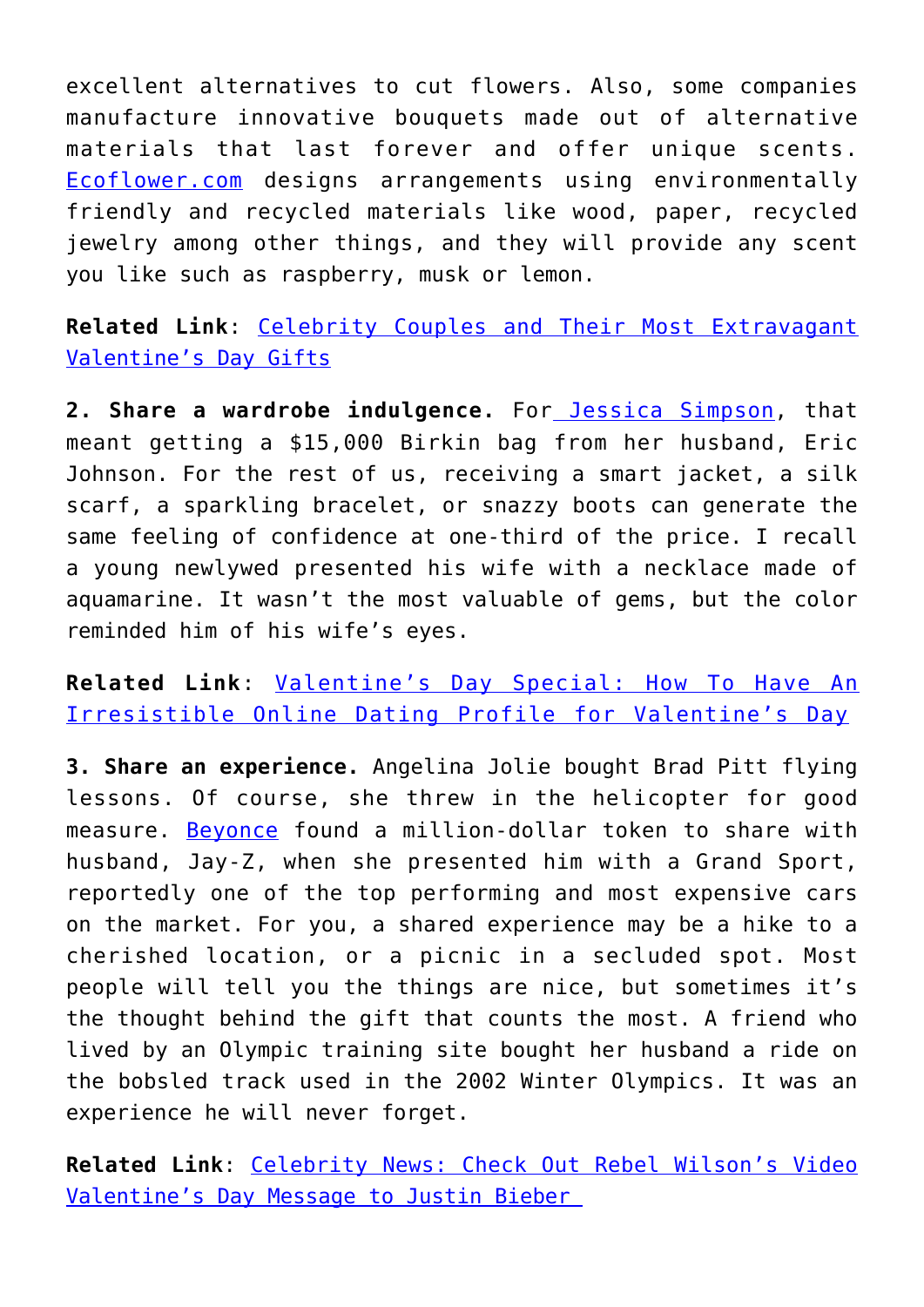With Valentine's Day approaching, it seems the extravagant gifts is what makes the news. The relationship advice to remember is that Valentine's Day doesn't have an audience nor does it need a giant price tag. It's an opportunity for you to share a moment, a knowing exchange, a personal connection that is meaningful for the two people that matter the most–you and your loved one.

*For more information about and articles by our Hope After Divorce relationship experts, click [here.](http://cupidspulse.com/relationship-dating-experts/hope-after-divorce-relationship-experts/)*

**What has been your most meaningful Valentine's Day experience? Comment below!**

# **[Expert Dating Advice: Why](https://cupidspulse.com/104631/expert-dating-advice-why-matchmaker-versus-dating-on-your-own/) [Using a Matchmaker is Better](https://cupidspulse.com/104631/expert-dating-advice-why-matchmaker-versus-dating-on-your-own/) [Than Dating on Your Own](https://cupidspulse.com/104631/expert-dating-advice-why-matchmaker-versus-dating-on-your-own/)**

 $\pmb{\times}$ 

By Lori Zaslow and Jennifer Zucher for **[Project](http://www.projectsoulmate.com/)** [Soulmate](http://www.projectsoulmate.com/) with contributing writer Emily Stovall

It's no secret that relationships are not always easy. In some cases, going to a professional matchmaker might be better than dating on your own. Consider our [dating advice](http://cupidspulse.com/dating/date-ideas/) on how to know when it's time to get an expert involved and everything they can do for your love life. This love advice may save your troubling love life!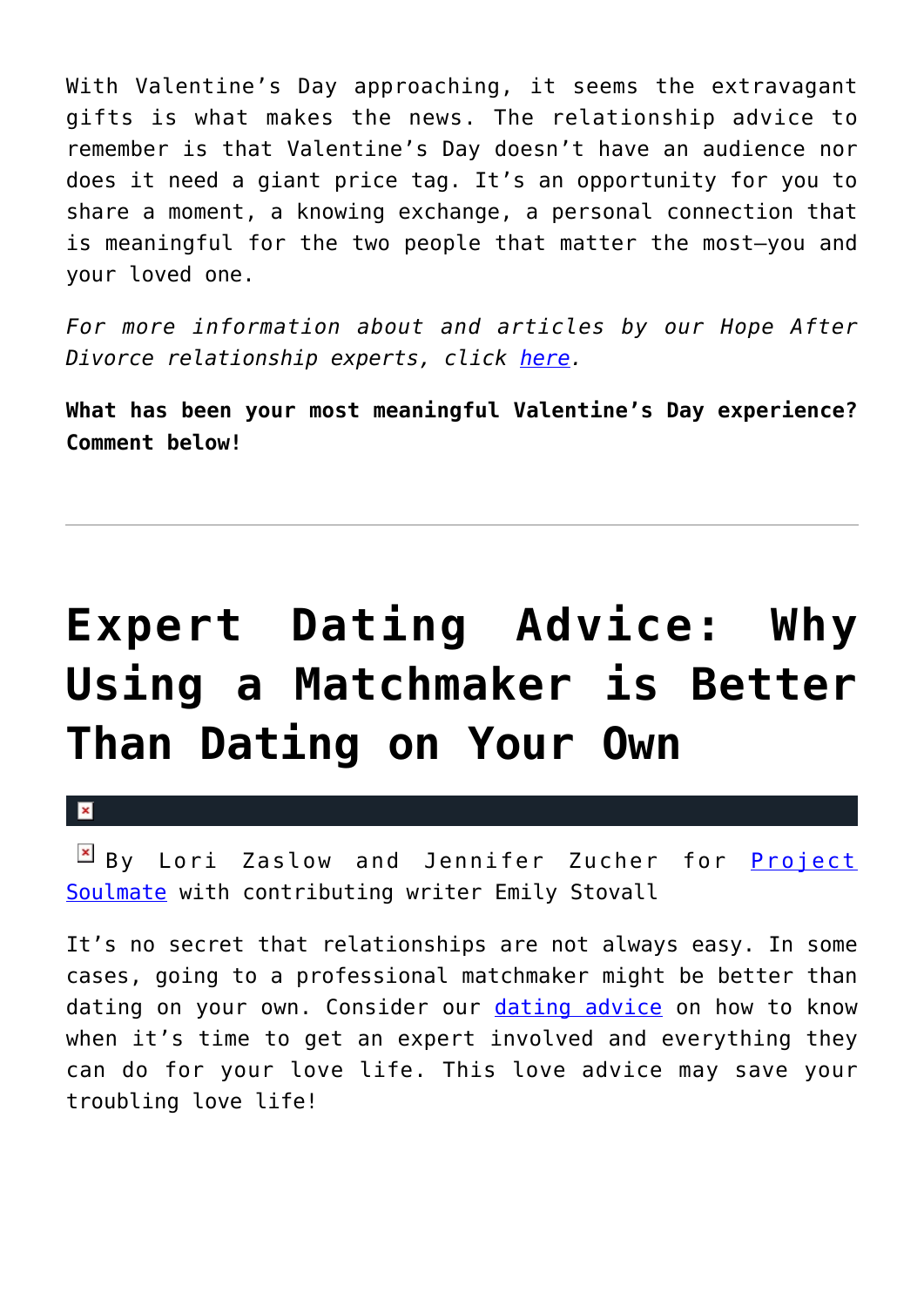## **Relationship Experts Give Dating Advice On Using A Matchmaker**

So let's first see why you might need a matchmaker. Below are five scenarios which may indicated your relationship and love life would be better off with the help of a relationship expert. Warning: If you identify with the below scenarios do not panic. There are **professional matchmakers** just waiting to provide you with dating advice to solve your dating woes!

**Related Link:** [Top 10 Things to Know About Hiring a Matchmaker](http://cupidspulse.com/51944/melanie-mar-10-things-about-hiring-matchmaker/)

1. Your friends pick guys they like, but not necessarily a guy you would like.

2. A bar is great for finding a hook-up, but you've come to realize it's not so great for finding **love in NYC.**

3. Meeting and falling for a guy at work has led to way too many negative consequences.

4. You've tried dating sites, but get exhausted with all of the options and questions and usually just give up.

5. You finally get asked out on a date with a semi-attractive person, but you have no clue what to talk about.

Related Link: [11 Ways to Meet Your Next Date](http://cupidspulse.com/45347/11-ways-meet-next-date/)

Do any of these issues seem like you? Yeah? I thought so and that is exactly why using a **professional matchmaker** is an essential step for you. Take a look at some of the benefits a **top matchmaker** like **[Project Soulmate](http://www.projectsoulmate.com/)** can bring you. Don't swoon just yet, the best is yet to come!

1. **Matchmakers** have the time to look at a wider range of options. They know how hard it is to find **love in New York**, but they have their own networks filled with quality people looking for love who they're just waiting to match you with.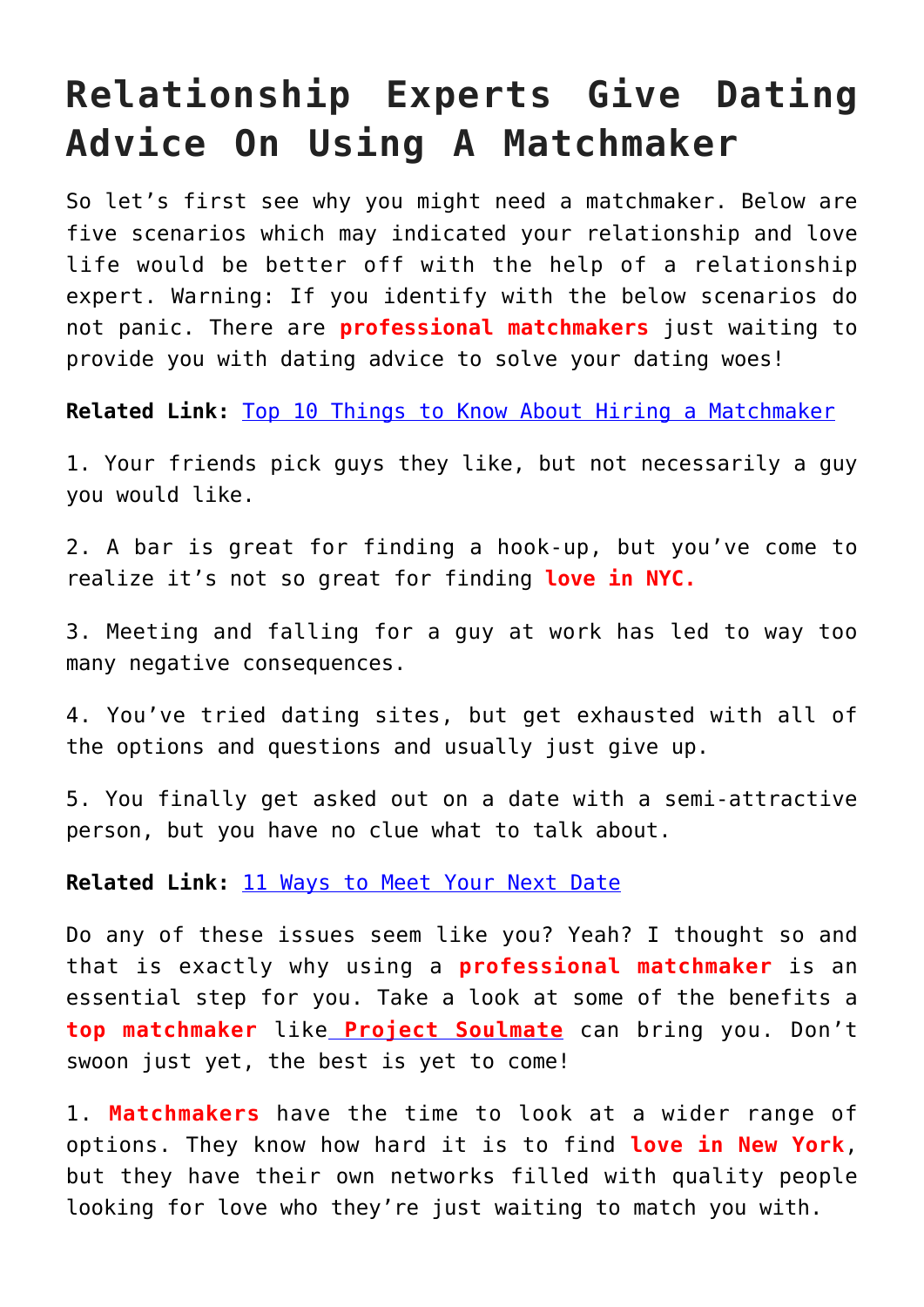2. Matchmakers don't get tired. Trust me, matchmakers *can* and *will* spend every waking moment looking for the right match for you; they genuinely care about finding you love.

3. Your matchmakers have your best interest in mind, and by that we mean they perfectly match you based on your interests, not just your looks. You'll never be at a loss for words on your first date because the similarities between you two will just keep flowing.

**Related Link:** [Top 5 Secret Celeb Matchmakers](http://cupidspulse.com/98928/secret-celeb-matchmakers/)

4. Your matchmakers are with you every step of the way. Once you and your match cross the line into dating, your matchmakers don't disappear. They're always there to give you feedback and expert dating advice. Your matchmakers are **[relationship experts](http://www.projectsoulmate.com/nyc-matchmakers-clients/)**, who go far beyond just finding the guy; they will make sure your new relationship will **last a lifetime.**

5. When you fall, your matchmakers pick you right back up and resume the mission. After all, the first match will not always be *the one*; the second and third may not be either. Although you may feel like you want to give up, your matchmakers never will. They know love is out there and they won't stop until they've found it for you.

*Relationship experts Lori Zaslow and Jennifer Zucher are BRAVO TV's* Love Brokers *and founders of [Project Soulmate](http://cupidspulse.com/relationship-dating-experts/lori-zaslow-jennifer-zucher-project-soulmate/), a high-end New York-based matchmaking company.*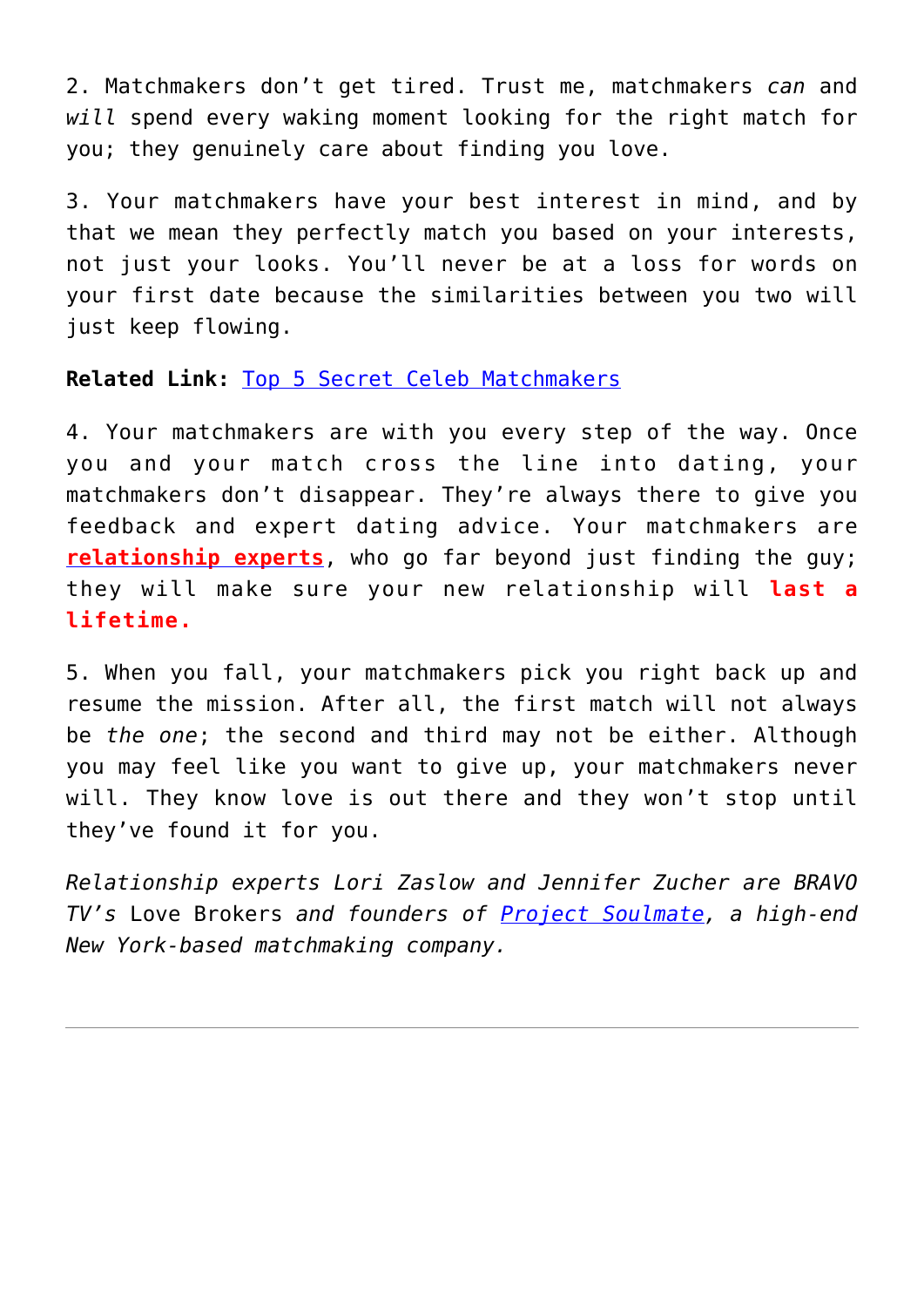## **[Expert Dating Advice: When](https://cupidspulse.com/104522/expert-dating-advice-when-its-time-to-say-the-l-word/) [It's Time To Say The L Word](https://cupidspulse.com/104522/expert-dating-advice-when-its-time-to-say-the-l-word/)**

#### $\mathbf x$

 $By$  [David Wygant](http://cupidspulse.com/relationship-dating-experts/david-wygant-dating-coach/)

I've got a confession for you: I've always been quick to say the L word. I finally learned, though, that doing so leads to the quick destruction of your relationship and love, and I'm going to explain why.

### **Relationship Expert Discusses Saying "I Love You" For the First Time**

According to my expert [dating advice,](http://cupidspulse.com/dating/date-ideas/) telling somebody you love them shouldn't be taken lightly. As a matter of fact, it's a very serious thing to say to somebody. The problem is, too many of us throw "I love you" around too quickly, and that's because we're in love with the idea of who we think someone is.

Every time I thought I was in love, I was always in love with the *idea* of that person. I loved the way they looked; I loved the way they smelled; I loved the way they spoke. I loved what I thought they were all about. The myth of being in love is the key here. You see, when we think we know somebody, we fall in love with the idea of what we actually think they are.

**Related Link:** [Travel 101 for the Guys](http://cupidspulse.com/101757/expert-relationship-advice-travel-101/)

We're all guilty of it. We tend not to listen when people usually tell us exactly who they are. So let's go a little deeper right now, and talk about the L word.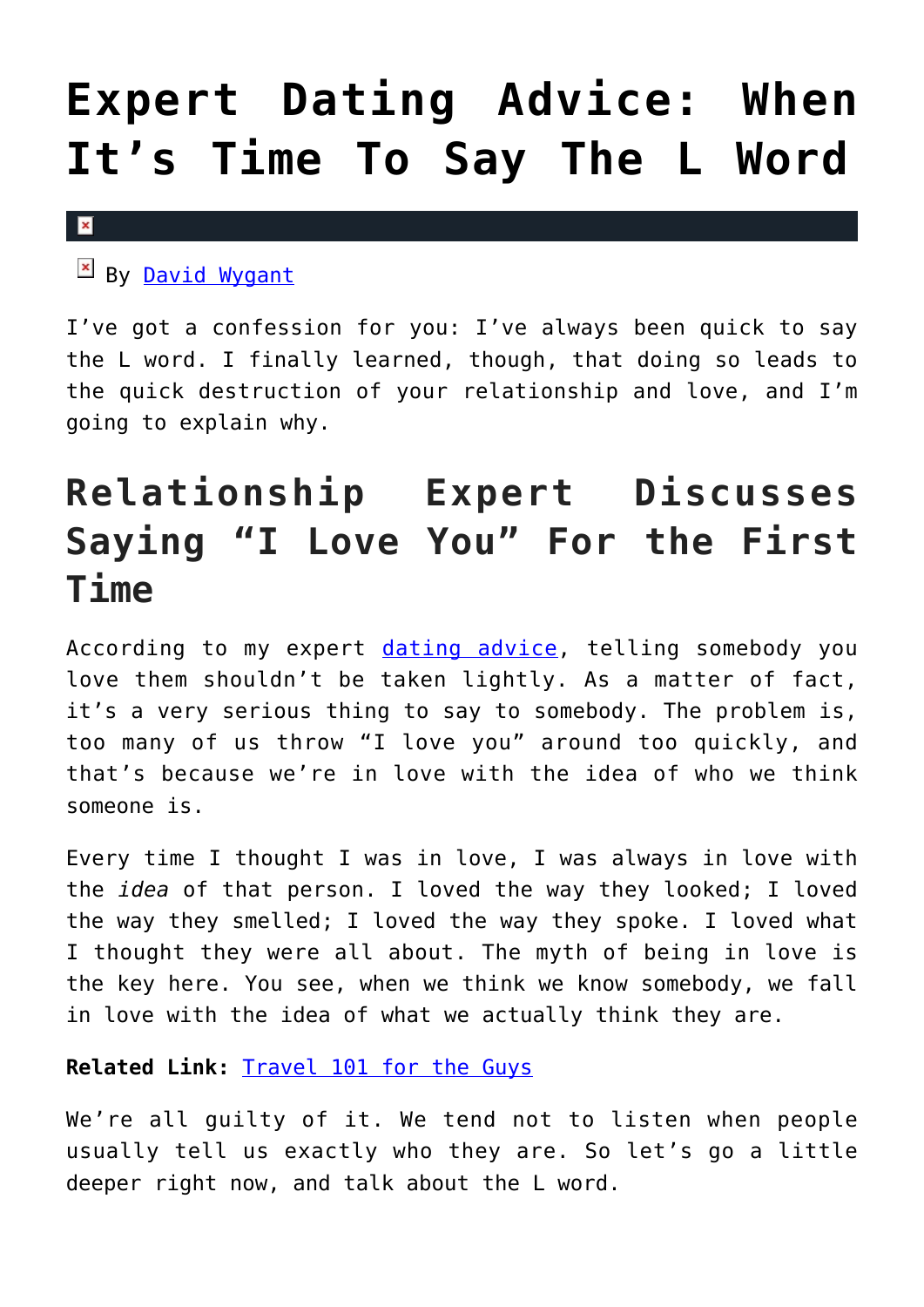When you meet somebody and you think you're in love with them, it's your thoughts that you love. You're deeply intoxicated and love drunk, under the powerful drug called chemistry.

I remember my last relationship and love. I was so in love with her, that I was blinded to who she really was. She wasn't a bad person. She was actually a good person, but she wasn't my special person. I put the L word out there and told her I loved her quickly — and that changed everything. She immediately felt like she could do no wrong.

Here was this great man that told her how much he loved her after only three weeks. Six months later, when the relationship was on rocky ground and I started expressing my needs, wants, and desires, she had no idea what to do. She thought I was happy the whole time because I told her how much I loved her over and over again.

#### **Related Link:** [Is Getting Hitched Irrelevant These Days?](http://cupidspulse.com/93105/expert-relationship-advice-is-marriage-irrelevant/)

The right time to tell someone new that you love them is when you really get to know them. You get to know who they are; you get to know their faults; you get to know what they're about. When you know that they make you feel loved, wanted, and desired, then it's time.

I'm going to say it again: The L word is not something you should throw around lightly. That will get you into trouble. So I strongly suggest you follow this expert dating advice: Take 90 days to look at your partner, see what they're all about, and get to know them. See who they are in different situations. See if the feeling of love is real or just chemical.

Give yourself this 90-day challenge and don't say the L word for the first three months. If the love drunk feeling begins to wear off and you see them for who they really are and you *still* want to tell them that you love them, go for it.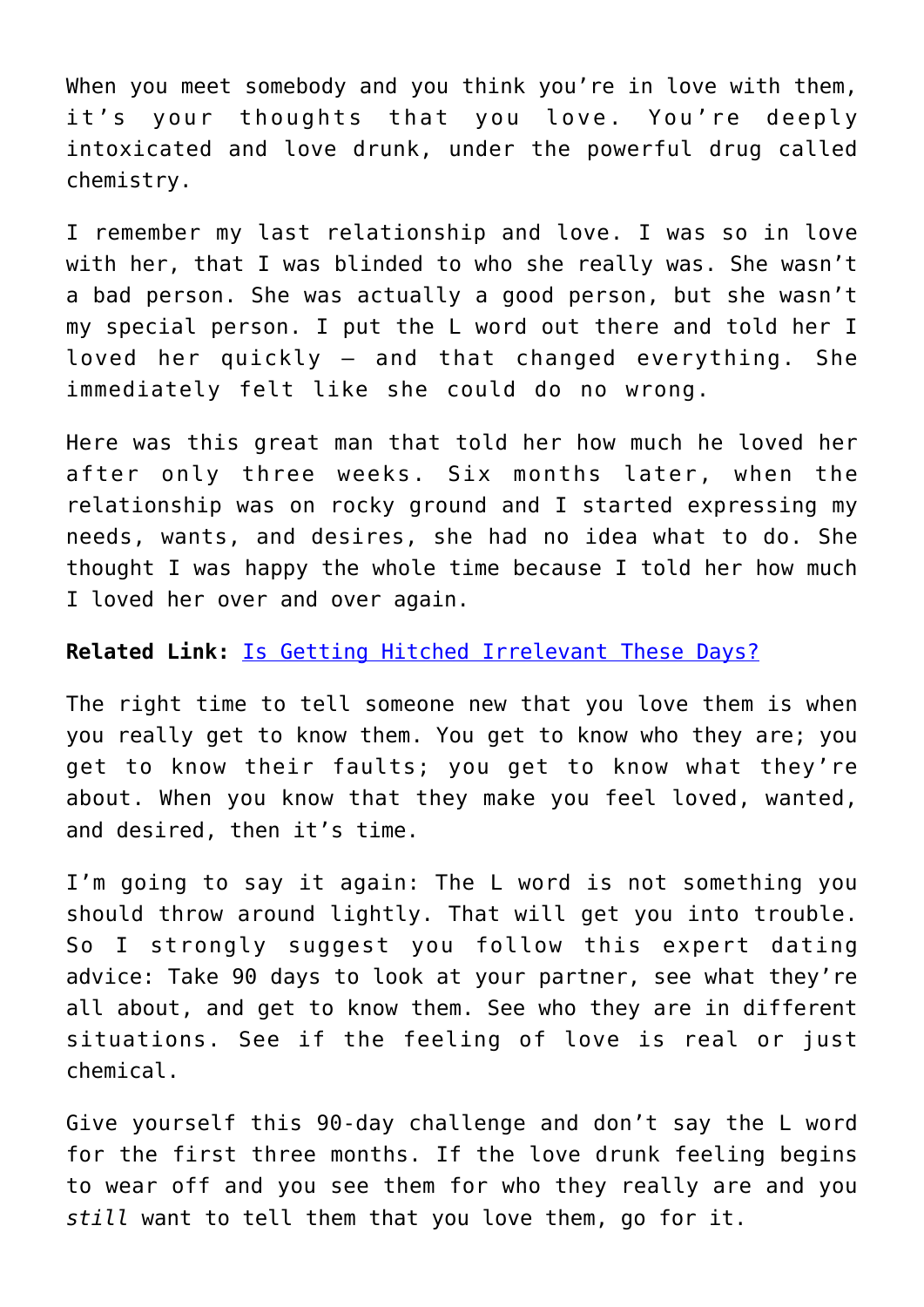*David Wygant is an internationally-renowned dating and relationship expert, author of the book* Naked, *and speaker. Through his boot camps, personal coaching, and his [website,](http://www.davidwygant.com/) his love advice has transformed the relationships and love of hundreds of thousands of people from every corner of the globe.* 

*For more expert relationship advice from David, click [here.](http://cupidspulse.com/relationship-dating-experts/david-wygant-dating-coach/)* 

## **[Relationship Advice: How Your](https://cupidspulse.com/104494/relationship-advice-relationships-and-love-new-years-resolutions/) [Relationships And Love Impact](https://cupidspulse.com/104494/relationship-advice-relationships-and-love-new-years-resolutions/) [Your New Year's Resolutions](https://cupidspulse.com/104494/relationship-advice-relationships-and-love-new-years-resolutions/)**

#### x

 $\boxed{\mathbf{x}}$  By Toni Coleman, LCSW

Now that we're closing in on February, it's a good time to take inventory of how your New Year's resolutions are progressing, or not. Have you made adjustments to your environment, created a specific plan, tweaked your schedule or set aside time for following through on the short-term objectives that will get you there? If you have done even one of these, it's a real start. However, if you draw a blank when reading this, you may have already lost your resolve or even forgotten about your goals altogether. If this is the case, and you want to get back on track—it is important to examine where you got off course and what factors may have influenced it.

As a relationship expert, I notice that one variable people may overlook, but that carries a lot of weight, is how much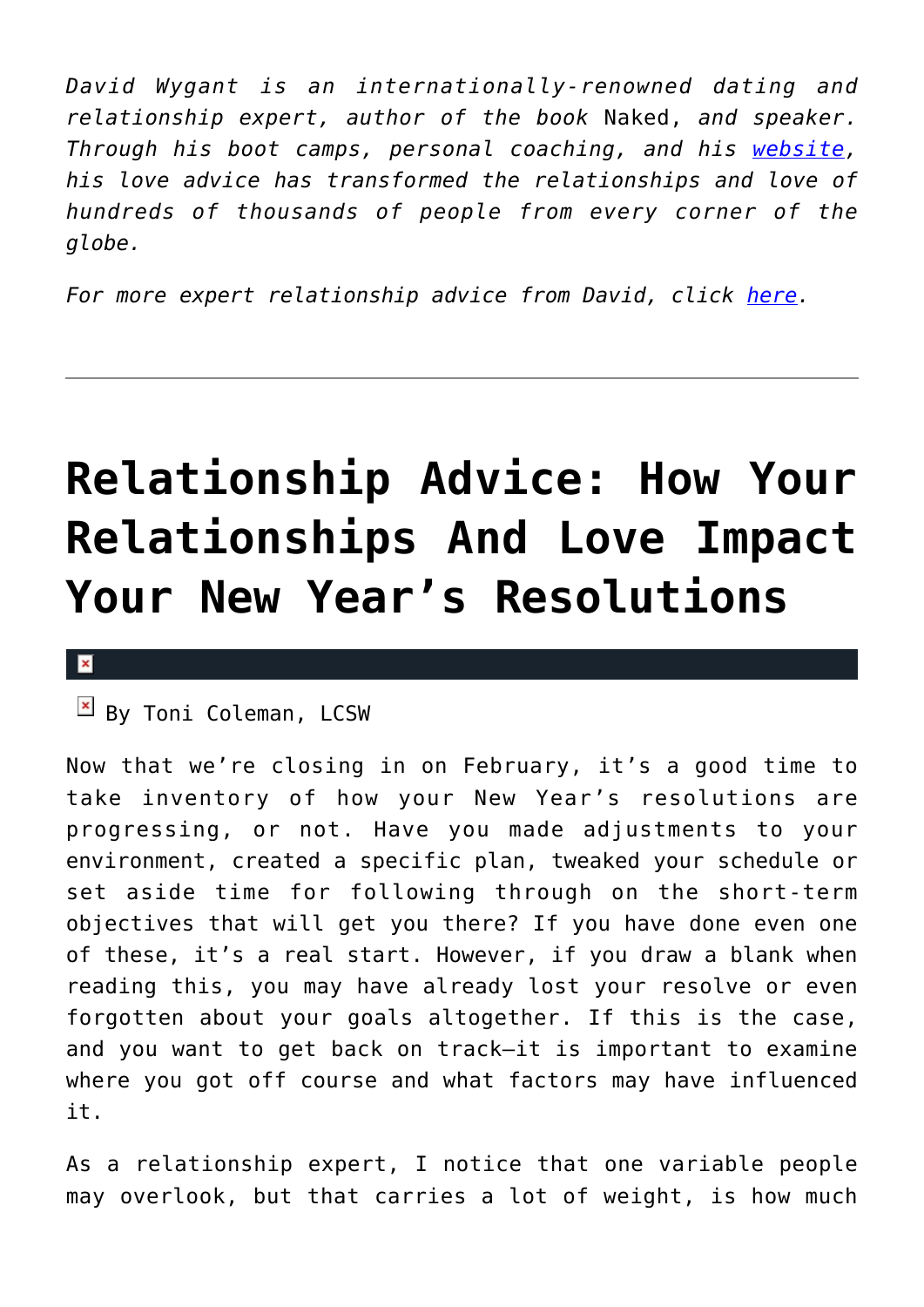support you get from your relationship and love. In assessing this, it's important to pay attention to what they do more than what they say. There are many subtle ways that a partner can sabotage your efforts, especially if he or she fears it will impact your shared lifestyle, threatens him in some way, or upset the status quo in general. If you believe this is occurring, consider talking to your partner about what you see happening and ask for help. My [relationship advice](http://cupidspulse.com/relationship-experts/) is to look at the following eight behaviors to assist you in pinpointing and articulating your concerns and then moving toward a productive discussion on how you can best support one another.

## **Relationship Advice: How Partner's Can Sabotage New Year's Resolutions**

**Your partner resists changes that support your goals.** For example, you might need to eat an earlier dinner as part of your weight loss goal or you might find that early morning is the best time to work out, but it will mean your partner will then need to cover things at home. Perhaps you have found a class one evening that is just what you need to make an eventual career change, but it's during a time that would then require your partner to adjust their schedule. All of these are potential scenarios that people face when attempting to make changes and a supportive partner will try to make accommodations whenever possible. Sometimes it just isn't possible and alternative solutions will need to be considered.

**Your partner insists on activities and interests that set you up for failure.** Maybe you have a long-standing tradition of eating take-out on Saturday nights in front of the TV that you follow-up with a decadent dessert. However, you need to make dietary changes that will support your goal for better nutrition and health. Maybe most of what you have always enjoyed together has been sedentary in nature, such as going to the movies, out to dinner, drinking with friends at a local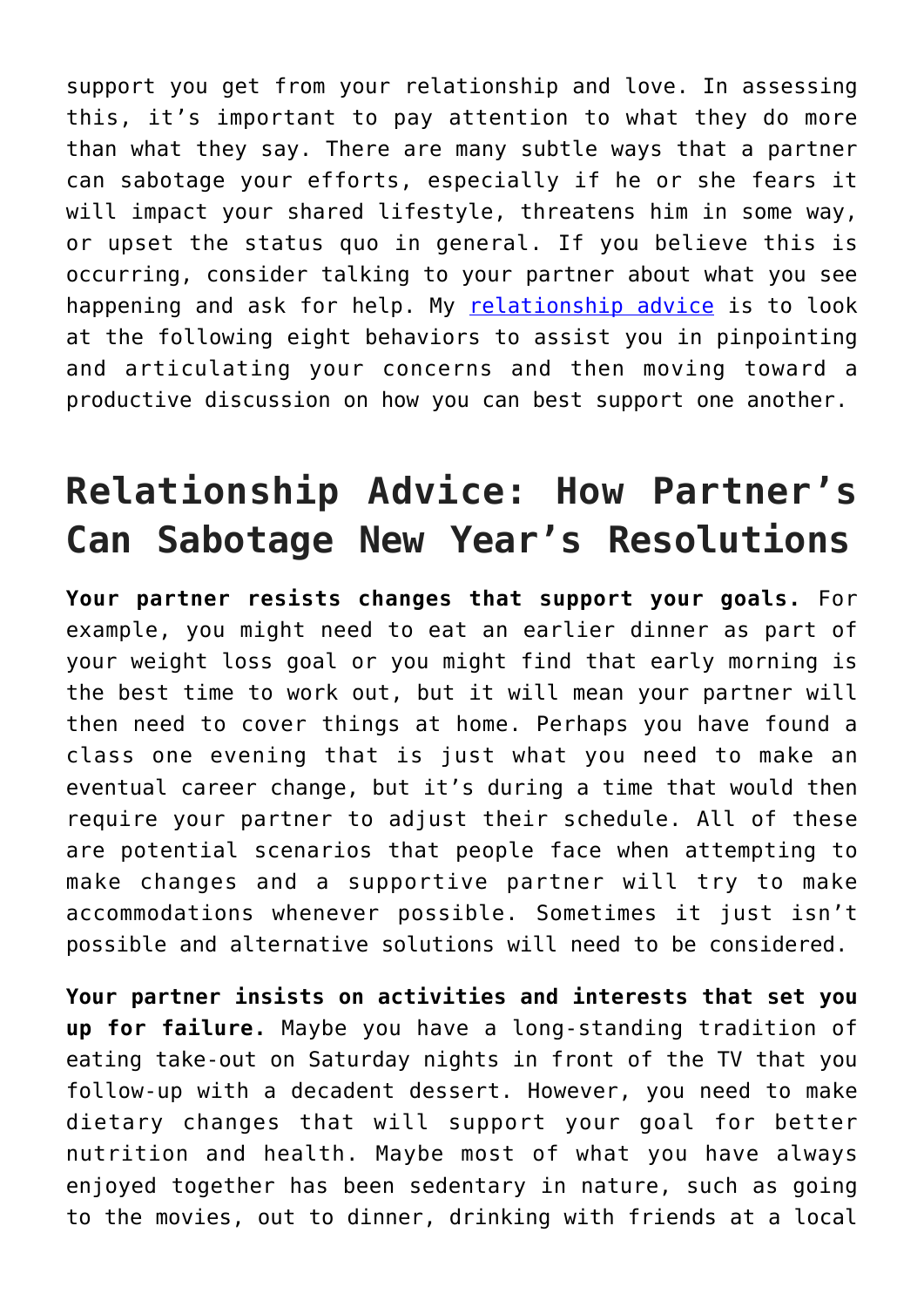pub, or hanging out in your bathrobes and reading or watching TV. While there is nothing wrong with doing any of these some of the time, if you have set a goal to be more active during leisure hours, these will need to be cut back in order to create time for something new. My relationship advice is to make sure your partner isn't insisting that everything stay the same. If they do this and pout, it will undermine your efforts and force you to make a choice between your relationship and your goal.

**Your partner makes negative comments about your changes.** Statements like, "You're no fun anymore," or "It doesn't look like it's making any difference," can lead to you feeling bad about yourself or losing resolve due to a concern that the potential downsides to making the change outweigh the benefits. What you need instead is a cheerleader who offers encouragement, finds positive things to focus on—and lets you know they support you, no matter what.

### **Related Link:** [Relationship Advice: Why Your Dating New Year's](http://cupidspulse.com/102918/relationship-advice-new-years-dating-resolutions/) [Resolutions Fail](http://cupidspulse.com/102918/relationship-advice-new-years-dating-resolutions/)

**Your partner behaves punitively when he doesn't get his way.** Change is hard for everyone. Your partner might feel bad about losing his drinking or eating buddy. She might feel some resentment about making changes in her schedule or to giving something up to accommodate your new needs. He might be feeling nostalgia for some things you used to do together and with others that you now need to refrain from. These feelings are natural and understandable, but your partner should bring them up with you in a non-defensive way instead of acting out. You might be able to come up with compromises that meet both of your needs while allowing your partner to hang on to some of the things that are most important to them.

**Your partner throws temptations in your path.** An all too common scenario is the one where one spouse decides to give up sweets or alcohol, and her partner begins bringing home a lot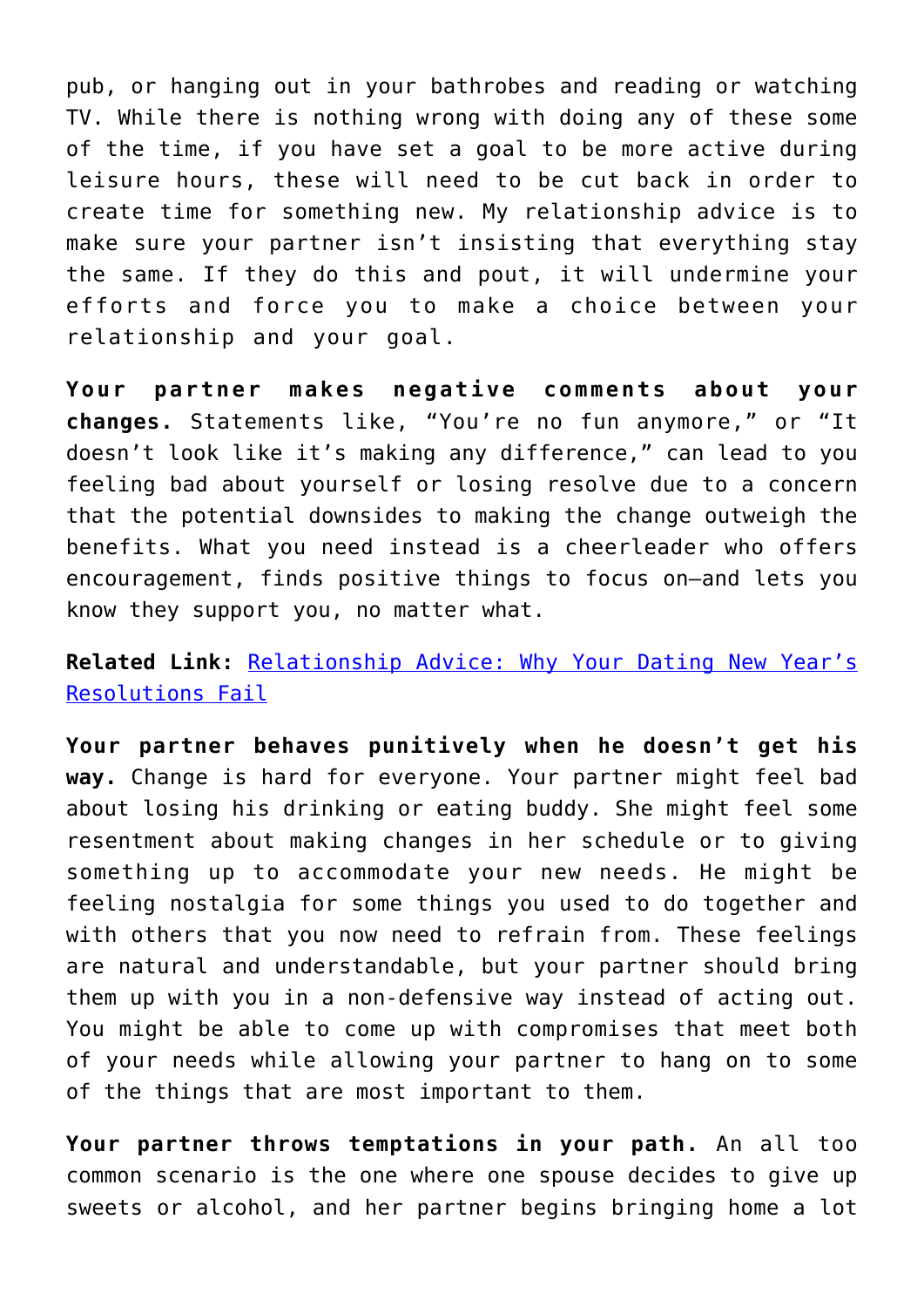of what the other is trying to abstain from, and encouraging them to try just a little bite or sip. There are many reasons for why this behavior is so common, but none of them are good ones. If this is happening to you, my love advice is to address it immediately by making a gentle request for "free temptation zones" in your home.

**Your partner lacks awareness of how your changes are threatening her.** It can be difficult for your partner to see you working towards a goal that he or she feels they should also be working toward. If you have always been overweight together, having a spouse who suddenly loses weight and feels good about her new appearance could be threatening, especially when other people of the opposite sex take notice. If you give up drinking, he may feel judged when he reaches for a beer, glass of wine or a cocktail; even if you don't indicate that you have an issue with it. Should he begin to act threatened by a change you are making that he or she believes they also should be working on, consider bringing up your observations gently with them. Remind him that this is a choice that you have made for yourself and that he is free to do the same or not, depending on his needs and wants.

#### **Related Link:** [Dating Advice: New Year's Resolutions To](http://Dating Advice: New Year’s Resolutions To Rekindle Your Relationships and Love Read more at http://cupidspulse.com/104118/dating-advice-new-years-resolutions-rekindle-relationships-and-love/#FUJvwIMVHyWrrc3M.99) [Rekindle Your Relationships and Love](http://Dating Advice: New Year’s Resolutions To Rekindle Your Relationships and Love Read more at http://cupidspulse.com/104118/dating-advice-new-years-resolutions-rekindle-relationships-and-love/#FUJvwIMVHyWrrc3M.99)

**Your partner creates a competition between you.** This one dovetails on the one above—you are not in competition, you are (or should be) on the same side. Being on the same team means you support one another's success, cheering each other along on the road to accomplishment. If your partner starts bean counting, it will undermine the relationship as this causes division and an attitude of me first, me only. If two people are focused on their needs and wants, the couple cannot function as a cohesive unit, which is the foundation of a healthy and mutually satisfying relationship.

**Your partner sees changes as meeting your needs vs. meeting**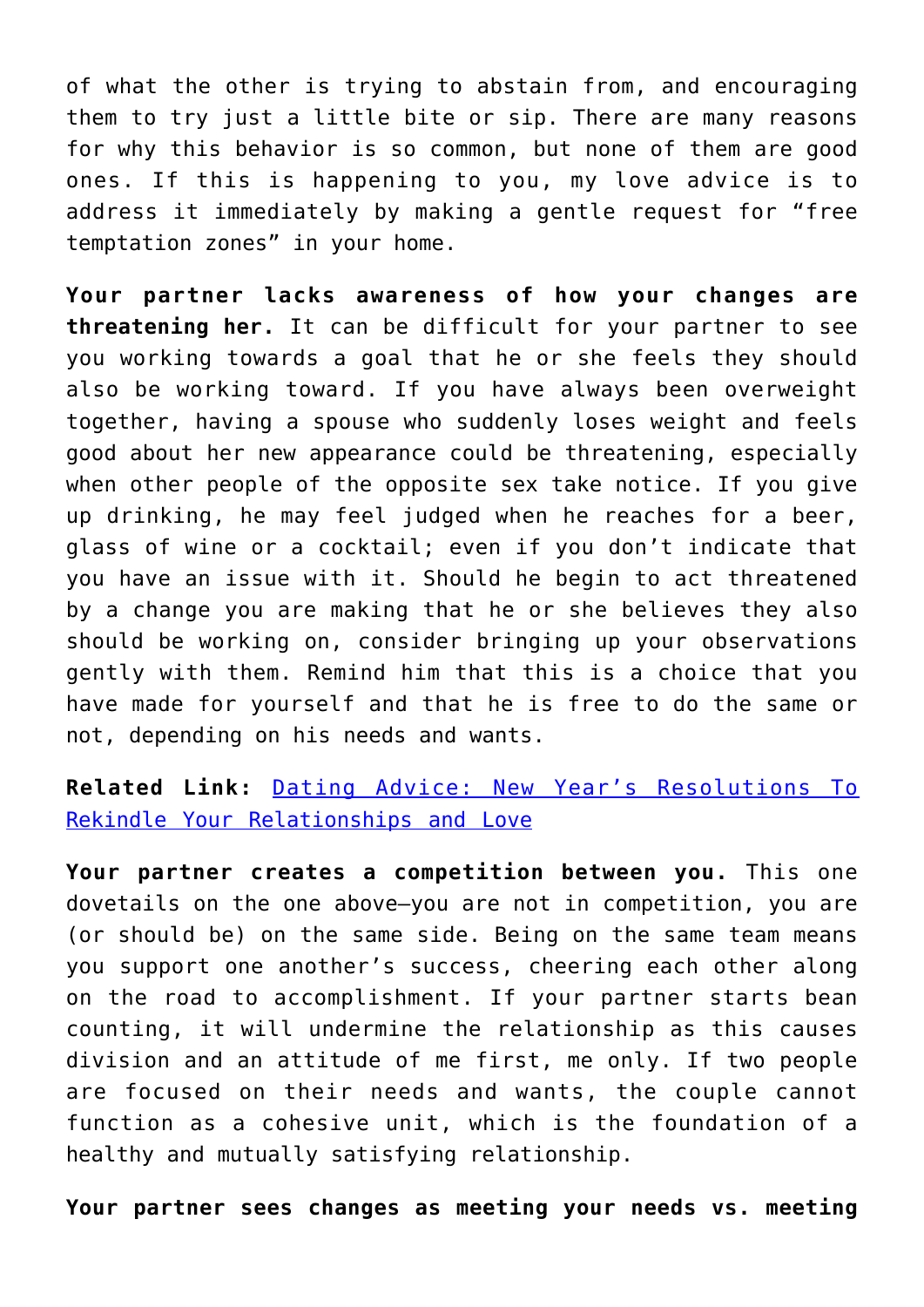**his needs.** A supportive and happy relationship is not an "either, or" one. When problem-solving becomes a contest where one spouse is designated the winner and the other the loser, both people in the relationship lose. There is a very wide continuum between those two ends, and somewhere along the way are points at which a compromise can be found.

**Related Link:** [Expert Dating Advice: How to Rebound from a Solo](http://cupidspulse.com/102067/expert-dating-advice-how-to-rebound-from-a-solo-holiday-season/) [Holiday Season](http://cupidspulse.com/102067/expert-dating-advice-how-to-rebound-from-a-solo-holiday-season/)

Negotiation and compromise are essential to the health of every relationship, as is getting the kind of support that will help you stick to and achieve your resolutions. When you win, your partner also wins—and vice versa.

*[Toni Coleman](http://www.consum-mate.com/index.php), LCSW, CMC is an internationally known psychotherapist, relationship coach, and founder of consummate relationship coaching. As a recognized expert, Ms. Coleman is the featured relationship coach in* The Business and Practice of Coaching*, (Norton, September 2005.) In addition, she authored the forward for* Winning Points with the Woman in your Life*,* One Touchdown at a Time*, (Simon and Schuster, November 2005.) among many other achievements.*

*For more information about and articles by our Hope After Divorce relationship experts, click* [here](http://cupidspulse.com/relationship-dating-experts/hope-after-divorce-relationship-experts/)*.*

## **[Expert Dating Advice: How to](https://cupidspulse.com/104442/expert-dating-advice-how-to-be-a-smarter-dater/) [Be a Smarter Dater](https://cupidspulse.com/104442/expert-dating-advice-how-to-be-a-smarter-dater/)**

×  $\pmb{\times}$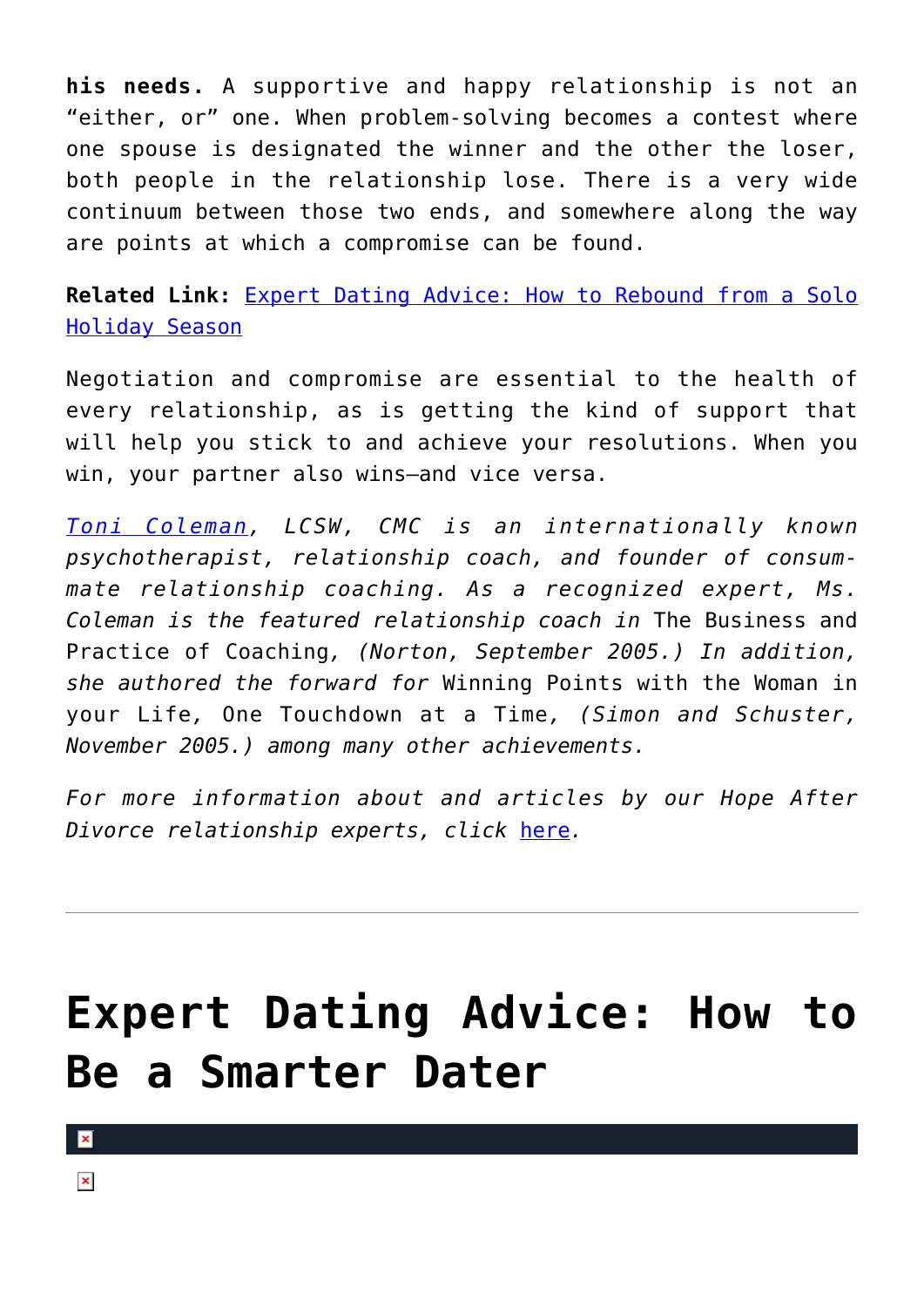On this week's [Single in Stilettos](http://www.singleinstilettos.com) show, founder and matchmaker Suzanne Oshima talks to dating expert and relationship author Tinzley Bradford about how to be a smarter dater. "I do what I do because I love to help women be better!" Bradford, writer of *The Settle-Free Dating Method for Women*, exclaims.

### **Relationship Author Helps You Find the Right Man**

Here are Bradford's three best pieces of expert [dating advice](http://cupidspulse.com/dating/date-ideas/) to help you be a smarter dater:

**1. Be observant:** "I'm a strong believer in watching what people do versus what they say," the dating expert reveals. If he says he's going to call you at a certain time but never does, that's something important for you to note. Always keep his actions in mind.

**Related Link:** [Expert Dating Advice About Why You Shouldn't](http://cupidspulse.com/104093/expert-dating-advice-single-in-stilettos-why-you-shouldnt-give-up-on-finding-the-right-man/) [Give Up on Finding the Right Man](http://cupidspulse.com/104093/expert-dating-advice-single-in-stilettos-why-you-shouldnt-give-up-on-finding-the-right-man/)

**2. Be aware of who you're dating:** If you already see some notso-great sides of your partner, it may be time to move on. For instance, if you want a serious relationship and love, but he just wants to "Netflix and chill," be smart and *listen* to what he says. "Ladies, you can't change a man's mind," Oshima explains.

**Related Link:** [Relationship Advice About True Love](http://cupidspulse.com/101777/relationship-advice-finding-true-relationships-and-love/)

**3. Don't overstress:** You don't have to go on a date every night or even every weekend. Don't put too much pressure on yourself. "Date yourself sometimes," Bradford shares of this piece of expert dating advice. "Take time for *you*. A little downtime never hurts."

*For more relationship advice videos and additional information about Single in Stilettos shows, click [here.](http://cupidspulse.com/suzanne-oshima-single-in-stilettos-shows/)*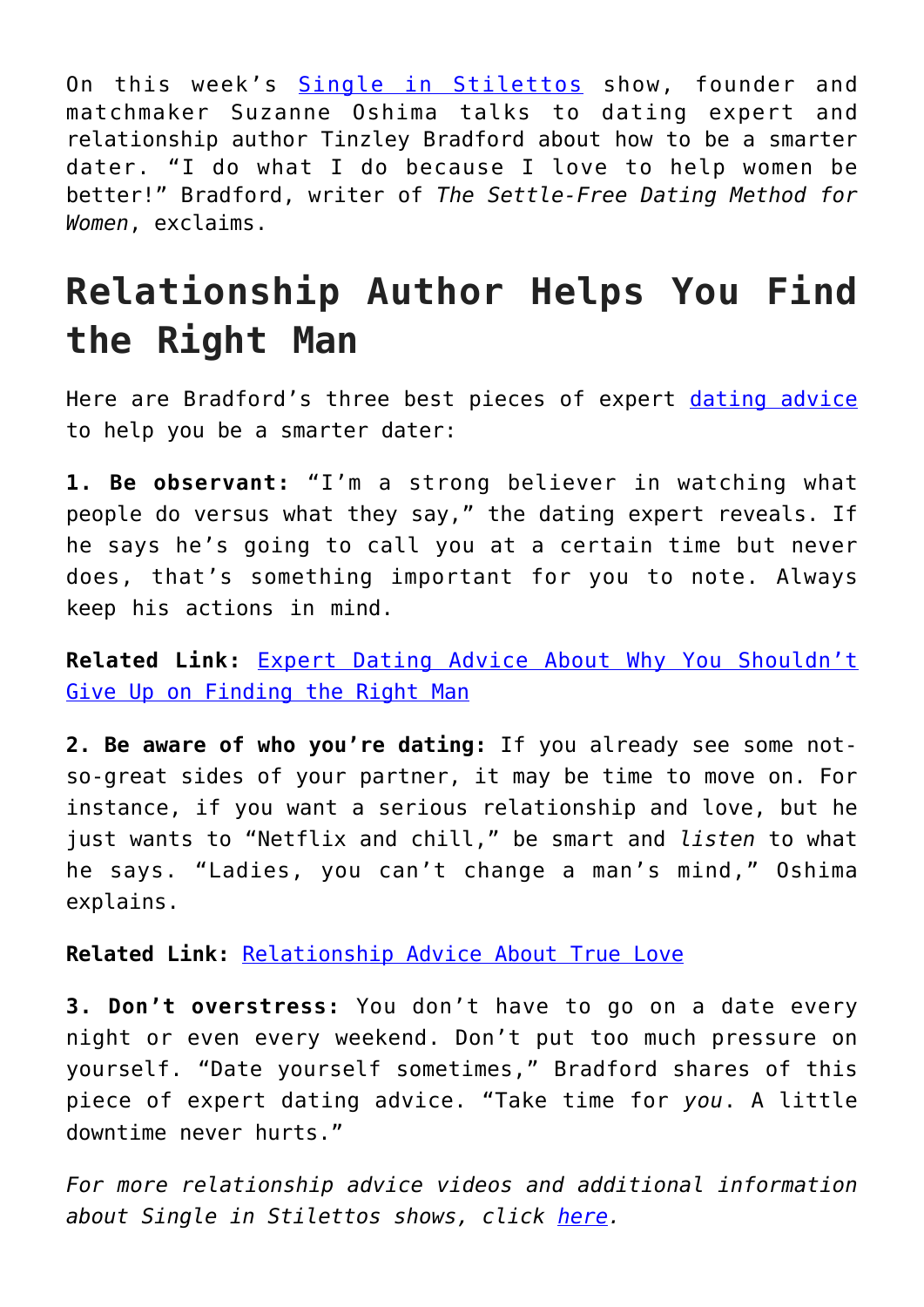*For more videos from CupidsPulse.com, check out our [YouTube](https://www.youtube.com/channel/UCP4G7LiNJEVZ7U0M24qXmfg) [channel](https://www.youtube.com/channel/UCP4G7LiNJEVZ7U0M24qXmfg).*

**What's your best piece of love advice for being a smarter dater? Share with us in the comments below!**

## **[Relationship Advice: Love the](https://cupidspulse.com/104460/relationship-advice-love-second-time-around/) [Second Time Around](https://cupidspulse.com/104460/relationship-advice-love-second-time-around/)**

#### $\mathbf x$

 $By$  Dr. Jane Greer

Pop star [Miley Cyrus](http://cupidspulse.com/86089/miley-cyrus/) was spotted wearing an engagement ring after she and former fiancé Liam Hemsworth reunited over New Year's in Australia. Multiple sources revealed that Miley had been struggling to move on from Liam after the end of their [celebrity relationship,](http://cupidspulse.com/celebrity-relationships/) and has never fully gotten over him. It appears the feelings are mutual, as the [celebrity couple](http://cupidspulse.com/celebrity-relationships/long-term-relationships-f) is giving it another try. And, they aren't the only ones people are talking about when it comes to wondering about the possibility of rekindled love. Superstar Madonna and movie star ex-husband Sean Penn have reportedly been spending more time together lately, and were recently seen at a hotel bar together. All of this can be heartening for those who wonder about doing something similar with a previous partner. Hearing these stories can make people believe in romance and the value of a shared history. But, it also raises questions.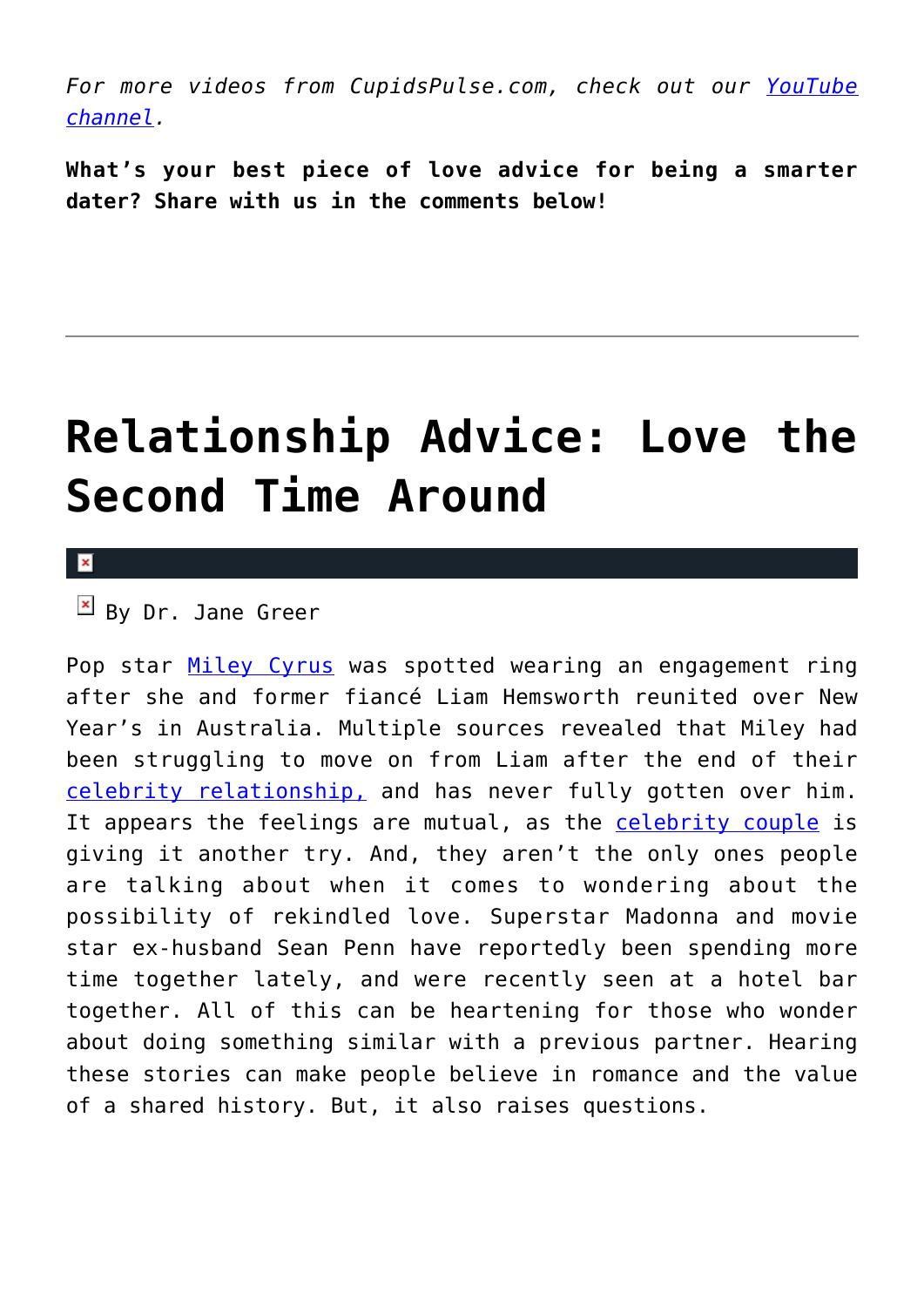**How do you know when an old loved has the potential to come back to life, and when is it best to leave an old relationship where it is, in the rear view mirror? Here is some [relationship advice:](http://cupidspulse.com/relationship-experts/)**

When you see old lovers like Miley and Liam, and Madonna and Sean, get back together, it might make you think about reaching out to an old, but extinguished flame. There are times when that might require a deliberate act, actually calling or contacting someone from your past, or it can happen in a more spontaneous way, such as when you run into someone you once dated at a wedding or a reunion. Either way, it is good to take stock before jumping in with both feet.

**Related Link:** [Miley Cyrus Is 'Hanging Out' With Celebrity Ex](http://cupidspulse.com/92309/miley-cyrus-hanging-celebrity-ex-liam-hemsworth-split-patrick-schwarzenegger/) [Liam Hemsworth Post-Split from Patrick Schwarzenegger](http://cupidspulse.com/92309/miley-cyrus-hanging-celebrity-ex-liam-hemsworth-split-patrick-schwarzenegger/)

The most important barometer for gaging what to do is to consider how and why your connection ended in the first place. It is ironic that in wondering if you should begin again, it helps to go back to where it ended, but that is where you might find the best answers. If the circumstances that broke you up didn't have anything to do with the attraction and passion you felt for each other, and might still feel, it is possible that giving it another go could be a fine idea. It is also possible that even if there were problems, you have both grown and changed, and with the wisdom and distance you now have might be better able to deal with and manage them. The same issues that were front and center when you were first together might not bother you anymore, or might be more easily worked out.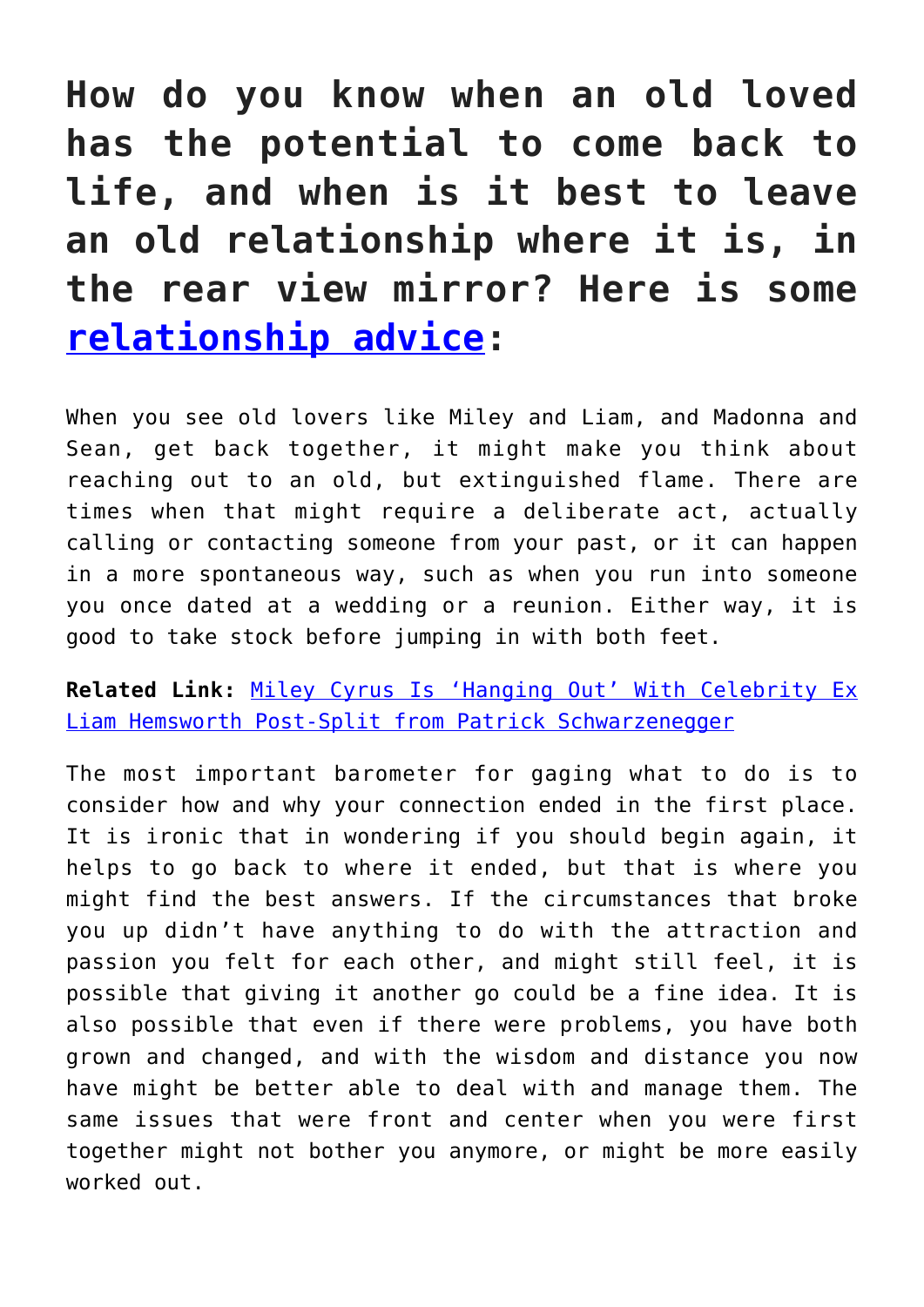#### **Related Link:** [10 Celebrity Couples We Never Knew Existed](http://cupidspulse.com/53727/celebrity-couples-never-knew-existed/)

On the other hand, if your relationship ended badly and there is still a lot of unresolved anger, there is the chance you will find yourself returning to that unhappy place. Also, if there were behaviors, habits, or personal traits the other person had that were intolerable for you, and that person still exhibits them and has not changed his or her ways, it may be better to leave the relationship in the past with the fond memories of what you once shared.

Once you have sorted that out, it may be that you feel your ex is really your lost love. In this new time and place, where both of you have mellowed, it may be viable and pleasurable to give it another chance, as Miley and Liam seem to be doing, and as Madonna and Sean may be flirting with trying. Only time will tell if they will prove to be stronger than ever after their time apart. Madonna said it straight out in her song Stay: When you walked out my door, I knew you'd be back for more, Let's leave the past behind, True love is so hard to find.

# **[Dating Advice Q&A: What Does](https://cupidspulse.com/104310/dating-advice-qa-what-does-texting-on-a-date-say-to-your-partner/) [Texting On A Date Say To Your](https://cupidspulse.com/104310/dating-advice-qa-what-does-texting-on-a-date-say-to-your-partner/) [Partner?](https://cupidspulse.com/104310/dating-advice-qa-what-does-texting-on-a-date-say-to-your-partner/)**

 $\mathbf{x}$ 

*Question from Julia Y.: Because of my job, it's important that I always keep my phone handy so I can be available in case there's an emergency. Will a new guy get the wrong impression if I text during a date?*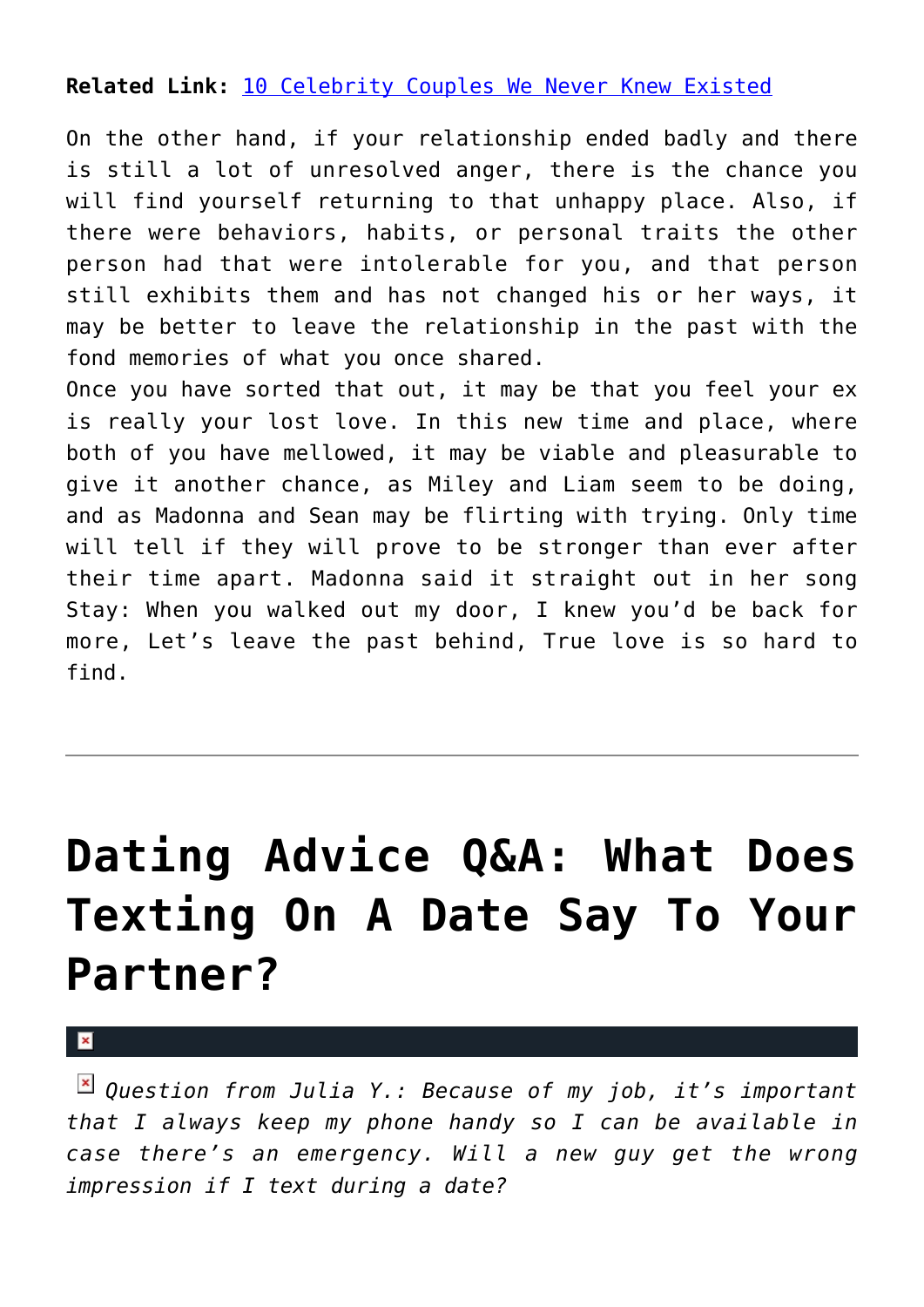If you're looking for [dating advice](http://cupidspulse.com/dating/date-ideas/) on what texting on a date says to your partner, then keep reading to see what our relationship experts had to say!

### **Dating Advice On Texting On A Date**

[Suzanne K. Oshima, Matchmaker:](http://www.dreambachelor.com/) Texting or taking a phone call during a date is a big "no, no!" because it sends the wrong message to the person you're out with. He may think that you're really not that interested in him or that you're texting another guy. That being said, the only exception to the rule is if there's an emergency. Here's my love advice: A good way to avoid him thinking the wrong thing, is to tell him up front that you usually don't text on dates, but because of the nature of your job sometimes emergencies come up and you may need to handle it while you're on the date. He will most likely be understanding, but you should really try to avoid this from happening on a regular basis, otherwise he'll probably start to get annoyed and lose interest in you.

**Related Link:** [Dating Advice Q&A: How Harmless Is Sending](http://cupidspulse.com/102471/dating-advice-qa-how-harmless-is-sending-pictures-via-text/) [Pictures Via Text?](http://cupidspulse.com/102471/dating-advice-qa-how-harmless-is-sending-pictures-via-text/)

[Paige Wyatt, Reality TV Star](http://www.everythingwyatt.com/): It's a little rude to be glued to your phone during a date and will definitely give off a bad impression. But if you absolutely must respond for a work emergency, just make sure you tell your date that it is an emergency. Also, make sure to step out, so that he's not just uncomfortably staring at you while you text! It's the 21st century, we all understand if a message just can't wait.

### **Related Link:** [Love Advice Q&A: Is It Weird That My Man Always](http://cupidspulse.com/88642/love-advice-texting-instead-of-calling-dating-experts/) [Texts Instead of Calling?](http://cupidspulse.com/88642/love-advice-texting-instead-of-calling-dating-experts/)

[Robert Manni, Guy's Guy](http://www.robertmanni.com/): When dating someone new, it's important to make the person sitting across the table feel special. That means giving them your undivided attention.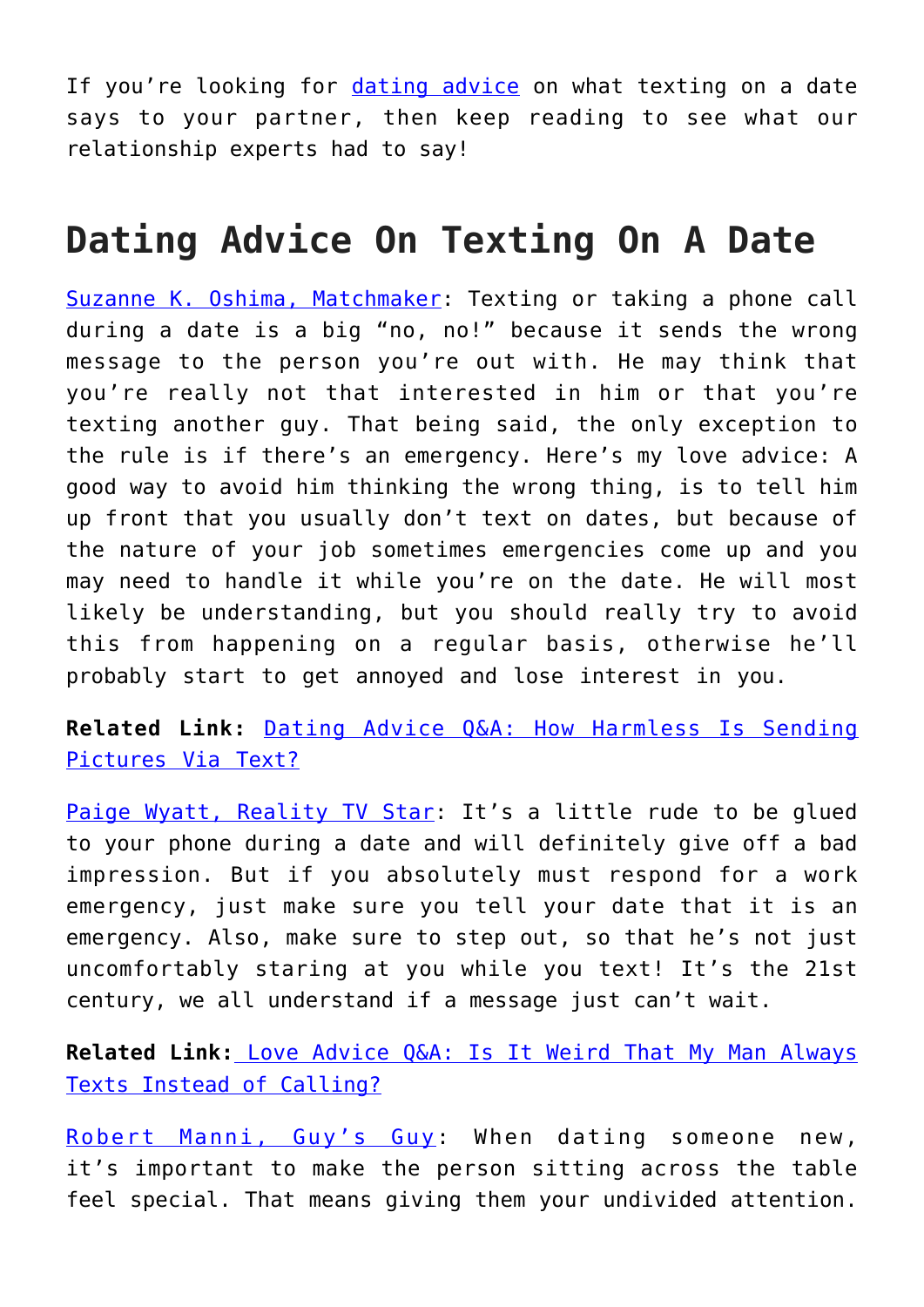My dating advice is if you're on a date and expecting an important call from a client or your boss, let your date know. We've all been there. Then discreetly place your phone off to the side and have fun. If your job keeps you in a perpetual emergency mode where you can never disconnect from the office, it's says something about your choices. Your career is important, but so is your relationship and love life. And guess what? You can have it all if you prioritize your needs and balance your work and personal life.

*To find out more about our three dating and technology gurus, click [here.](http://cupidspulse.com/relationship-dating-experts/oshima-wyatt-manni-technology-experts/)*

*If you have any questions you would like answered by our relationship experts, please e-mail them to cupid@cupidspulse.com.* 

**What do you think texting on a date says to a partner? Share your dating advice with us in the comments below!**

## **[Will I Ever Find Love? Dating](https://cupidspulse.com/104324/will-i-ever-find-love-dating-advice-for-women-over-40/) [Advice for Women Over 40](https://cupidspulse.com/104324/will-i-ever-find-love-dating-advice-for-women-over-40/)**

### $\mathbf x$

 $\pmb{\times}$ 

In this week's [Single in Stilettos](http://www.singleinstilettos.com) relationship advice video, founder and matchmaker Suzanne Oshima talks to relationship expert and intimacy coach Iris Benrubi about her best [dating](http://cupidspulse.com/dating/date-ideas/) [advice](http://cupidspulse.com/dating/date-ideas/) for single women over 40. If you're wondering if you'll ever find a relationship and love, check out the video above!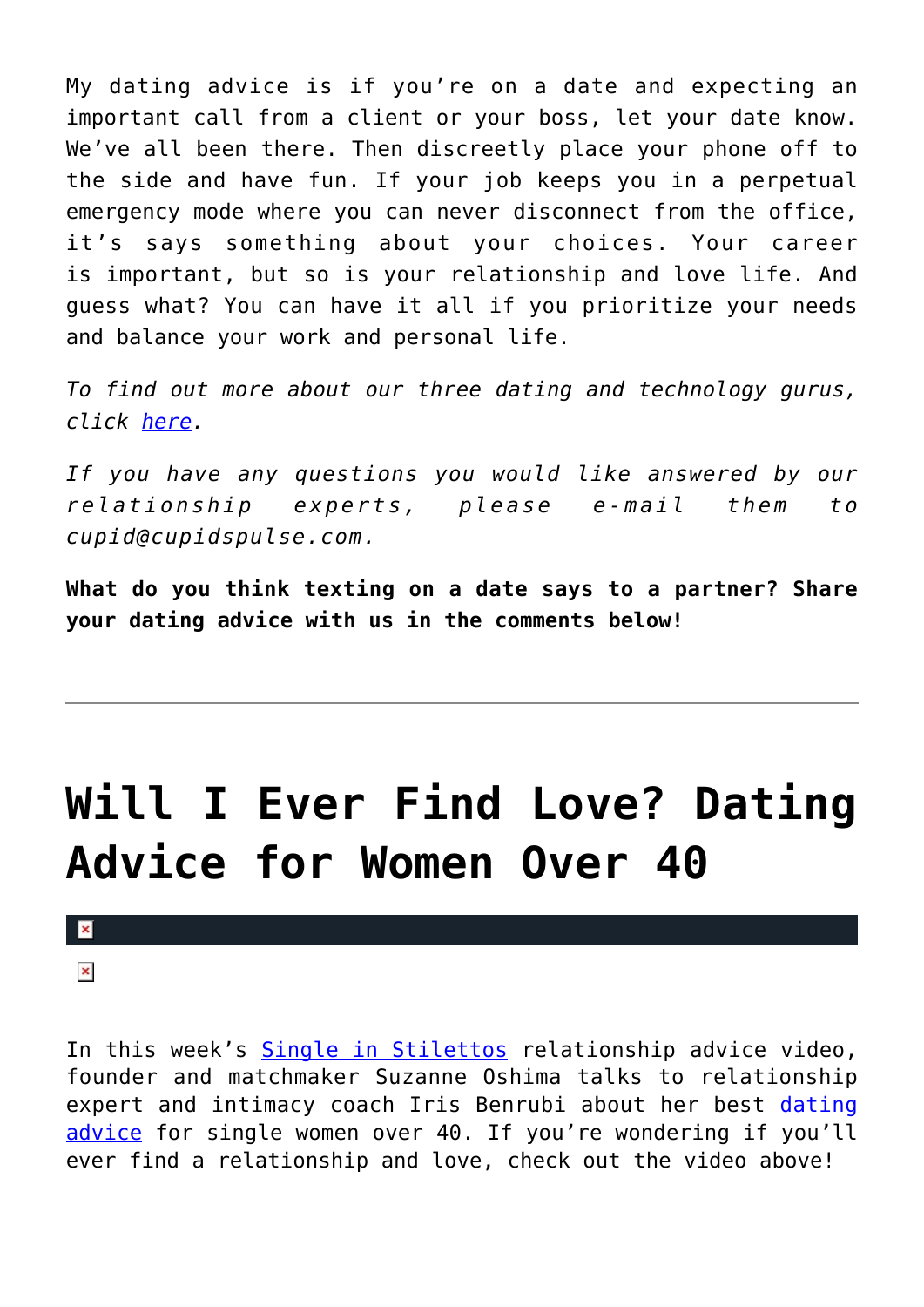## **Three Tips to Help You Find a Relationship and Love**

Here are three pieces of expert dating advice to help you meet The One:

**1. Do something different:** Look at what you've been doing in your search for love and try something new. "If you're not meeting the right man and the same thing keeps happening in the dating scene…you need to start doing things differently," Oshima explains. For instance, if you haven't had any luck at a bar, head to the park or coffee shop.

**Related Link:** [Expert Dating Advice on Why You Shouldn't Give](http://cupidspulse.com/104093/expert-dating-advice-single-in-stilettos-why-you-shouldnt-give-up-on-finding-the-right-man/) [Up on Finding the Right Man](http://cupidspulse.com/104093/expert-dating-advice-single-in-stilettos-why-you-shouldnt-give-up-on-finding-the-right-man/)

**2. Handle your anxiety:** There are a lot of risks when it comes to looking for love, and it's important to handle the anxiety that comes with that risk in a healthy way. "Learn to soothe yourself so you're not depending on a man to soothe you," Benrubi shares.

**Related Link:** [Dating Experts Reveal How to Meet the Right Man](http://cupidspulse.com/102656/dating-experts-reveal-how-to-attract-the-right-man/)

**3. Learn to acknowledge men:** "They need to know that you admire and respect them," Benrubi says. It's important that he knows how he makes you feel. It's *that* simple!

*For more relationship advice videos and additional information about Single in Stilettos shows, click [here.](http://cupidspulse.com/suzanne-oshima-single-in-stilettos-shows/)*

*For more videos from CupidsPulse.com, check out our [YouTube](https://www.youtube.com/channel/UCP4G7LiNJEVZ7U0M24qXmfg) [channel](https://www.youtube.com/channel/UCP4G7LiNJEVZ7U0M24qXmfg).*

**What is your best dating advice to meet the right man? Tell us in the comments below!**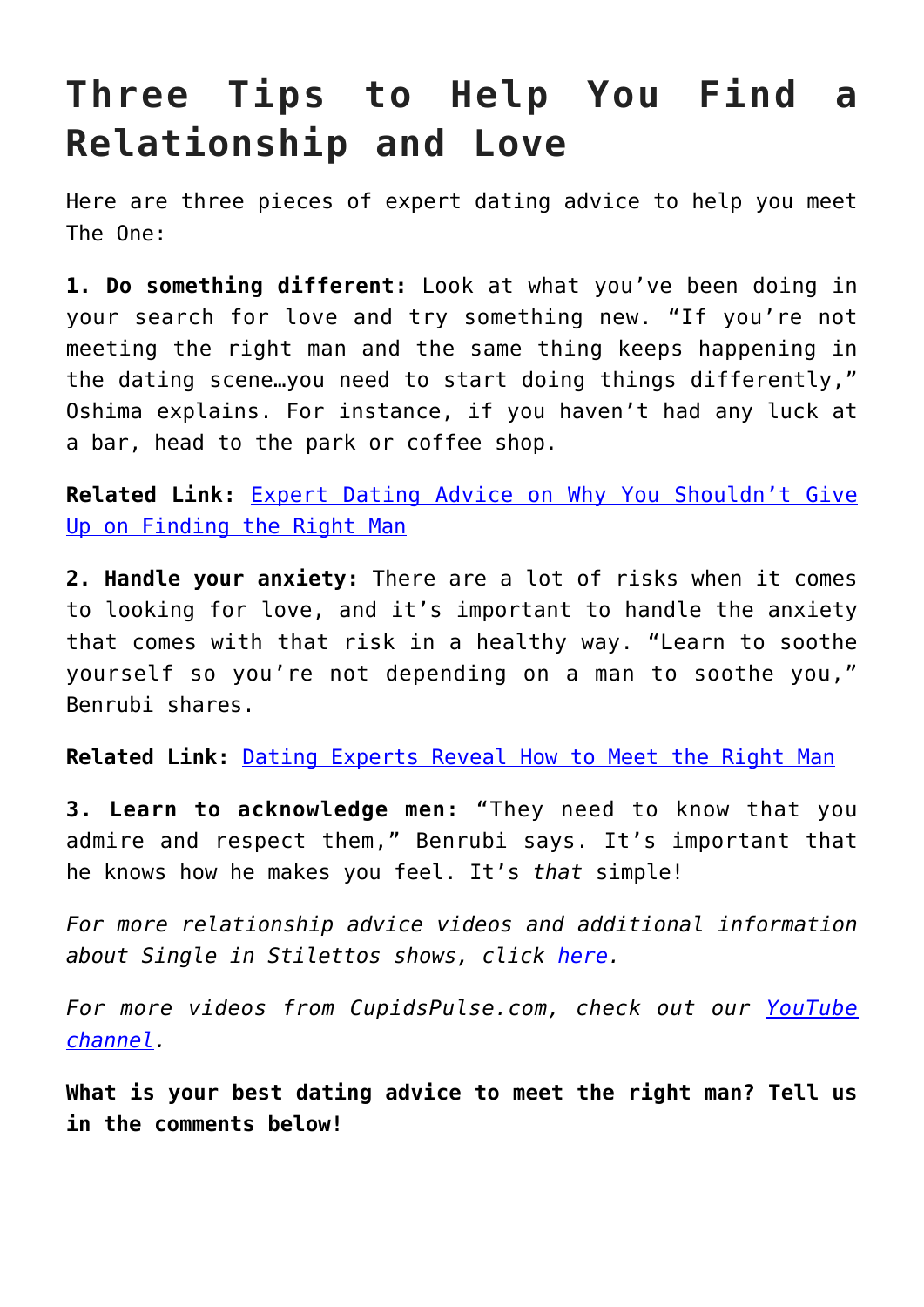## **[Dating Advice On How to Date](https://cupidspulse.com/104122/dating-advice-how-to-date-an-introvert/) [an Introvert](https://cupidspulse.com/104122/dating-advice-how-to-date-an-introvert/)**

#### x

 $By$  [Jared Sais](http://cupidspulse.com/relationship-dating-experts/jared-sais-body-language-non-verbal/)

As a relationship expert, I understand that dating an introvert is a different experience than dating an extrovert. If you need a quick how-to, then follow my [dating advice](http://cupidspulse.com/dating/date-ideas/) and these three main rules when dating an introvert.

### **Dating Advice: Dating An Introvert**

Rule #1 – Keep it simple. The date should focus on getting to know each other. But simple does not mean boring; in fact introverts have the right idea. They would rather the fun come from the person than the venue. The idea is sound. Introverts want the person to bring at least 80% of the entertainment, the rest should be venue related (at least at first). The idea is this: If you can hit it off at a quiet bar with almost no music or dancing, and you can laugh together, talk non-stop for two hours and make a seemingly boring venue seem like the most fun place in the world then you're worth their time, commitment and devoted trust. Introverts are not boring, so though they focus on the individual more than the venue it's your responsibility to spice things up. Come up with a few date ideas like creating games and asking questions. It's okay to push them a bit out of their comfort zone but ease into that. The goal is to be intimate, fun and to get to know each other.

**Related Link:** [Expert Dating Advice: How Do I Know If a Guy is](http://cupidspulse.com/102316/expert-dating-advice-how-do-i-know-if-a-guy-is-into-me/)